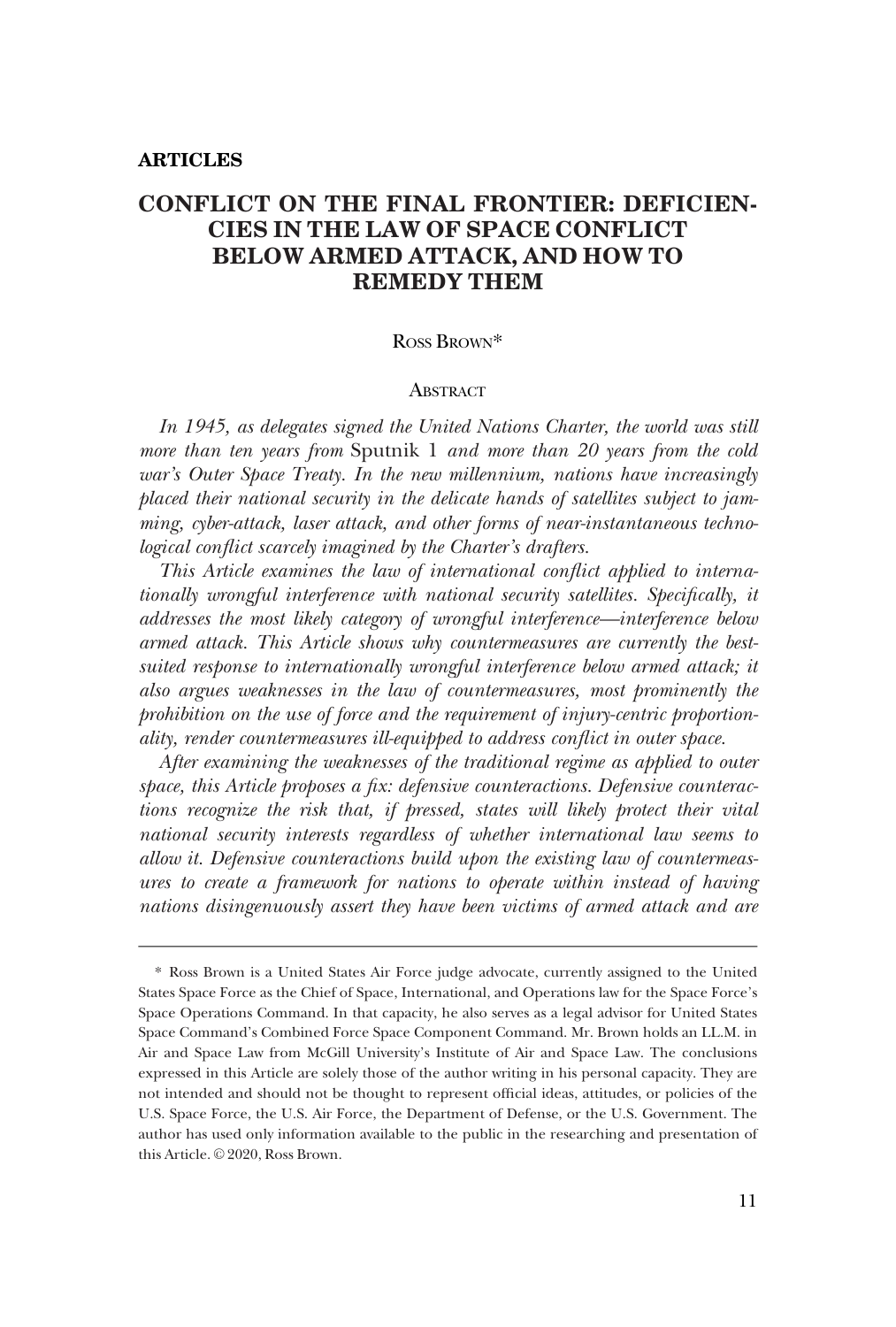*thus entitled to full self-defense. Defensive counteractions modernize old law for new challenges.* 

| I.   |             |                                                                                                   | 13 |
|------|-------------|---------------------------------------------------------------------------------------------------|----|
|      | А.          |                                                                                                   | 13 |
|      | <b>B.</b>   | The Setting $\ldots \ldots \ldots \ldots \ldots \ldots \ldots \ldots \ldots \ldots \ldots \ldots$ | 15 |
|      |             | 1.                                                                                                | 15 |
|      |             | 2.<br>The Technological Setting.                                                                  | 16 |
|      |             | Satellite Technology<br>$\overline{a}$ .                                                          | 17 |
|      |             | Navigation Satellites.<br>i.                                                                      | 17 |
|      |             | ii.<br>Communications Satellites                                                                  | 18 |
|      |             | Reconnaissance Satellites<br>iii.                                                                 | 19 |
|      |             | Satellite Interference Technology<br>b.                                                           | 19 |
|      |             | i.<br>Signals-Based Interference                                                                  | 20 |
|      |             | ii.<br>Directed Energy-Based Interference.                                                        | 21 |
|      |             | Cyber-Based Interference<br>iii.                                                                  | 21 |
|      | C.          |                                                                                                   | 21 |
| П.   |             | THE LAW AS IT IS: SELF-HELP IN INTERNATIONAL LAW                                                  | 22 |
|      | A.          |                                                                                                   | 23 |
|      | <b>B.</b>   |                                                                                                   | 24 |
|      | $C_{\cdot}$ | $Countermeasures \dots \dots \dots \dots \dots \dots \dots \dots \dots \dots \dots \dots$         | 27 |
|      |             | 1.                                                                                                | 29 |
|      |             | 2.                                                                                                | 30 |
|      |             | 3.                                                                                                | 31 |
|      |             | Human Rights and Peremptory Norms<br>$\mathfrak{a}.$                                              | 31 |
|      |             | b.<br>$Reversibility \ldots \ldots \ldots \ldots \ldots \ldots \ldots \ldots \ldots$              | 32 |
|      |             | Proportionality<br>$\mathcal{C}$ .                                                                | 33 |
|      |             | d.<br>Limited Duration                                                                            | 34 |
|      |             | $Non-Use\ of\ Force.\ \dots \dots \dots \dots \dots \dots \dots \dots$<br>$\ell$ .                | 35 |
| III. |             | THE LAW'S LIMITS: SELF-HELP IN OUTER SPACE                                                        | 37 |
|      | А.          |                                                                                                   | 37 |
|      |             | 1.                                                                                                | 38 |
|      |             | 2.<br>Countermeasures                                                                             | 39 |
|      |             | Constrained in Time<br>$\overline{a}$ .                                                           | 40 |
|      |             | b.<br>$Reversible$                                                                                | 43 |
|      |             | $Proportional. \ldots \ldots \ldots \ldots \ldots \ldots \ldots \ldots$<br>$\mathcal{C}$ .        | 44 |
|      |             | d.                                                                                                | 48 |
|      | <b>B.</b>   | Policy-Based Reasons for Updating the Regime                                                      | 50 |
|      |             | Foundational Factors<br>1.                                                                        | 51 |
|      |             | Technological Nature of Outer Space<br>$\mathfrak{a}.$                                            | 51 |
|      |             | Peaceful Nature of Outer Space<br>b.                                                              | 53 |
|      |             | Pragmatic Influencing Factors.<br>2.                                                              | 55 |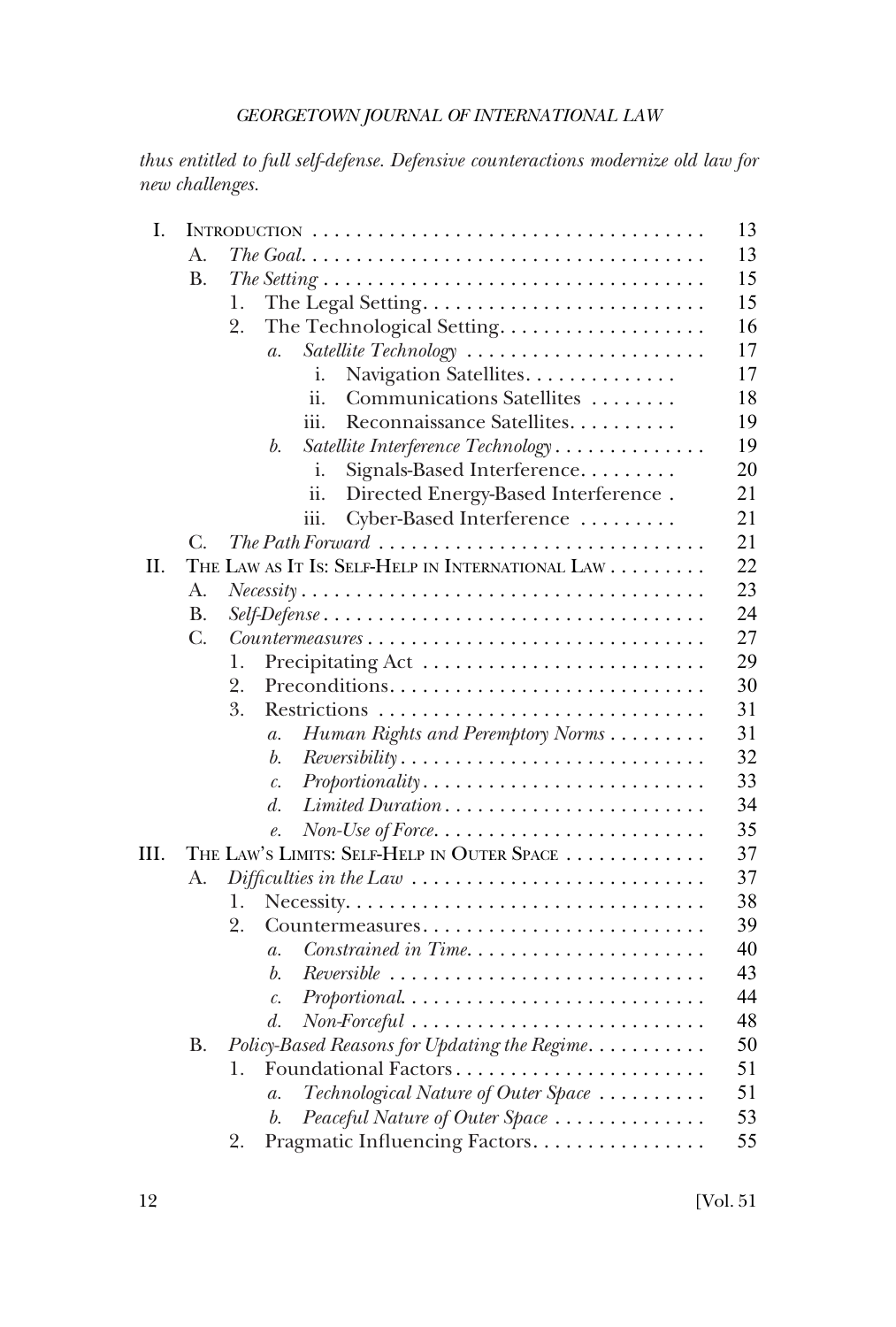<span id="page-2-0"></span>

|     |    |    | State Pressure to Find Armed Attack<br>$\mathfrak{a}$ .                            | 56 |
|-----|----|----|------------------------------------------------------------------------------------|----|
|     |    |    | b.                                                                                 | 57 |
|     |    |    | Harmful Response Gap                                                               | 58 |
| IV. |    |    | THE PROPOSAL: DEFENSIVE COUNTERACTIONS                                             | 59 |
|     | А. |    | Analogous and Informative Concepts                                                 | 60 |
|     |    | 1. |                                                                                    | 61 |
|     |    | 2. | Sovereignty and National Security Satellites                                       | 63 |
|     | В. |    | Defensive Counteractions: A Description                                            | 65 |
|     |    | 1. | Required Conditions Precedent                                                      | 65 |
|     |    | 2. | Primary Characteristics                                                            | 66 |
|     |    |    | Permissible Use of Force<br>$\overline{a}$ .                                       | 67 |
|     |    |    | Objective-Centric Proportionality<br>b.                                            | 69 |
|     |    |    | Permissible Long-Term Disabling of Interfering                                     |    |
|     |    |    | $Instruments$                                                                      | 71 |
|     |    | 3. | Restrictions                                                                       | 72 |
|     |    |    | $\mathfrak{a}.$                                                                    | 72 |
|     |    |    | $\mathit{Immediacy} \ldots \ldots \ldots \ldots \ldots \ldots \ldots \ldots$<br>b. | 73 |
|     |    |    | Sole Targeting of Interfering Instrument<br>$\mathcal{C}$ .                        | 75 |
|     |    |    | No Space Debris or Significant Harmful Third-Party<br>d.                           |    |
|     |    |    | $Interference \dots \dots \dots \dots \dots \dots \dots \dots \dots \dots \dots$   | 76 |
|     |    |    |                                                                                    | 77 |

### I. INTRODUCTION

# A. *The Goal*

In 1954, three years before the launch of *Sputnik 1* and less than ten years after the signing of the United Nations Charter, Phillip Jessup examined the state of the law governing international confict and found it wanting.<sup>1</sup> He believed the world had changed and, asking whether the legal regime needed to be updated, said there was a basic question of "whether our concepts, our terminology, our law, have kept pace with the evolution of international relations."2 As Jessup saw it, the problem was rooted in "the legal necessity of ftting every situation into one of the two traditional categories of peace or war," and he asked "whether it would not be useful to break away from the old dichotomous approach, acknowledging in law as in fact that there is a third status intermediate between peace and war."3

<sup>1.</sup> Philip C. Jessup, *Should International Law Recognize an Intermediate Status between Peace and War?*, 48 AM. J. INT'L L. 98 (1954).

<sup>2.</sup> *Id*. at 102.

<sup>3.</sup> *Id*. at 100.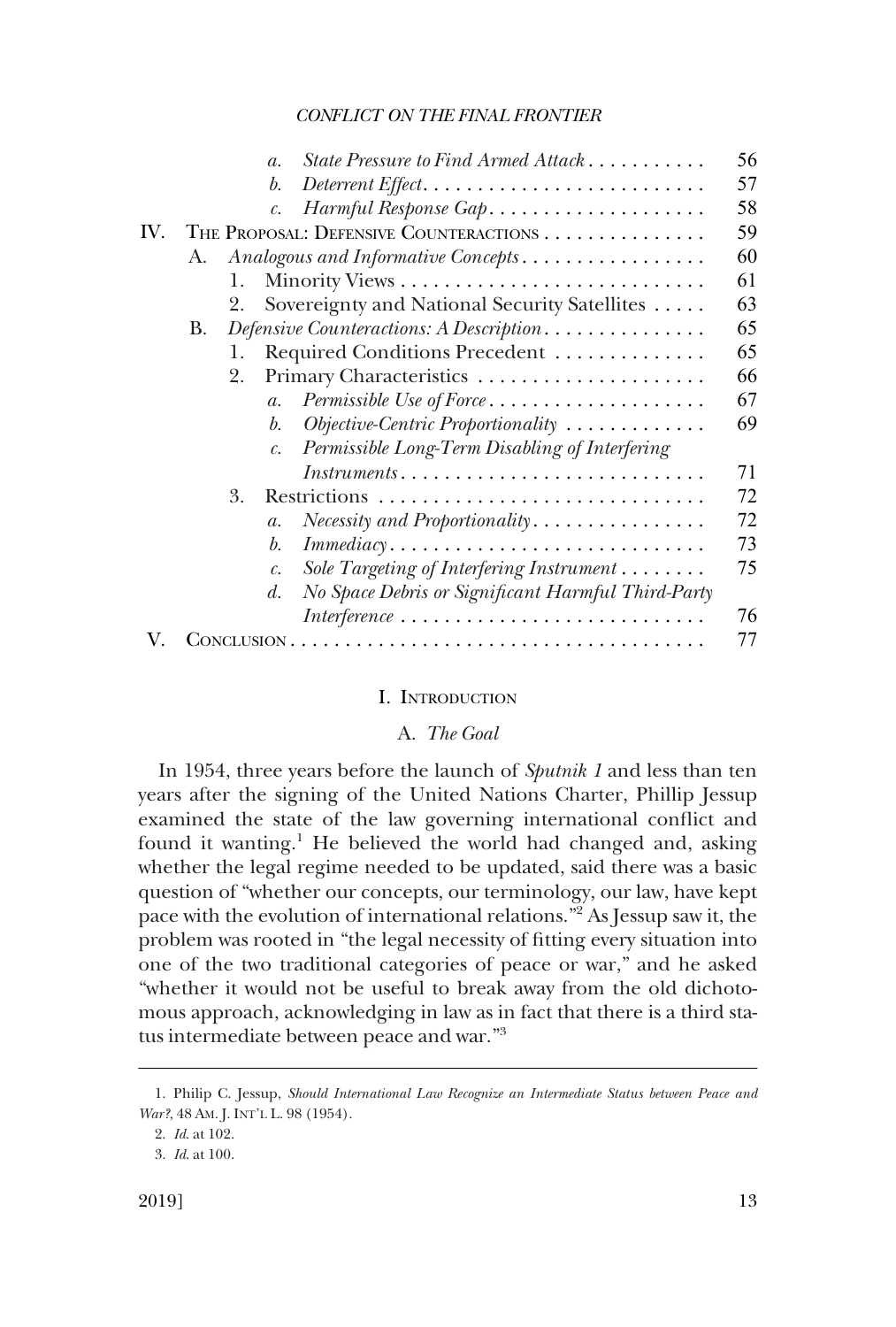So too with countermeasures and self-defense in outer space. More than sixty years after Jessup penned his query, it is time to ask whether the evolution of outer space and its related technologies have outpaced "our concepts, our terminology, our law." Humankind's utilization of outer space, and the technology that supports that utilization, has expanded in ways far beyond that of *Sputnik I*'s pinging orbits around the earth. Over sixty years after the Soviets' twenty-three-inch ball of polished metal left the grip of earth, more than 5,300 satellites orbit the globe,<sup>4</sup> and the technological vulnerability of many state national security satellites is matched and surpassed by the strategic vulnerability that can result if the national security satellites fall victim to wrongful interference.<sup>5</sup>

As states seek ways to protect their national security satellites from hostile acts,<sup>6</sup> the international community must ask whether it should break away from the "old dichotomous approach," not necessarily of peace versus war as concerned Jessup, but of armed attack versus no armed attack, which in turns forces states into an ill-ftted response dichotomy of countermeasures versus self-defense. In outer space, there should be a middle ground response between countermeasures and self-defense, a buffer zone protecting against armed confict that allows states to protect their national security satellites without forcing states to declare they have come under armed attack and are therefore entitled to full self-defense. That middle ground is the subject of this Article.

This Article proposes a response between countermeasures and selfdefense, whereby states whose national security satellites are facing internationally wrongful interference may take what this Article calls defensive counteractions.7 Defensive counteractions are responses aimed at the offending state's interfering mechanism, be it a ground-

<sup>4.</sup> *Satellite Box Score*, 24 ORBITAL DEBRIS Q. NEWS 1, 16 (February 2020) (information as of January 4, 2020, catalogued by the U.S. Space Surveillance Network).

<sup>5.</sup> This Article uses the term "national security satellites" to refer to communication, navigation, and reconnaissance satellites operated by militaries and State intelligence agencies. The rationale behind this designation is discussed more in *infra* Section IV.B(1).

<sup>6.</sup> Some states assign specifc defnitions to the phrase "hostile act" as it relates to military activity and use the phrase as a specifc term of art. *See, e.g*., DEP'T OF DEFENSE, CHAIRMAN OF THE JOINT CHIEFS OF STAFF INSTRUCTION 3121.01B: STANDING RULES OF ENGAGEMENT/STANDING RULES FOR THE USE OF FORCE FOR U.S. FORCES enclosure A,  $\parallel$  3.E (2005). This article does not adopt any one State's specifc defnition of hostile act and instead uses the phrase's plain language meaning.

<sup>7.</sup> The term "defensive counteractions" is meant to refect the fact that the responses should be restricted by their limited protective goals. The term intentionally does not include words that indicate force, since defensive counteractions may be either forceful or non-forceful.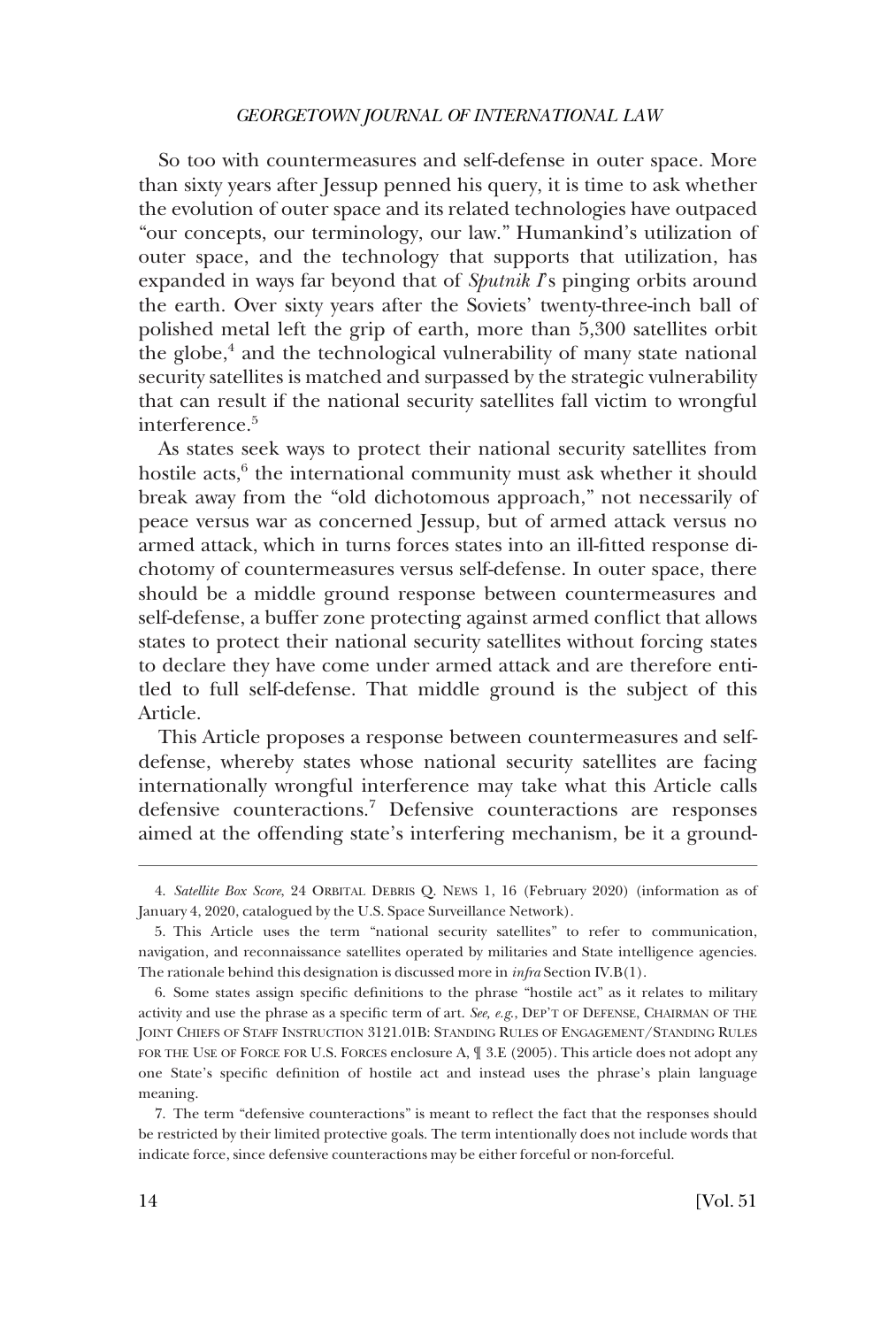<span id="page-4-0"></span>based jammer or a space-based directed energy weapon. As will be discussed in Section IV, defensive counteractions are more permissive than countermeasures in some ways but more restrictive in others. They apply only to hostile acts that fall below armed attack and are intended to rectify the use of force "response gap" that exists between countermeasures and self-defense, as well as other defciencies in the current system. Ultimately, this author's aim is to provide a framework for states to act within while protecting their national interests and respecting the rule of law.

# B. *The Setting*

Before analyzing defensive counteractions and their place in international law, it is important to have a conceptual context for the discussion. It is therefore appropriate to briefy address the legal setting for this Article, specifcally recognizing several assumptions that undergird the legal analysis then briefy examining the types of satellites implicated in defensive counteractions and how those satellites may be interfered with.

## 1. The Legal Setting

This Article examines internationally wrongful interference with a state's national security satellites and, more specifcally, how victim states may respond to such interference. To narrow and clarify the analysis, this article acknowledges several ambiguities in outer space law or general international law and removes them from consideration. The reader will be reminded of these assumptions later, but it is important to acknowledge this at the outset as part of the conceptual framework. These ambiguities have been removed solely for the purpose of this Article and would have to be considered on a case-by-case basis in realworld situations.

First, any wrongful interference is assumed here to be attributable to a state. It is possible for non-state actors to interfere with satellite systems,<sup>8</sup> and it may be difficult to determine where interference originates (especially if the interference is cyber-based), but this analysis assumes interference can be attributed to a state.

<sup>8.</sup> It is particularly easy to jam navigation satellite signals, for instance. As one author has stated, "anyone with \$50 and a soldering iron can buy parts from a radio store and make a jammer to destroy the GPS signal for a hundred miles." Langhorne Bond, *The GNSS Safety and Sovereignty Convention of 2000 AD*, 65 J. AIR L. & COM. 445, 446 (2000).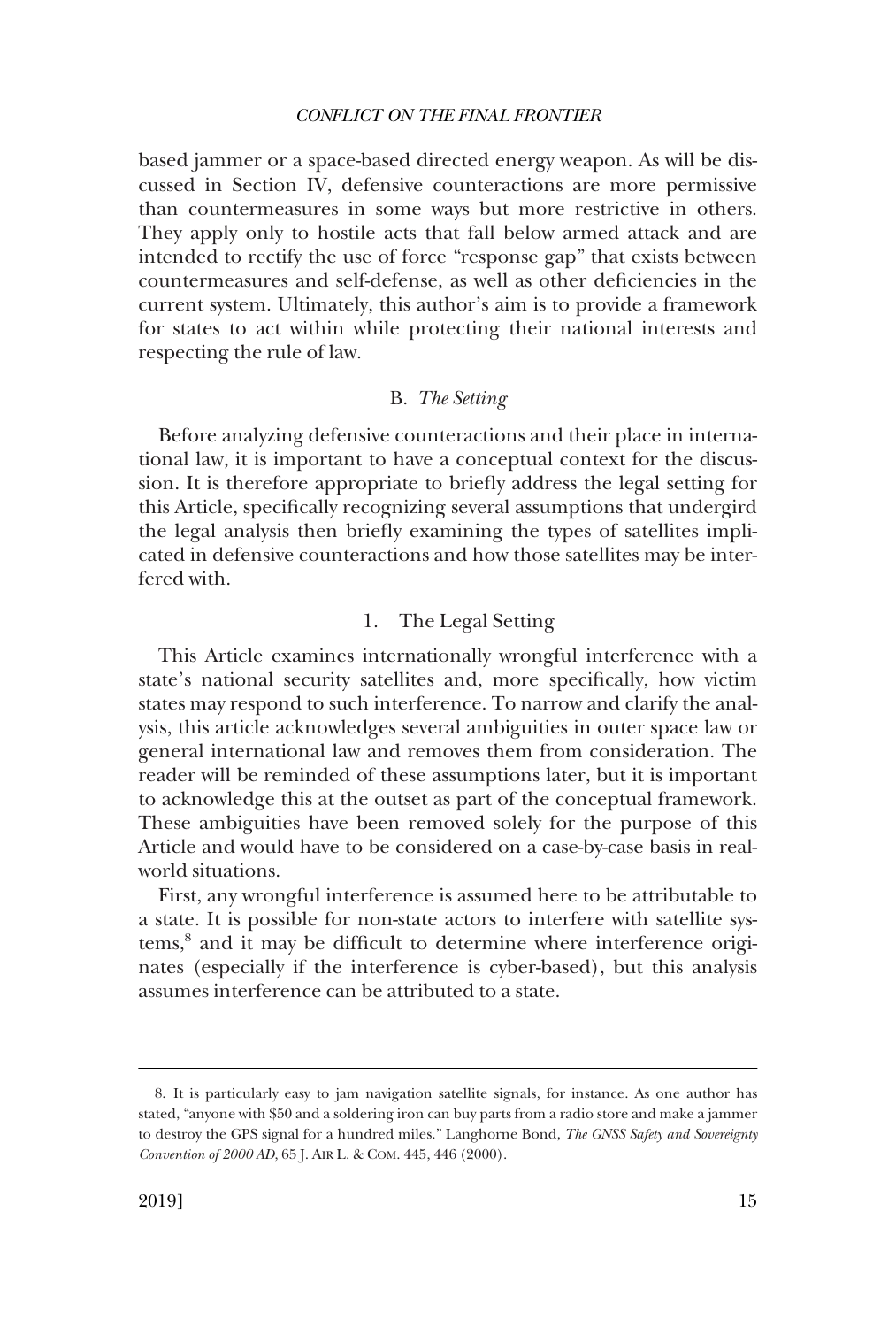<span id="page-5-0"></span>Second, all interference is assumed to fall short of an armed attack. As will be discussed in Section  $II$ , determining whether armed attack has taken place in outer space can be a diffcult process and there is no generally agreed-upon standard as to what constitutes such an attack. Armed attack is an important threshold, since most international actors believe it determines whether a victim state may use force in selfdefense to repel the attack.<sup>10</sup> Since defensive counteractions are designed to be responses to hostile actions below armed attack, all precipitating interference here is assumed to fall below that threshold.<sup>11</sup> Interference that crosses the armed attack threshold would allow a victim state to use self-defense, paving the way to a more robust response.

Third, the victim state's satellite is assumed here to be a single use satellite, dedicated solely to state national security purposes. This is in contrast to dual use satellites, which are used for national security (typically military) and civilian purposes and can affect legal analyses regarding what it means to interfere with the satellites and how the satellites may be protected.<sup>12</sup> While defensive counteractions may be permissible when protecting dual use satellites, this Article does not address that possibility. Single use satellites are assumed here for clarity of legal analysis in describing and advocating for defensive counteractions.

Finally, the victim state satellites are presumed to be engaging in internationally permissible activity such that the offending state has no legal justifcation for interfering with them. This assumption is the fipside of the requirement that the precipitating interference be internationally wrongful. Of the three national security satellite activities contemplated in defensive counteractions–navigation, communications, and reconnaissance–the legality of reconnaissance was debated for a time within the international community, but it has since become generally accepted as lawful under international law.13

# 2. The Technological Setting

As will be discussed later, the technological nature of confict in outer space is one of several factors supporting defensive

<sup>9.</sup> *See infra Section II.B*.

<sup>10.</sup> U.N. Charter art. 51; *see also infra* Section II.B.

<sup>11.</sup> In fact, it is not generally agreed whether interference could ever constitute a use of force at any level, let alone an armed attack. *See infra* Section III. A.2.d.

<sup>12.</sup> *See generally* Christopher M. Petras, *The Use of Force in Response to Cyber-Attack on Commercial Space Systems - Reexamining Self-Defense in Outer Space in Light of the Convergence of U.S. Military and Commercial Space Activities*, 67 J. AIR L. & COM. 1213 (2002).

<sup>13.</sup> *See generally* BIN CHENG, STUDIES IN INTERNATIONAL SPACE LAW 109–13 (1997) (discussing the evolution of the legality of reconnaissance from outer space).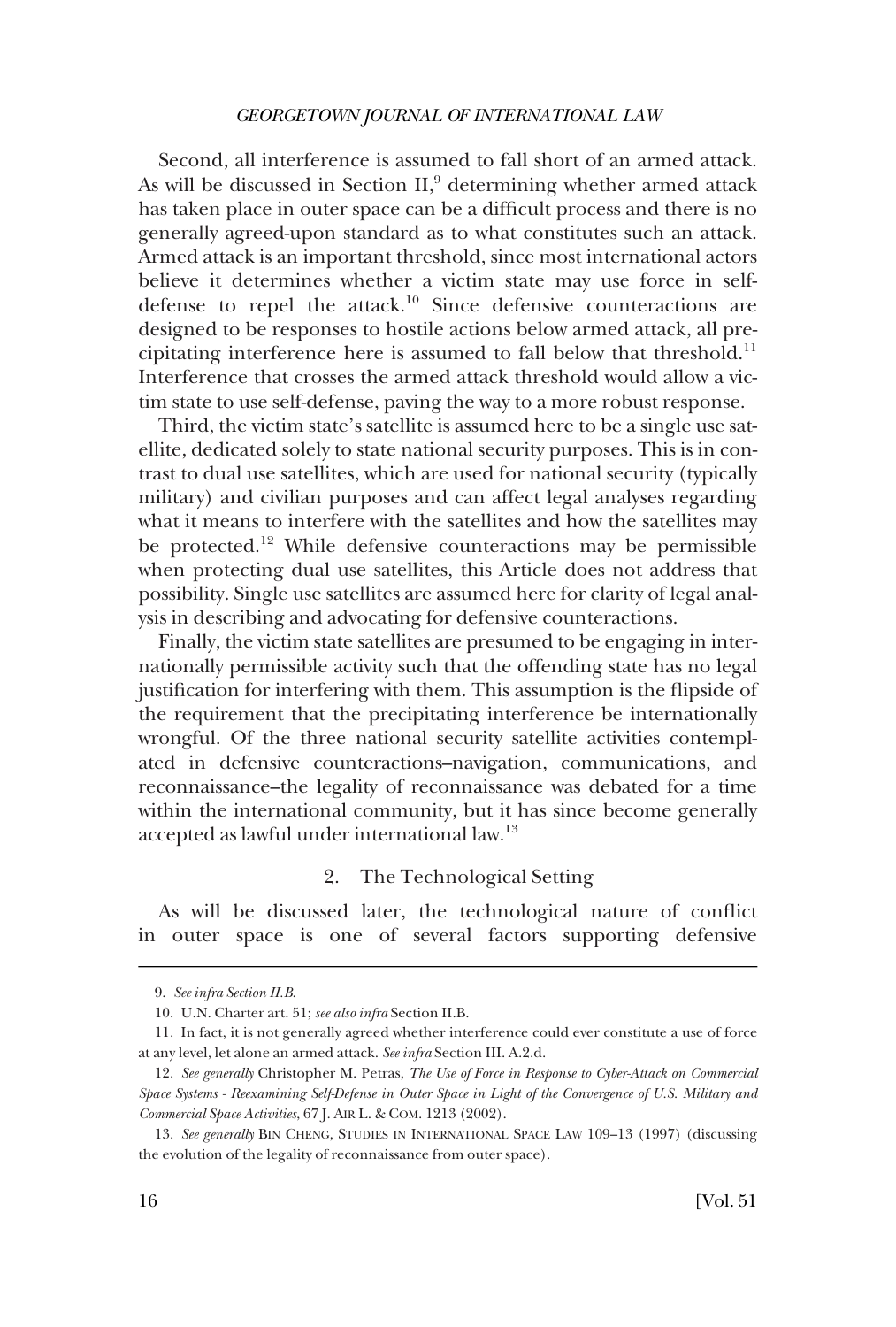<span id="page-6-0"></span>counteractions. This is due, in part, to the combination of speed, potential vulnerability, and operational signifcance that have come to characterize space technology in international confict. To provide a working understanding of the technology implicated in defensive counteractions, this introduction addresses technological aspects of national security satellites and possible interference they may face.

# *a. Satellite Technology*

This Article asserts three types of state national security satellites should have the beneft of defensive counteractions protection: navigation satellites, communications satellites, and reconnaissance satellites. This section describes the functionality of each. While all satellites have some common characteristics, such as the need for a controlling ground station to provide telemetry, tracking, and command (TT&C) functions, $14$  each of the three types of satellites described below have technological distinctions that are important to understand.

# i. Navigation Satellites

Global Navigation Satellite Systems (GNSS), such as the United States' Global Positioning System (GPS), Russia's Global Navigation Satellite System, China's BeiDou Navigation Satellite System,<sup>15</sup> or the European Union's Galileo navigation system, have become critical for those militaries with access to GNSS capabilities. GNSS functions by using navigational satellites to broadcast the satellites' location and time; using that information, receivers on the ground, in precision munitions, in cellular phones, or elsewhere, can triangulate their own position using the signals and data broadcast from multiple orbiting GNSS satellites.16 The accuracy of GNSS satellite signals depends on initial input information the constellation satellites occasionally receive from ground control stations. The satellites then use that information to calibrate the information they send to receivers by way of satellite signals.17 An example of the importance of GNSS to modern militaries is

<sup>14.</sup> DAVID WRIGHT, LAURA GREGO & LISBETH GRONLUND, THE PHYSICS OF SPACE SECURITY: A REFERENCE MANUAL 112 (2005).

China's BeiDou navigation system is transitioning from regional coverage to global 15. coverage. China aims to complete full global coverage in 2020. *China launches latest Beidou satellite for global navigation system*, SPACENEWS (June 24, 2019), [https://spacenews.com/china-launches](https://spacenews.com/china-launches-latest-beidou-satellite-for-global-navigation-system)[latest-beidou-satellite-for-global-navigation-system](https://spacenews.com/china-launches-latest-beidou-satellite-for-global-navigation-system).

<sup>16.</sup> See Günter W. Hein, *Satellite Navigation*, *in* 211 UTILIZATION OF SPACE: TODAY AND TOMORROW 251, 253–56, 263 (Berndt Feuerbacher & Heinz Stoewer eds., 2006).

<sup>17.</sup> *See* AHMED EL-RABBANY, INTRODUCTION TO GPS: THE GLOBAL POSITIONING SYSTEM § 1.5-1.6 (2002).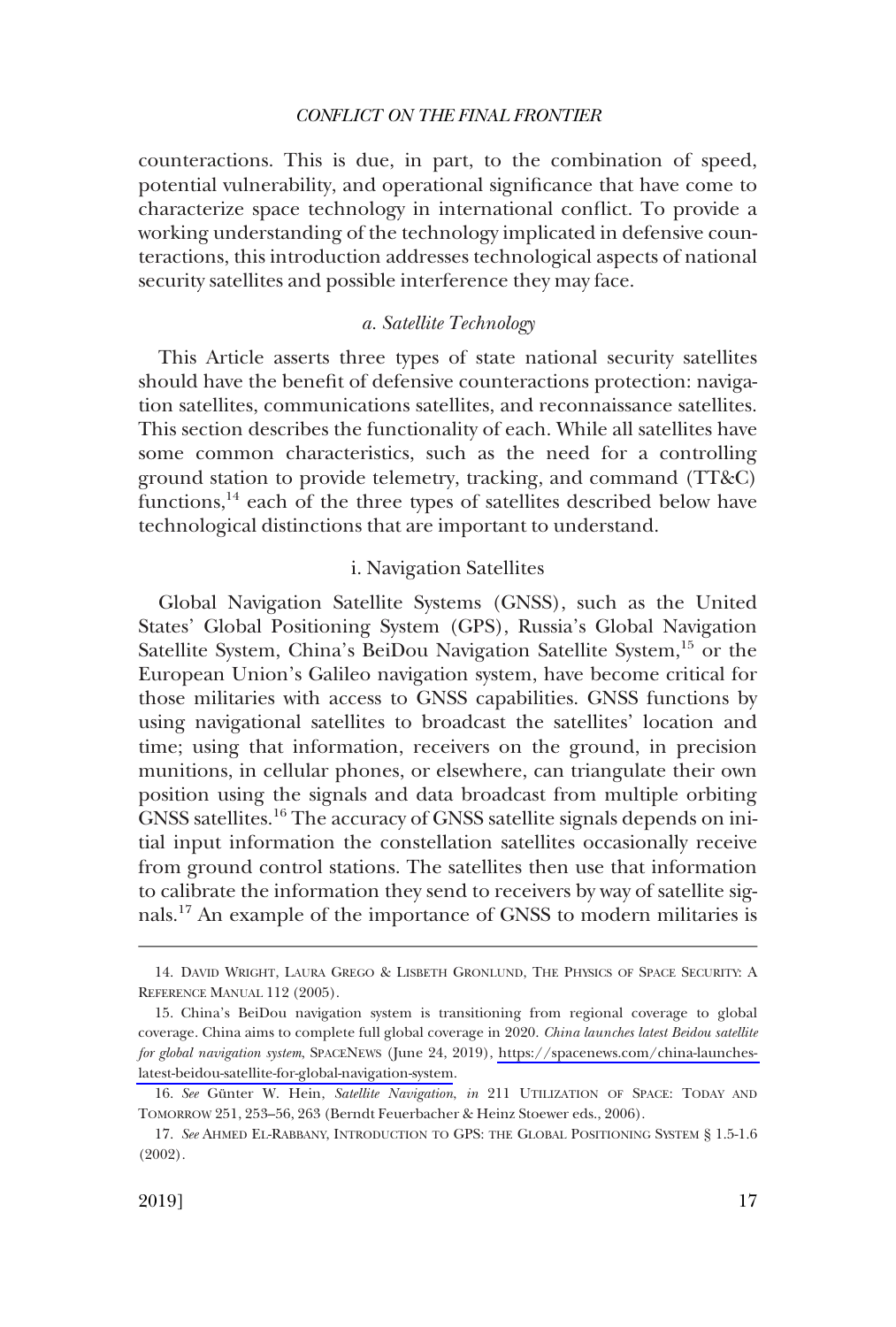<span id="page-7-0"></span>Ricky Lee and Sarah Steele's observation that U.S. reliance on its GPS constellation in the War on Terror "cannot be understated," noting how the U.S. military suffered in 2010 when over 10,000 GPS receivers were rendered inoperable for several days.<sup>18</sup>

# ii. Communications Satellites

Satellites are extremely useful for communication purposes. Three communications satellites, properly-positioned, can reach nearly the entire earth (barring only extreme polar regions), $^{19}$  and can provide near-instantaneous connection between points spread out across vast swaths of the earth's surface.<sup>20</sup> Satellite communications are accomplished through a combination of uplinks and downlinks, whereby a signal is transmitted to the satellite from a transmitting station (uplink) and relayed back down to a receiving terminal (downlink), or to another relay satellite (crosslink), via the relaying satellite that acts as a transmission medium.<sup>21</sup> The relaying satellite can either mirror the received signal back to a wide footprint on the ground within which a receiving terminal sits, or it can process the information, for instance by enhancing its quality or redirecting it to a specific location.<sup>22</sup> Communications satellites have become extremely important for both military and civilian communications. Without effective satellite communications, for instance, it "would be diffcult for the [U.S. military] to operate in a coordinated fashion or exchange information critical to situational awareness."<sup>23</sup>

<sup>18.</sup> Ricky J. Lee & Sarah L. Steele, *Military Use of Satellite Communications, Remote Sensing, and Global Positioning Systems in the War on Terror*, 79 J. AIR L. & COM. 69, 84 (2014) (citing Dan Elliot, *Glitch Highlights U.S. Military Reliance on GPS*, NBC NEWS (June 1, 2010), [http://www.nbcnews.com/](http://www.nbcnews.com/id/37451462/ns/us_news-security/t/glitch-highlights-us-military-reliance-gps/#.WXEIVOkpDIU)  [id/37451462/ns/us\\_news-security/t/glitch-highlights-us-military-reliance-gps/#.WXEIVOkpDIU\)](http://www.nbcnews.com/id/37451462/ns/us_news-security/t/glitch-highlights-us-military-reliance-gps/#.WXEIVOkpDIU).

<sup>19.</sup> Edward Ashford, *Communications*, *in* 211 UTILIZATION OF SPACE: TODAY AND TOMORROW 225, 229 (Berndt Feuerbacher & Heinz Stoewer eds., 2006).

<sup>20.</sup> Joseph N. Pelton, *Overview of Satellite Communications*, *in* SATELLITE COMMUNICATIONS IN THE 21ST CENTURY: TRENDS AND TECHNOLOGIES 1, 2 (Takashi Iida, Joseph N. Pelton & Edward Ashford eds., 2003); BRUCE A. HURWITZ, THE LEGALITY OF SPACE MILITARIZATION 88 (1986).

<sup>21.</sup> Edward Ashford, *Principles of Satellite Communications Systems*, *in* SATELLITE COMMUNICATIONS IN THE 21ST CENTURY: TRENDS AND TECHNOLOGIES 19, 25–26 (Takashi Iida, Joseph N. Pelton & Edward Ashford eds., 2003).

<sup>22.</sup> *Id*. at 26.

<sup>23.</sup>  Loren B. Thompson, *Lack of Protected Satellite Communications Could Mean Defeat for Joint Force in Future War*, LEXNEXT: THE LEXINGTON POL'Y BLOG (Apr. 14, 2010), [http://www.lexingtoninstitute.](http://www.lexingtoninstitute.org/lack-of-protected-satellite-communications-could-mean-defeat-for-joint-force-in-future-war/)  [org/lack-of-protected-satellite-communications-could-mean-defeat-for-joint-force-in-future-war/.](http://www.lexingtoninstitute.org/lack-of-protected-satellite-communications-could-mean-defeat-for-joint-force-in-future-war/)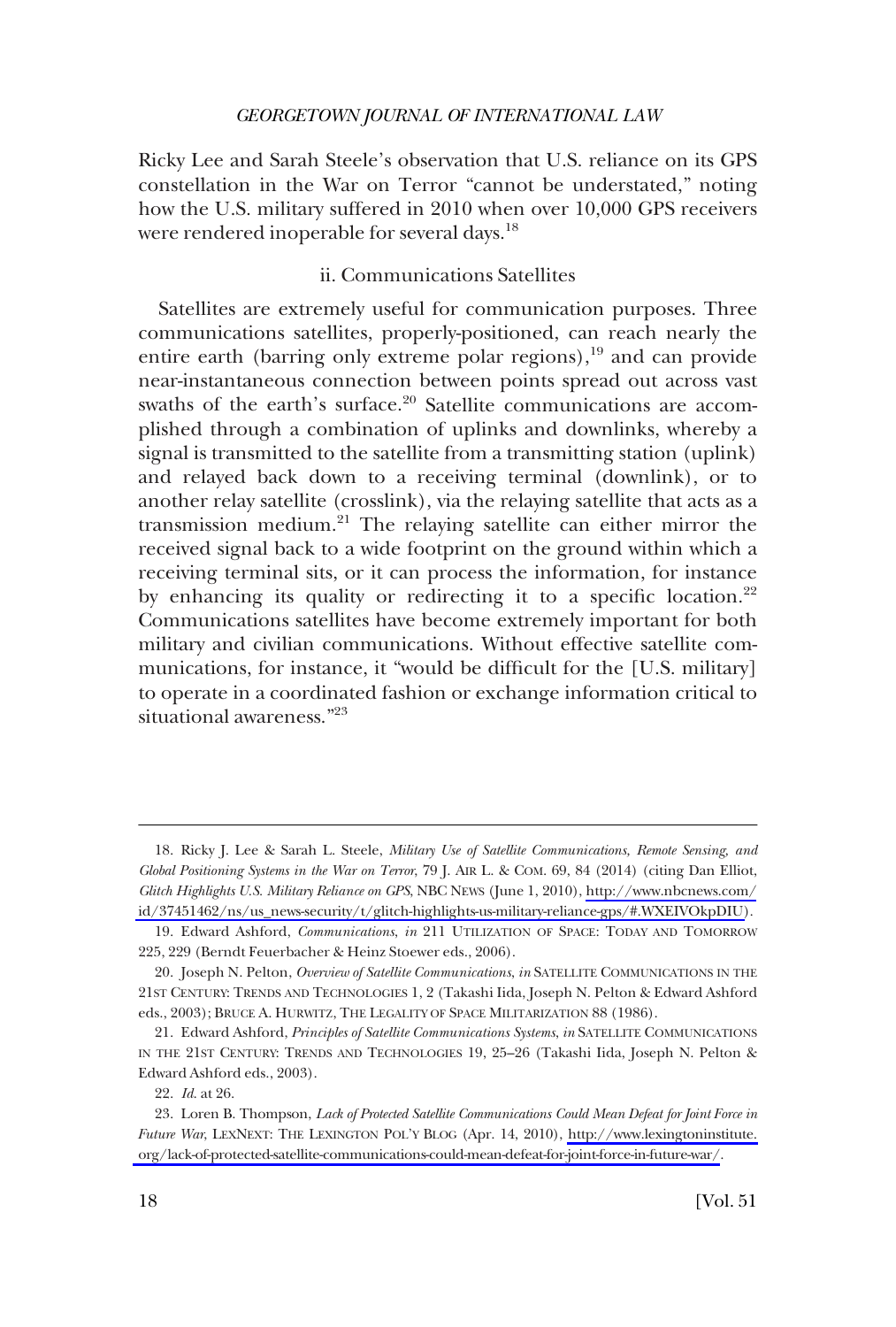# iii. Reconnaissance Satellites

<span id="page-8-0"></span>Reconnaissance satellites, as that term is used here, refer to satellites that gather signals and imagery for national security purposes. The types of reconnaissance satellites and information that can be gathered from them include:

[O]ptical satellites that use a mirror to gather visible light for photography; infrared and ultraviolet satellites that record imagery in those parts of the spectra; radar imagery satellites that use microwave signals to scan the surface of the Earth; and signal- intercepting satellites that detect and record radio, telephone, and data transmissions on the Earth and transmissions relayed by communications satellites.<sup>24</sup>

In colloquial terms, they are what would be called "spy satellites." Reconnaissance is distinguished here from more general remote sensing, which does not necessarily have the same national security connotations.25 Similar to other types of satellites, reconnaissance satellite systems require a TT&C station, one or more ground receiving stations to receive downlink information, one or more reconnaissance satellites, and a data interpretation center.<sup>26</sup> With the wide range of information that can be gathered and the insightful conclusions that can be reached through the use of reconnaissance satellites, they are of signifcant importance to militaries and governmental decision-makers. $2^{7}$ 

### *b. Satellite Interference Technology*

Interference, as contemplated in this Article, refers to ongoing degradation of a satellite's ability to execute its normally-intended

<sup>24.</sup> Lee & Steele, *supra* note 18, at 81 (citing R.D. Hudson & Jacqueline W Hudson, *The Military Applications of Remote Sensing by Infrared*, 63 PROC. IEEE 104, 106–08 (1975)); Mark van Persie et al., *Use of Remote Sensing Imagery for Fast Generation of Military Maps and Simulator Databases*, *in*  INTERNATIONAL ARCHIVES OF PHOTOGRAMMETRY AND REMOTE SENSING 573–76 (2000); Brian Crothers et al., *US Space-Based Intelligence, Surveillance, and Reconnaissance*, *in* SPACE PRIMER 167, 168, 176 (2009).

<sup>25.</sup> Remote sensing has been defned by the international community as "the sensing of the Earth's surface from space by making use of the properties of electromagnetic waves emitted, refected or diffracted by the sensed objects, for the purpose of improving natural resources management, land use and the protection of the environment." Principles Relating to Remote Sensing of the Earth from Outer Space, G.A Res. 41/65, princ. I(a) (Dec. 3, 1986).

<sup>26.</sup> Michel Bourbonnière, *Law of Armed Conflict (LOAC) and the Neutralisation of Satellites or "Ius in Bello Satellitis"*, 9 J. CONFLICT & SEC. L. 43, 55 (2004).

<sup>27.</sup> Lee & Steele, *supra* note 18, at 81–82.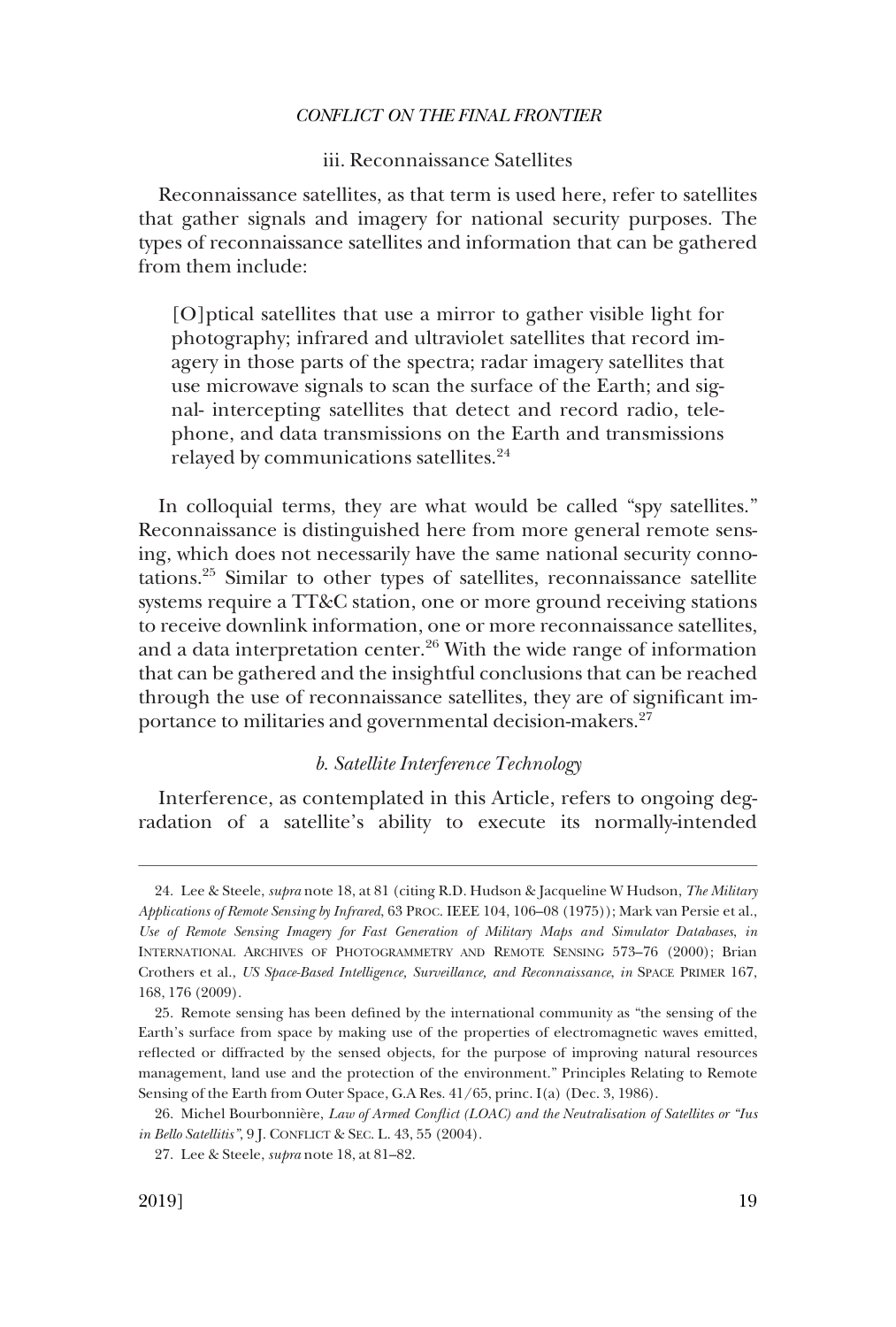<span id="page-9-0"></span>function. Because the focus is on ongoing degradation, defensive counteractions do not apply to hostile acts that destroy or disable satellites in a single quick act, such as high-speed impact from kinetic weapons or electromagnetic pulses (EMPs) produced by high-altitude nuclear explosions.28 Since defensive counteractions are intended to halt ongoing interference, they are of no use if the interference has already accomplished its goal or otherwise will not continue. Excluding from the beginning acts of "instantaneous degradation" such as kinetic attacks, the interference technologies envisioned here will be signals-based interference such as jamming and spoofng, directed energy-based interference such as blinding or dazzling with lasers, and cyber-based interference such as cyber hacking.

# i. Signals-Based Interference

Signals-based interference occurs when electronic signals are used to interfere with satellite uplinks or downlinks, by either jamming or spoofing.29 In jamming, the instigating party can jam a downlink relatively easily by emitting a signal that overpowers the signal emitted from the satellite, therefore rendering ground receivers unable to properly receive and understand the legitimate signal being sent from the satellite.30 Uplink jamming is more diffcult, however, because the jamming entity cannot simply overpower the legitimate signal as it arrives to earth from a satellite thousands of miles away, and must instead target the satellite receiving the uplink. To do so, the jamming entity "must know the direction and receiving frequency of the targeted satellite transponder in order to overwhelm the signal."<sup>31</sup> If the satellite has more than one user operating at different frequencies, "the attacker needs to know which frequency to target, or use enough power to jam a range of frequencies (and risk jamming other users unintentionally)."32

Spoofng is similar to jamming in that it involves overpowering signal interference, except instead of muddling the legitimate uplink or downlink signal, spoofng replaces it. A spoofed receiver, in other words, "processes fake signals (e.g., those produced by an enemy) as if

<sup>28.</sup> Bourbonnie`re, *supra* note 26, at 56–57; NATIONAL RESEARCH COUNCIL, TECHNOLOGY, POLICY, LAW, AND ETHICS REGARDING U.S. ACQUISITION AND USE OF CYBERATTACK CAPABILITIES 296 (2009).

<sup>29.</sup> WRIGHT, GREGO & GRONLUND, *supra* note 14, at 118.

Laura Grego, *A History of Anti-Satellite Programs*, UNION OF CONCERNED SCIENTISTS 1, 15 (Jan. 30. 2012), [https://www.ucsusa.org/sites/default/fles/2019-09/a-history-of-ASAT-programs\\_lo-res.](https://www.ucsusa.org/sites/default/files/2019-09/a-history-of-ASAT-programs_lo-res.pdf) [pdf;](https://www.ucsusa.org/sites/default/files/2019-09/a-history-of-ASAT-programs_lo-res.pdf) WRIGHT, GREGO & GRONLUND, *supra* note 14, at 118–19.

<sup>31.</sup> WRIGHT, GREGO & GRONLUND, *supra* note 14, at 121–23; Grego, *supra* note 30, at 15.

<sup>32.</sup> WRIGHT, GREGO & GRONLUND, *supra* note 14, at 121–23; Grego, *supra* note 30, at 15.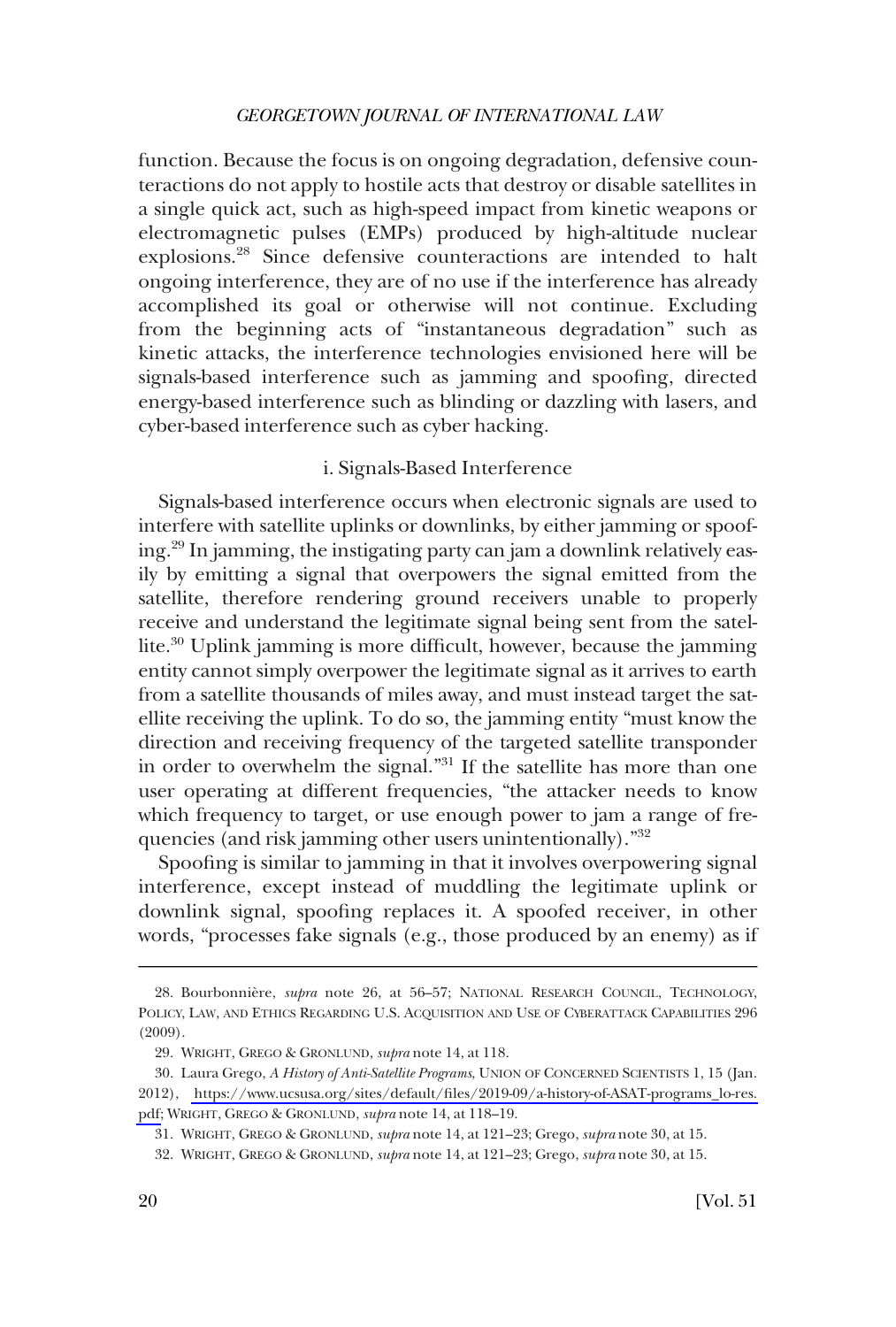<span id="page-10-0"></span>they were the desired signals."33 Thus, for instance, navigation satellite signal users may believe they are headed in their desired direction when they are in fact far from where they intend to be. $34$ 

# ii. Directed Energy-Based Interference

Directed energy weapons include laser or radio frequency weapons that direct their energy at a victim satellite. $35$  Damage can include temporarily impairing the satellite's sensors (dazzling), permanently damaging the sensors (blinding), or otherwise physically harming the satellite components.36 Directed energy weapons can be desirable for states that wish to interfere with another State's satellites since the beams travel at the speed of light and thus reach their targets quickly. Additionally, the power used in the weapon can be tailored for desired effect depending on whether the offending state wishes to create permanent damage or only to temporarily interfere with the target satellite's capabilities.<sup>37</sup>

### iii. Cyber-Based Interference

Finally, satellites can theoretically face cyber interference through hacking. For instance, an unencrypted command link would make satellite functionality vulnerable to manipulation from an adversary, $38$  or a ground station could be hacked directly and the satellite control or data could be manipulated.39 In 2001, the U.S. named cyber hacking of the Department of Defense as a sign of the vulnerability of its space assets.<sup>40</sup> The danger can be expected to persist today. That said, cyberattacks suffcient to manipulate satellite functionality can be expected to be more diffcult to execute than other acts of interference.

# C. *The Path Forward*

This Article contains three core sections. The frst, Section II, discusses the current state of the law regarding how victim states may

<sup>33.</sup> SCOTT PACE ET AL., THE GLOBAL POSITIONING SYSTEM: ASSESSING NATIONAL POLICIES 219 n. 3 (1995).

<sup>34.</sup> *Id*.

<sup>35.</sup> Bourbonnie`re, *supra* note 26, at 57.

<sup>36.</sup> Bruce M. DeBlois et al., *Space Weapons: Crossing the U.S. Rubicon*, 29 INT'L SECURITY 50, 58 (2004).

<sup>37.</sup> WRIGHT, GREGO & GRONLUND, *supra* note 14, at 123.

<sup>38.</sup> NATIONAL RESEARCH COUNCIL, *supra* note 28, at 297.

<sup>39.</sup> WRIGHT, GREGO & GRONLUND, *supra* note 14, at 133.

<sup>40.</sup> DONALD RUMSFELD ET AL., Report of the Commission to Assess United States National Security Space Management and Organization 22–23 (2001).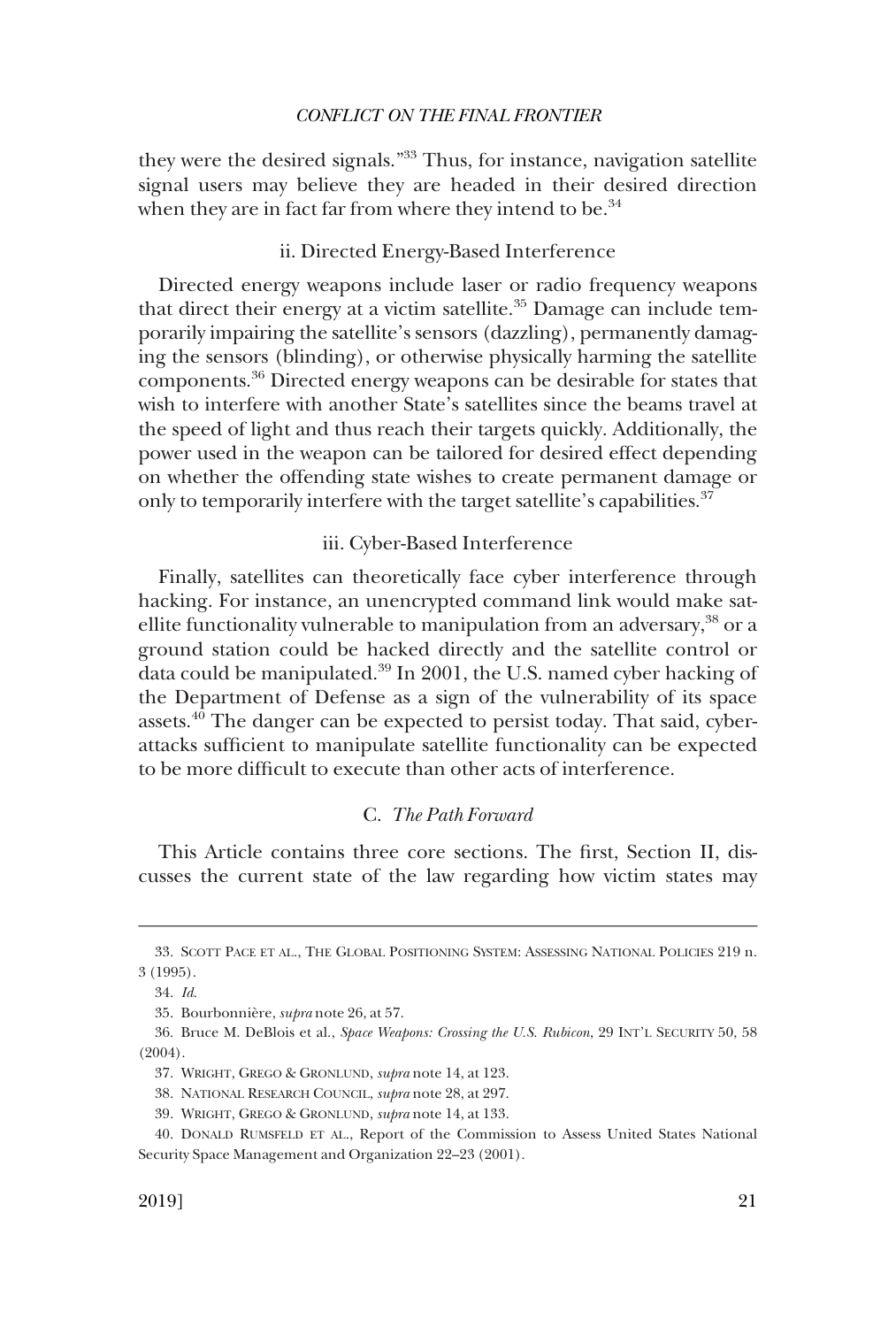<span id="page-11-0"></span>respond to hostile acts, including discussion of some current ambiguities or controversies. The majority of the discussion centers on countermeasures, although time is also spent on self-defense and the plea of necessity.

Section III takes a more critical look at necessity, self-defense, and countermeasures as they apply to victim states facing satellite interference below armed attack. Specifcally, the section focuses on why the current legal regime, as executed through necessity, self-defense, and countermeasures, is inadequate to meet the challenges of national security satellite interference. Section III also discusses principles and pragmatic factors that argue for the recognition of defensive counteractions.

Section IV starts by discussing the fact that defensive counteractions are not a completely foreign concept in international law and in fact have a basis in minority positions and other analogous proposals. The second part of the section then moves into a detailed description of defensive counteractions, including its conditions precedent, main characteristics, and restrictions. Finally, the article closes with a conclusion that summarizes the need for defensive counteractions.

# II. THE LAW AS IT IS: SELF-HELP IN INTERNATIONAL LAW

This section provides an overview of self-help principles within international law that will be most relevant when applied in subsequent sections to outer space.<sup>41</sup> Since this Article addresses state responses to internationally wrongful interference with a victim state's national security satellites, Section II will address the most potentially relevant self-

<sup>41.</sup> The phrase "self-help" is used by different scholars, in a not uniform way, to describe a range of state actions. *See*, *e.g*., *Addendum to the eighth report on State responsibility*, [1980] II(1) Y.B. Int'l L. Comm'n ¶ 8 n. 14, U.N. Doc. A/CN.4/318/ADD.5-7 [hereinafter *Eighth Report Addendum*] (briefy discussing, somewhat critically, what various scholars consider to be "self-help," including self-help as a category that includes mere circumstances that preclude wrongfulness). A less controversial defnition of self-help might include affrmative actions such as countermeasures and self-defense (Derek Bowett, *Reprisals Involving Recourse to Armed Force*, *in* THE USE OF FORCE IN INTERNATIONAL LAW 219, 220–21 (Tarcisio Gazzini & Nikolaos K. Tsagourias eds., 2012)) but not include defenses characterized by the mere existence of circumstances precluding wrongfulness, such as necessity. *See, e.g*., Sarah Heathcote, *Circumstances Precluding Wrongfulness in the ILC Articles on State Responsibility: Necessity*, *in* THE LAW OF INTERNATIONAL RESPONSIBILITY 491, 492 (James Crawford et al. eds., 2010). Put another way, one may view countermeasures and self-defense as *actions* and thus properly in the category of self-help but view necessity as a *justifcation* for an action and thus not belonging in the self-help category. This Article uses the phrase "self-help" in a way that includes countermeasures, self-defense, and necessity primarily because of its ease of reference in describing a category of situations where a state unilaterally acts to protect its rights using methods that would otherwise be internationally wrongful.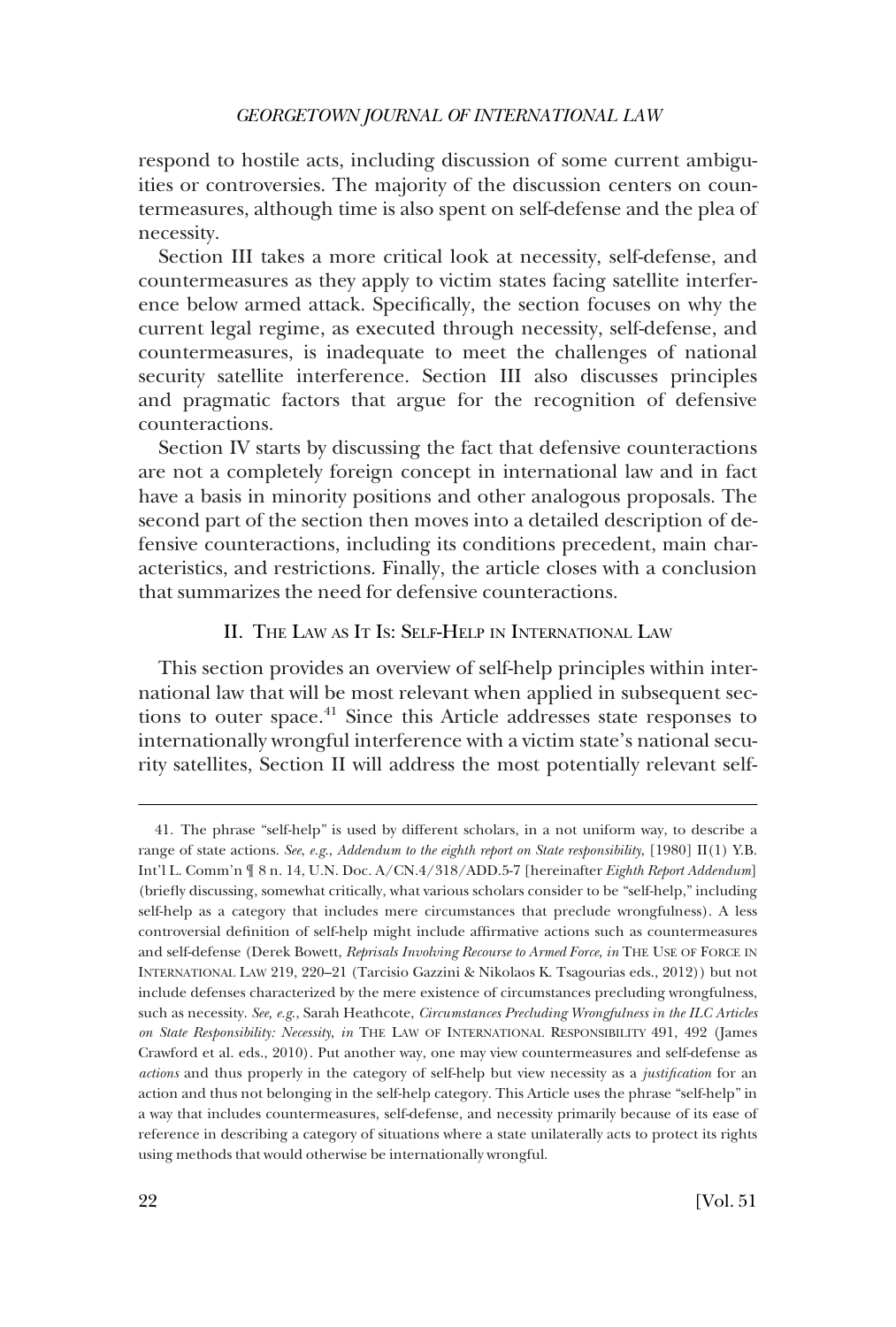<span id="page-12-0"></span>help principles for that scenario–necessity, self-defense, and countermeasures. Other principles that generally preclude the wrongfulness of a victim state's response will also be addressed briefy to show why they are not applicable to the situation at hand.

### A. *Necessity*

Necessity stands for the proposition that, if certain conditions and restrictions are met, states may commit an otherwise wrongful act if that act is the only way for the state to protect an "essential interest" against "grave and imminent peril."<sup>42</sup> Necessity is a valid excuse for an otherwise wrongful act when the necessary act "is the only way for the State to safeguard an essential interest against a grave and imminent peril," and does not "seriously impair" the essential interests of the state to which the duty is owed or to the international community as a whole. $43$ Necessity is a controversial concept<sup>44</sup> that has been abused in the past<sup>45</sup> and, as the International Court of Justice (ICJ) stated in the *Gabčikovo-Nagymaros Project* case, is to be invoked only on an "exceptional basis."46

Of the various requirements imposed on necessity, the most diffcult to meet in satellite interference scenarios will be that of an essential state interest. Sarah Heathcote describes essential interests as "not a fxed category."47 She says declaring something an essential interest is a

<sup>42.</sup> U.N., MATERIALS ON THE RESPONSIBILITY OF STATES FOR INTERNATIONALLY WRONGFUL ACTS, art. 25(1)(a), U.N. Doc. ST/LEG/SER.B/25, U.N. Sales No. E.12.V.12 (2012) [hereinafter ARTICLES ON STATE RESPONSIBILITY]; Gabčíkovo-Nagymaros Project (Hung. v. Slovk.), Judgment, 1997 I.C.J. 7, ¶ 52 (Sept. 25) [hereinafter Hung. v. Slovk.]; ANTONIO CASSESE, INTERNATIONAL LAW 257 (Oxford Univ. Press, 2d ed. 2005); For early use and development of necessity as a defense, see also Letter from Russian Ambassador Chichkine to the British Ministry of Foreign Affairs (February 12/24, 1893), *in* LXXXVI BRITISH AND FOREIGN STATE PAPERS 1893-1894 217, 220 (Augustus H. Oakes & Willoughby Maycock eds., 1899). *But see* Rainbow Warrior Affair (N.Z. v. Fr.), 20 R.I.A.A. 215, 254 (Fr.-N.Z. Arb. Trib. 1990) (expressing some doubt as to whether necessity in general is a valid principle. The reader will note Rainbow Warrior took place seven years before the ICJ's detailed and positive examination of necessity in *Gabcˇikovo-Nagymaros Project*).

<sup>43.</sup> ARTICLES ON STATE RESPONSIBILITY, *supra* note 42, art. 25(1); Hung. v. Slovk., 1997 I.C.J. ¶ 52; M/V Saiga (No. 2) (St. Vincent v. Guinea), Case No. 2, Judgment of July 1, 1999, 2 ITLOS Rep. 10, 56 ¶ 133.

<sup>44.</sup> See Heathcote, *supra* note 41, at 492–94 for a discussion of controversies regarding necessity, including "the abuses that have been committed in its name," "the rule's foundation or the policy arguments used to support it," and whether necessity has actually "crossed the normativity threshold."

<sup>45.</sup> For instance, Heathcote lists 14 annexations or occupations of one state by another that have been dubiously justifed under the concept of necessity since 1846. *Id*. at 492–93.

<sup>46.</sup> Hung. v. Slovk., 1997 I.C.J. ¶ 51.

<sup>47.</sup> Heathcote, *supra* note 41, at 496.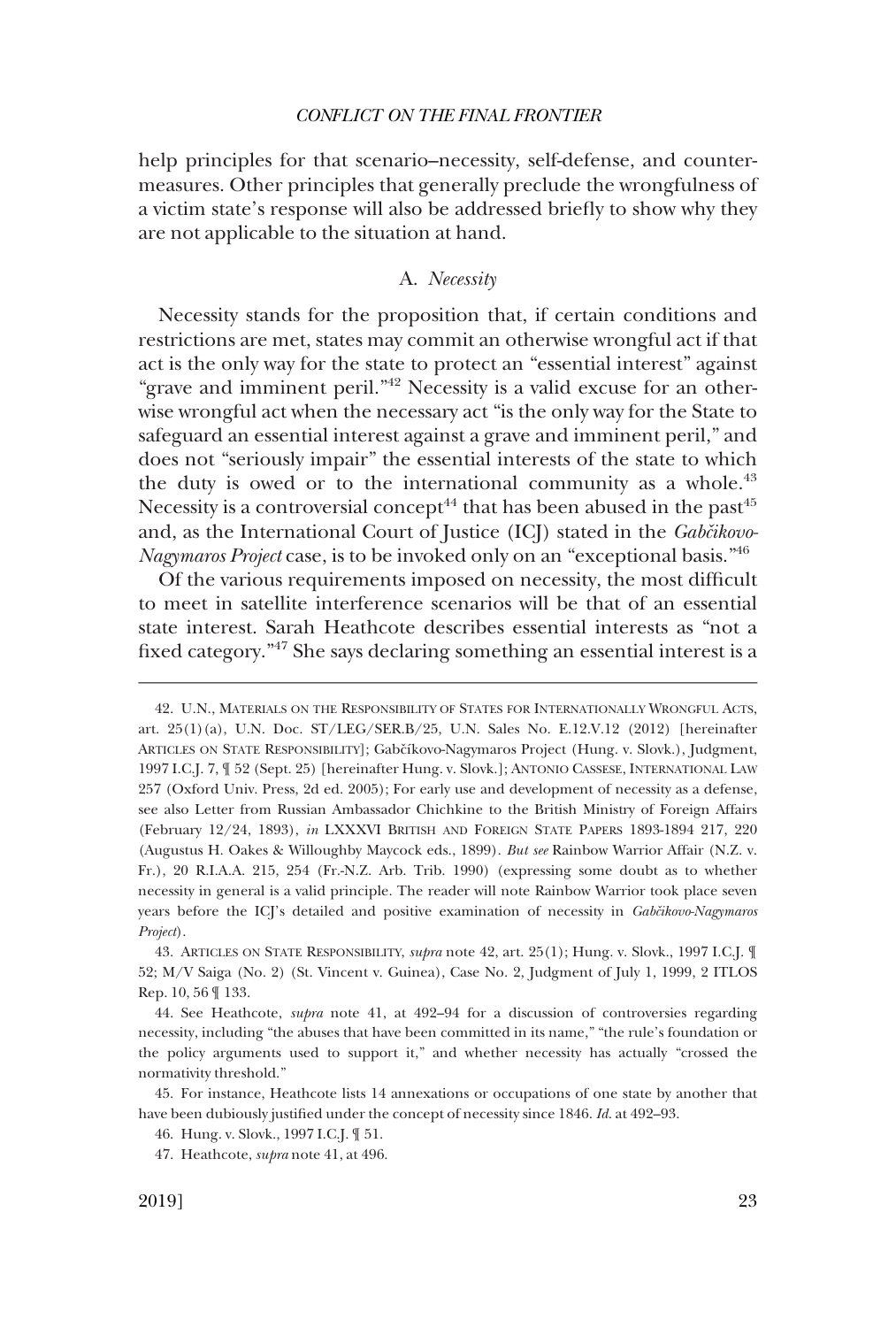<span id="page-13-0"></span>diffcult balance between a state's discretion to characterize something as an essential interest, good faith limits on that discretion, and perhaps a need for some "social consensus" in the international community as to whether the interest is in fact essential.<sup>48</sup> A state's economic survival, its ability to feed its people, and its "ecological order" have all been considered essential interests of a state,<sup>49</sup> and other essential interests may be found as fact-specifc situations arise. The diffculty of legitimately invoking necessity in outer space will be discussed in more detail in Section III,<sup>50</sup> but suffice to say that *necessity* will not play a significant role in the type of scenarios addressed in this Article.

# B. *Self-Defense*

Article 21 of the International Law Commission (ILC) Articles on Responsibility of States for Internationally Wrongful Acts (Articles on State Responsibility) states that self-defense precludes the wrongfulness of a State's otherwise wrongful act "if the act constitutes a lawful measure of self-defence taken in conformity with the Charter of the United Nations."51 The right of self-defense existed before it was memorialized in the U.N. Charter, which recognizes what the drafters of the U.N. Charter already considered to be an "inherent right."52 The right to self-defense is not unlimited, however, and the U.N. Charter says states may only invoke self-defense if they have been the victims of what the Charter calls an "armed attack."53 Even then, according to the Charter, self-defense is only permitted until the U.N. Security Council has taken appropriate measures to restore peace and security.54 If a state is lawfully practicing self-defense in compliance with the Article 51 requirements, including the condition precedent of having suffered an armed attack, then the Article 2(4) prohibition on the use of force by states is not a bar for a victim state that resorts to self-defense.<sup>55</sup> The traditional view has been that, under the U.N. Charter, a state must actually suffer

<sup>48.</sup> *Id*. at 497.

<sup>49.</sup> *Eighth Report Addendum*, *supra* note 41, ¶ 78.

<sup>50.</sup> *See infra* Section III.A.1.

<sup>51.</sup> ARTICLES ON STATE RESPONSIBILITY, *supra* note 42, art. 21.

<sup>52.</sup> U.N. Charter, *supra* note 10, art. 51; Legality of the Threat or Use of Nuclear Weapons, Advisory Opinion, 1996 I.C.J. 226, ¶ 38 (July 8, 1996); ARTICLES ON STATE RESPONSIBILITY, *supra*  note 42, art. 21 cmt. ¶ 1.

<sup>53.</sup> U.N. Charter, *supra* note 10, art. 51.

<sup>54.</sup> *Id*.

<sup>55.</sup> *Id*., arts. 2(4), 51; Legality of the Threat or Use of Nuclear Weapons, *supra* note 52, ¶ 38-40; ARTICLES ON STATE RESPONSIBILITY, *supra* note 42, art. 21 cmt. ¶ 1; JAMES CRAWFORD, BROWNLIE'S PRINCIPLES OF PUBLIC INTERNATIONAL LAW 747–48 (8th ed. 2012).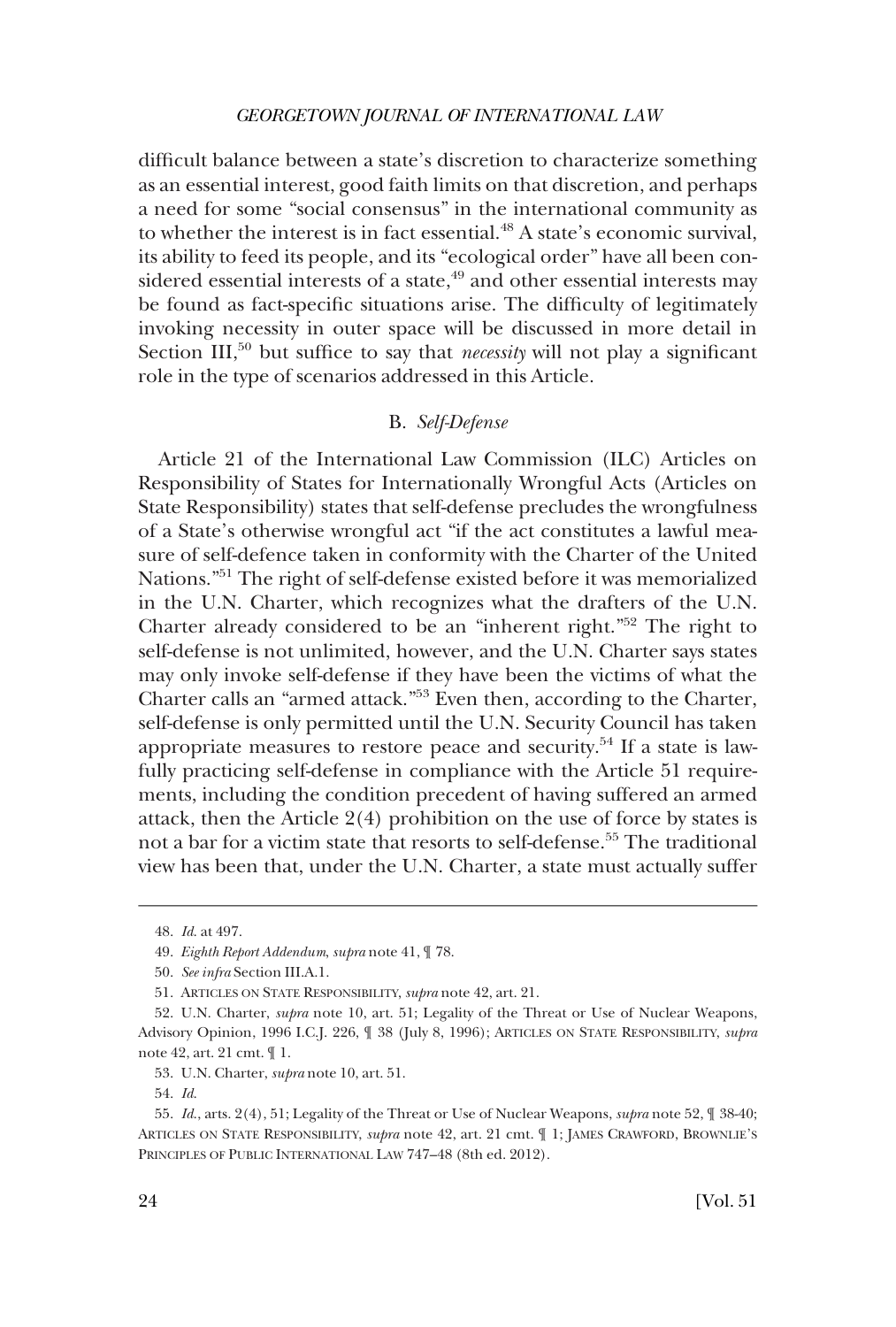armed attack before it may exercise its right to self-defense, though the speed of attack made possible by modern warfare technology has prompted actual state practice, and subsequent acquiescence by the UN, to generally allow for "anticipatory self-defense" when an armed attack is imminent but has not yet begun.56 Anticipatory self-defense as a legal concept is not a new development, however, and has existed under customary international law at least since it was discussed and described by the United States (U.S.) Secretary of State Daniel Webster in relation to the *Caroline* incident of 1837.<sup>57</sup>

Given the linchpin role of an armed attack in determining whether self-defense may be exercised, it is important to understand what constitutes an armed attack. Although "armed attack" is not defned in the Charter<sup>58</sup> and no "clear and agreed definition" exists,<sup>59</sup> the phrase can

56. THOMAS M. FRANCK, RECOURSE TO FORCE: STATE ACTION AGAINST THREATS AND ARMED ATTACKS 50 (2002). Franck notes "how little the advances in the technology of war had informed the drafters [of the U.N. Charter], making it necessary thereafter for the Charter to adapt in practice."

57. *Id*. at 97–98.

58. *See* U.N. Charter, *supra* note 10; Military and Paramilitary Activities in an Against Nicaragua (Nicar. v. U.S.), Judgment, 1986 I.C.J. Rep. 14, ¶ 176 (June 27).

59. Jean-Marc Thouvenin, *Circumstances Precluding Wrongfulness in the ILC Articles on State Responsibility: Self-Defence*, *in* THE LAW OF INTERNATIONAL RESPONSIBILITY 455, 463 (James Crawford et al. eds., 2010) (also stating that "the defnition of an 'armed attack' is elusive).

Note that even actions under self-defense are subject to the limitations of *jus in bello*, also often called humanitarian law or the law of armed confict, which dictates *how* war may be fought once the determination of *whether* war may be fought has been made. *See* Steven Freeland, *The Applicability of the Jus in Bello Rules of International Humanitarian Law to the Use of Outer Space*, PROCEEDINGS OF 57TH INT'L AERONAUTICAL CONG. 338, 339–40 (2006). The main and most readily agreed upon restrictions of *jus in bello* are often considered to be 1) military necessity, 2) distinction, 3) proportionality, and 4) humanity *See* Antonio Cassese, *The Character of the Violated Obligation*, *in* THE LAW OF INTERNATIONAL RESPONSIBILITY 414, 417 (James Crawford et al. eds., 2010); Bourbonnière, *supra* note 26, at 46–51. In brief, 1) military necessity requires attacks be necessary to help defeat the enemy's military capability, 2) distinction prohibits the targeting of non-combatants, 3) proportionality prohibits attacks whose expected military advantage is disproportionate to the expected collateral civilian damage, and 4) humanity dictates that unnecessary suffering must be avoided. *See* Legality of the Threat or Use of Nuclear Weapons, *supra* note 52, ¶ 41 (as to military necessity); Protocol Additional to the Geneva Conventions of 12 August 1949, and Relating to the Protection of Victims of International Armed Conficts (Protocol I) art. 52, June 8, 1977, 1125 U.N.T.S. 3 (as to military necessity) [hereinafter Additional Protocol I]; Freeland, *supra*, at 341 (as to military necessity); Legality of the Threat or Use of Nuclear Weapons, *supra* note 52, ¶ 78 (as to distinction); Additional Protocol I, *supra* note, art. 48 (as to distinction); Legality of the Threat or Use of Nuclear Weapons, *supra* note 52, ¶ 78 (as to proportionality and humanity); Additional Protocol I, *supra*, art. 37 (as to proportionality and humanity); Ramey, *supra*, at 40–44 (as to proportionality and humanity). *Jus in bello* is examined only briefy in this article since defensive counteractions are responses to hostile acts below the level of armed attack and therefore do not implicate *jus in bello*.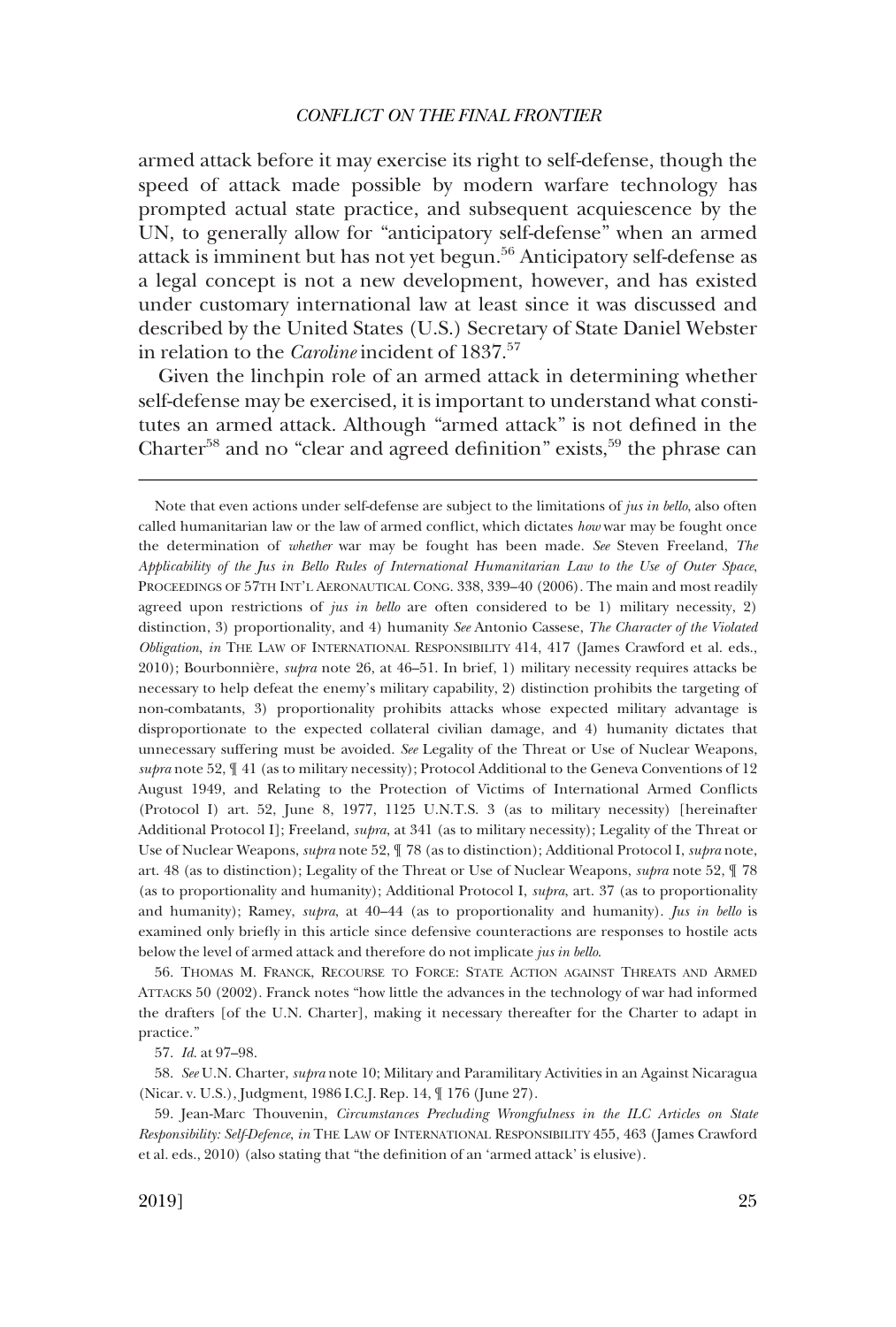generally be seen as one that "implies the use of arms or military force and constitutes an action of an offensive, destructive, and illegal nature."60 Although the classic view has been that a hostile act that does not result in kinetic effect such as an explosion cannot be an armed attack, even the more conservative approaches to armed attack generally agree that hostile acts that harm life or property, even if the harm is not kinetic (e.g., chemical or biological attacks), may at least constitute uses of force. $61$ 

However, a hostile act that constitutes a use of force does not necessarily amount to an armed attack. As the ICJ stated in its *Nicaragua* opinion and confrmed in *Oil Platforms*, not all uses of force qualify as armed attack; only the "most grave forms" of use of force are considered armed attacks.<sup>62</sup> One must look to the "scale and effects" of the hostile act and determine whether the forceful actions are signifcant enough to constitute armed attack.<sup>63</sup> Thus, it is possible for a state to be the victim of an unlawful use of force but not the victim of an armed attack. In those instances, most in the international legal community believe the victim state would only be permitted to respond with non-forceful actions, since use of force may only be invoked if the use of force from the aggressor state is so egregious as to rise to the level of an armed attack that therefore justifies self-defense.<sup>64</sup> This results in what can be

62. Nicar. v. U.S., 1986 I.C.J. ¶ 191; Oil Platforms (Iran v. U.S.), Judgment, 2003 I.C.J. 161, ¶¶ 51, 64, 72 (Nov. 6, 2003).

63. Nicar. v. U.S., 1986 I.C.J. ¶ 195. Note that, while the *Nicaragua* view is the dominant view, not all commentators believe uses of force must meet a "scale and effects" threshold before they can be considered armed attacks. *See, e.g*., David Kretzmer, *The Inherent Right to Self-Defence and Proportionality in Jus ad Bellum*, 24 EUR. J. INT'L L. 235, 243 (2013) (listing and briefy discussing commentators who believe either that there is no difference between use of force and armed attack or that, if there is a difference, it is negligible).

64. Note the United States has rejected the ICJ's assertion that a gap exists between the threshold for unlawful use of force and for armed attack. *See* Harold Hongju Koh, *International Law in Cyberspace: Remarks as Prepared for Delivery by Harold Hongju Koh to the USCYBERCOM Inter-Agency Legal Conference Ft. Meade, MD, Sept. 18, 2012*, 54 HARV. INT'L L.J. ONLINE 1, 7 (Dec. 2012), <https://harvardilj.org/wp-content/uploads/sites/15/2012/12/Koh-Speech-to-Publish1.pdf>(speech on cyber warfare by former State Department Legal Adviser Harold Koh)*; see also* Schmitt, *supra* note

<sup>60.</sup> Jackson Nyamuya Maogoto & Steven Freeland, *Space Weaponization and the United Nations Charter Regime on Force: A Thick Legal Fog or a Receding Mist?*, 41 INT'L LAWYER 1091, 1113 (2007) (citing J. N. SINGH, USE OF FORCE UNDER INTERNATIONAL LAW 15 (1984)).

<sup>61.</sup> *See, e.g*., IAN BROWNLIE, INTERNATIONAL LAW AND THE USE OF FORCE BY STATES 362 (1st ed. 1963) (employing a two-part test that notes the means used are generally referred to as weapons and the weapons are "employed for the destruction of life and property"); *see also* Russell Buchan, *Cyber Attacks: Unlawful Uses of Force or Prohibited Interventions*, 17 J. CONFLICT & SEC. L. 211, 217 (2012) (favorably citing Brownlie and noting Brownlie's position has "gained considerable traction").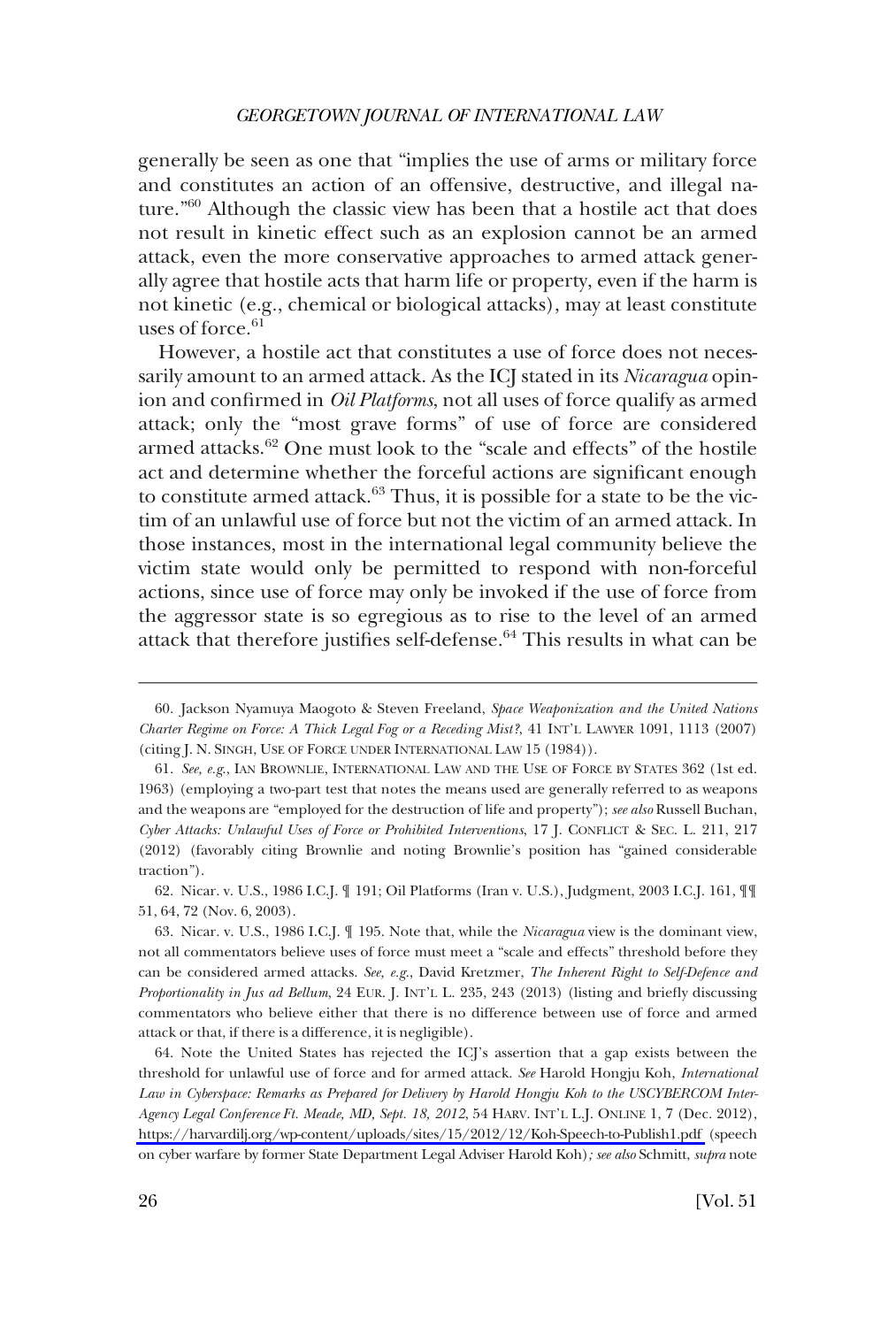<span id="page-16-0"></span>called a response gap, whereby the victim state is not permitted to provide a response that matches the hostile acts it faces.

The ICJ's Judge Simma's separate opinion in the *Oil Platforms* case attempted to address the response gap problem by saying states that are the victims of force that does not rise to the level of armed attack may respond with force that also stays below armed attack.<sup>65</sup> This is not the majority view, however, since most see Article 2(4) of the U.N. Charter as a comprehensive prohibition on the use of force unless used in self-defense in response to armed attack per Article 51 or unless authorized by the U.N. Security Council per Articles 39 and 42.<sup>66</sup> The potential response gap between use of force and armed attack, with its problems and potential fxes in the outer space context, will be discussed further in Section III.

While a discussion of where use of force and armed attack lay on the continuum of hostile acts is helpful, a precise identifcation of those boundaries is not needed for purposes of this Article since defensive counteractions are meant as a response only to acts that fall below the armed attack threshold. So while the armed attack threshold will form a boundary, beyond which self-defense is already permitted under international law, it is limited in how much it informs the "inner workings" of defensive counteractions. Instead, those inner workings are defned much more by the strengths and shortcomings of countermeasures, to which this Article turns next.

# C. *Countermeasures*

Countermeasures are not defned in the ILC Articles on State Responsibility, and commentators have remarked on the diffculty in pinning down a precise definition. $67$  One good definition comes from Michael Schmitt, who describes countermeasures as "State actions, or omissions, directed at another State that would otherwise violate an obligation owed to that State and that are conducted by the former in

<sup>68,</sup> for other commentators who downplay the importance of a scale and effects test to distinguish use of force from armed attack.

<sup>65.</sup> Oil Platforms (Iran v. U.S.), 2003 I.C.J. 161, 333 (Nov. 6, 2003) (separate opinion by Simma,  $\left[ . \right)$ .

<sup>66.</sup> Jay P. Kesan & Carol M. Hayes, *Mitigative Counterstriking: Self-Defense and Deterrence in Cyberspace*, 25 HARV. J.L. & TECH. 429, 513 (2011) ("[t]here are only two exceptions to this absolute prohibition on the use of force: acts authorized by the Security Council and acts undertaken in self-defense") (also citing additional authors of the same opinion).

<sup>67.</sup> Denis Alland, *The Defnition of Countermeasures*, *in* THE LAW OF INTERNATIONAL RESPONSIBILITY 1127, 1127–29 (James Crawford et al. eds., 2010) (commenting on the diffculty of defning countermeasure and surveying its development as a term in public international law).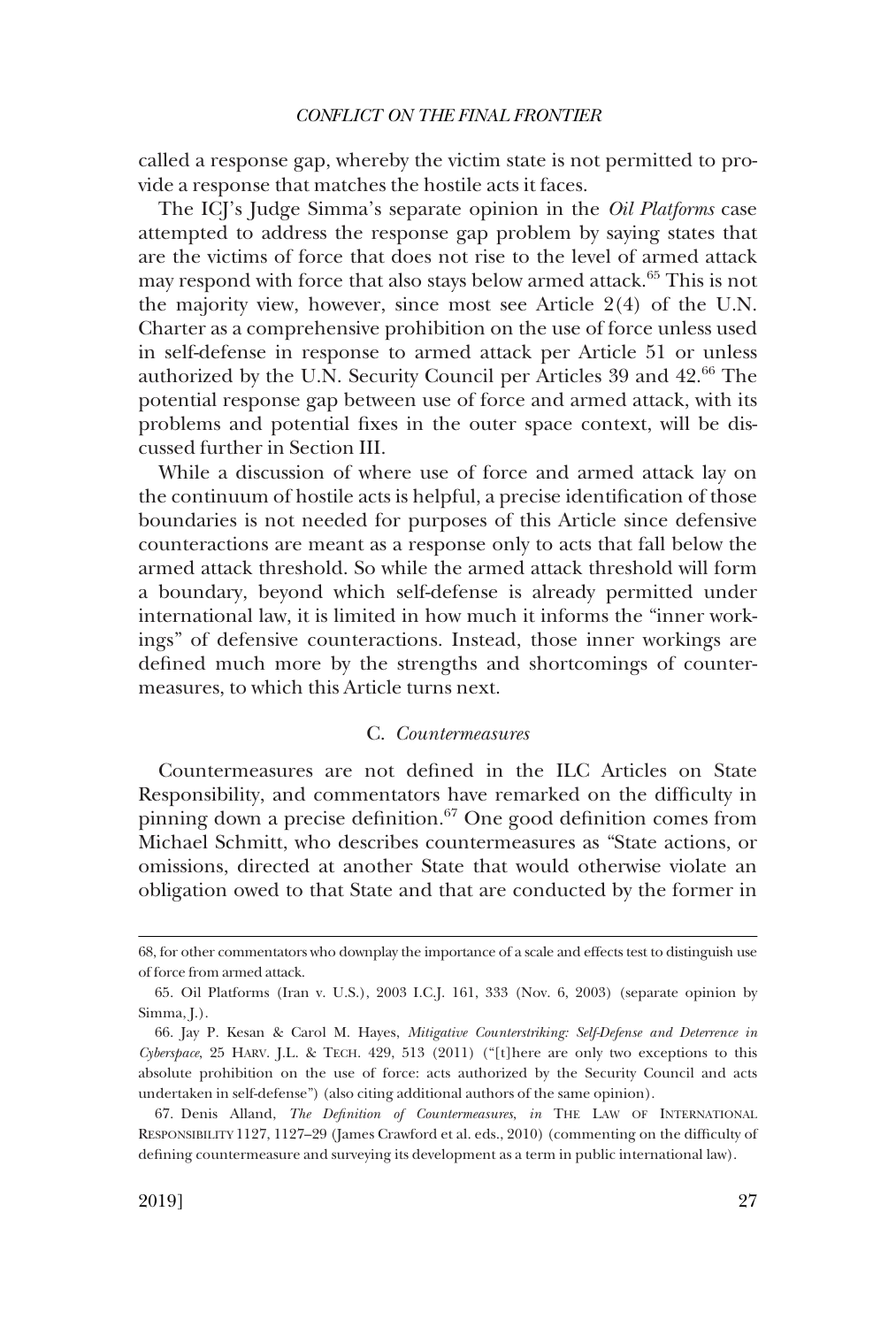order to compel or convince the latter to desist in its own internationally wrongful acts or omissions."68

Assuming the preconditions for necessity do not apply in a typical satellite interference scenario as previously discussed, and assuming the wrongful interference falls below armed attack, countermeasures are the only remaining option for a victim state that wishes to respond with measures that are not already lawful. $^{69}$  As discussed in Section II,<sup>70</sup> necessity requires "grave and imminent peril" to an "essential interest" of a victim state before it can be invoked–mere wrongfulness is not enough. $71$  In contrast, countermeasures may be used in a wider range of circumstances, but they are also subject to restrictions that apply to neither necessity nor self-defense. Countermeasures are said to have four "fundamental conditions" that must be met to be lawful.<sup>72</sup> These are: (1) that the countermeasures be a response to an internationally wrongful act by another state, (2) that the victim state ask the offending state to cease its precipitating conduct or make reparations, (3) that the countermeasures be reversible, and (4) that the countermeasures be proportionate.73 These and other requirements are discussed in this section.

69. According to the ILC Articles on State Responsibility, the other self-help doctrines that can preclude the wrongfulness of an otherwise wrongful act are consent, *force majeure*, and distress. ARTICLES ON STATE RESPONSIBILITY, *supra* note 42, arts. 20, 23, 24. Consent, *force majeure*, and distress are not addressed at any length here because they do not apply to the factual scenario this article contemplates. The Articles on State Responsibility also list compliance with peremptory norms as a condition that can preclude wrongfulness, *id*. art. 26, but this author does not classify the Article 26 provision as falling under the self-help umbrella since its focus is not on one state taking an affrmative action to counter another state's action but rather on justifying an otherwise wrongful action through what is essentially a confict of laws analysis where if an obligation owed to a state conficts with an obligation owed to the international community, the obligation owed to the international community takes precedence. *Id*.; Vienna Convention on the Law of Treaties art. 53, *opened for signature* May 23, 1969, 1155 U.N.T.S. 331 [hereinafter 1969 Vienna Convention]; Maja Ménard, *Circumstances Precluding Wrongfulness in the ILC Articles on State Responsibility: Compliance with Peremptory Norms*, *in* THE LAW OF INTERNATIONAL RESPONSIBILITY 449, 450–51 (James Crawford et al. eds., 2010).

70. *See supra* Section II.A.

<sup>68.</sup> Michael N. Schmitt, "*Below the Threshold" Cyber Operations: The Countermeasures Response Option and International Law*, 54 VA. J. INT'L L. 697, 700 (2014); *see also* ARTICLES ON STATE RESPONSIBILITY, *supra* note 42, art. 22, pt. 3 ch. II cmt. ¶ 1; Hung. v. Slovk., 1997 I.C.J. ¶¶ 83–84.

<sup>71.</sup> *See supra* Section II.A; *see also* ARTICLES ON STATE RESPONSIBILITY, *supra* note 42, art. 25(1) (a); Hung. v. Slovk., 1997 I.C.J. ¶ 52.

<sup>72.</sup> Maurice Kamto, *The Time Factor in the Application of Countermeasures*, *in* THE LAW OF INTERNATIONAL RESPONSIBILITY 1167, 1174 (James Crawford et al. eds., 2010).

<sup>73.</sup> *Id*. at 1174–75 (citing Hung. v. Slovk., 1997 I.C.J. ¶ 55).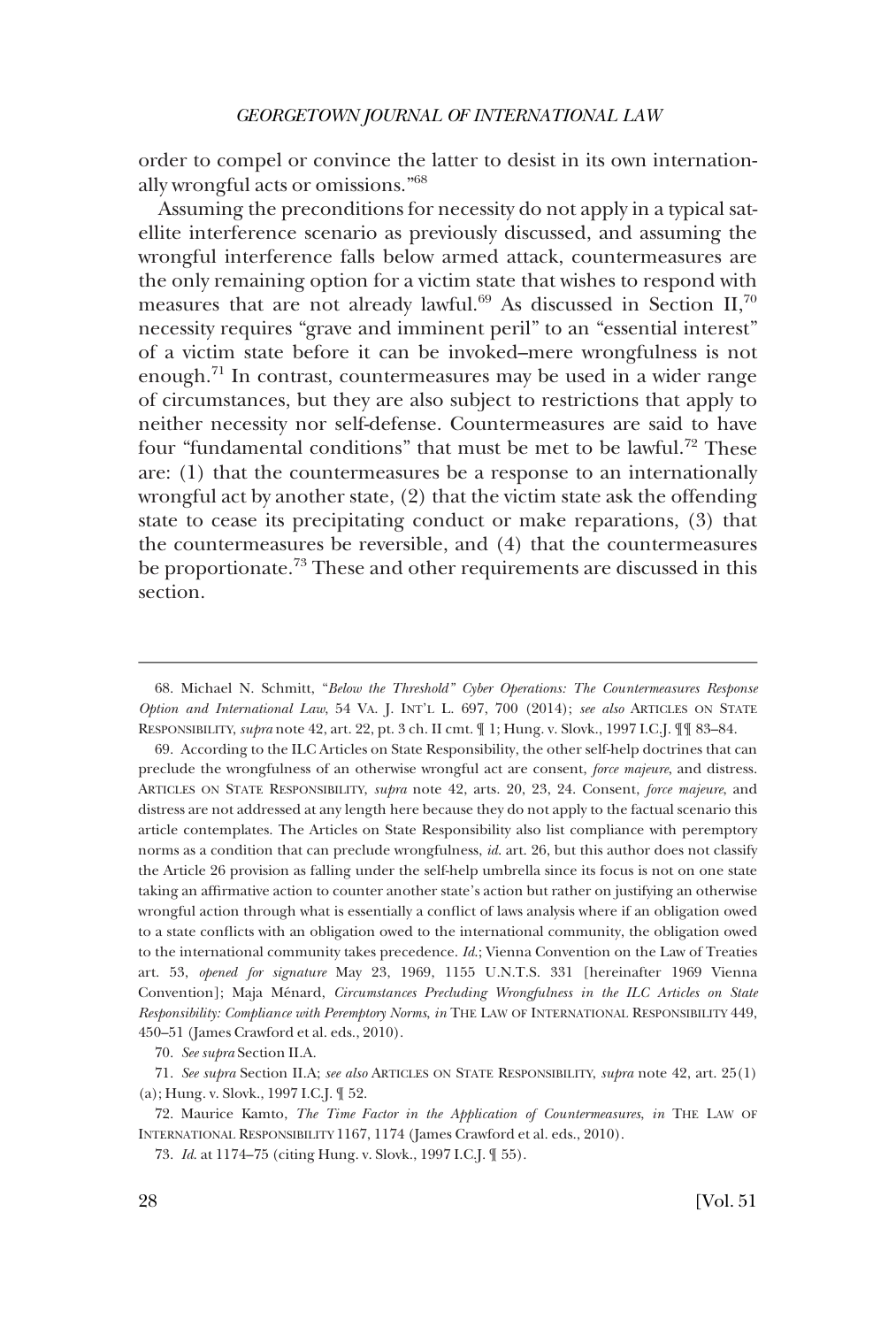# 1. Precipitating Act

<span id="page-18-0"></span>Only internationally wrongful acts, committed by one state against another, justify countermeasures.<sup>74</sup> Additionally, the internationally wrongful act must have already taken place— anticipatory countermeasures are not permitted.75 In the kind of scenario that forms the basis of this Article, where one state interferes with the national security satellite functions of another state, this threshold requirement is relatively easy to meet.76 It is possible for intentional interference to constitute an internationally wrongful act under, for instance, International Telecommunication Union rules prohibiting non-interference,<sup>77</sup> Outer Space Treaty provisions guaranteeing the free use and exploration of outer space,<sup>78</sup> the customary international law principle of nonintervention in a State's sovereign affairs,<sup>79</sup> or the requirement that a state not knowingly allow its territory to be used to violate the rights of another state.<sup>80</sup> For the sake of this analysis, it is assumed that an internationally wrongful act has occurred and that the wrongful acts are attributable to a state. $81$ 

77. Constitution and Convention of the International Telecommunication Union art. 45, Oct. 1, 1994, 1825 U.N.T.S. 31251 (2014); Int'l Telecomm. Union [ITU], Radio Regulations, art. 15 (2012),<http://handle.itu.int/11.1002/pub/8029c1bf-en> [hereinafter ITU Regulations].

78. Treaty on Principles Governing the Activities of States in the Exploration and Use of Outer Space, Including the Moon and Other Celestial Bodies arts. I, IX, *done* Jan. 27, 1967, 18 U.S.T. 2410, 610 U.N.T.S. 205 [hereinafter Outer Space Treaty].

79. Nicar. v. U.S., 1986 I.C.J. ¶ 206.

80. Corfu Channel (U.K. v. Alb.), Judgment, 1949 I.C.J. 4, 22 (Apr. 9 1949) [hereinafter *Corfu Channel*].

81. ARTICLES ON STATE RESPONSIBILITY, *supra* note 42, art. 2(a); Schmitt, *supra* note 68, at 707– 08. This is not to say attribution will necessarily be easy. *See, e.g*., Mountin, *supra* note 76, at 179–80 ("With regard to attributing an act to a State, 'the problem is not . . . the legal process of imputing the act to a particular State . . . but the prior process of tracing material proof of the identity of the perpetrator.' Thus, even though satellite signal interference can be detected by using antennas to co-locate the source of the jamming signal, it may be challenging to pinpoint the precise source of the interference in a timely manner. What is more, even if the location of the interference is discovered, it may still be diffcult and time-consuming to identify the person who operated the jamming equipment or to 'identify the real "mastermind" behind the attack.'") (quoting Nicar. v.

<sup>74.</sup> ARTICLES ON STATE RESPONSIBILITY, *supra* note 42, art. 49 cmt. ¶ 2; Hung. v. Slovk., 1997 I.C.J. ¶ 83; Naulilaa Incident (Port. v. Germ.), 2 R.I.A.A. 1011, 1057 (1928).

<sup>75.</sup> Hung. v. Slovk., 1997 I.C.J. ¶ 83.

<sup>76.</sup> Sarah M. Mountin, *The Legality and Implications of Intentional Interference with Commercial Communication Satellite Signals*, 90 INT'L L. STUD. 101, 185 (2014) (listing, as sources of international obligations that may be violated in the course of satellite interference: ITU rules, certain treaties pertaining to outer space, and the principles of non-intervention and State responsibility for activities taking place within a State's territory).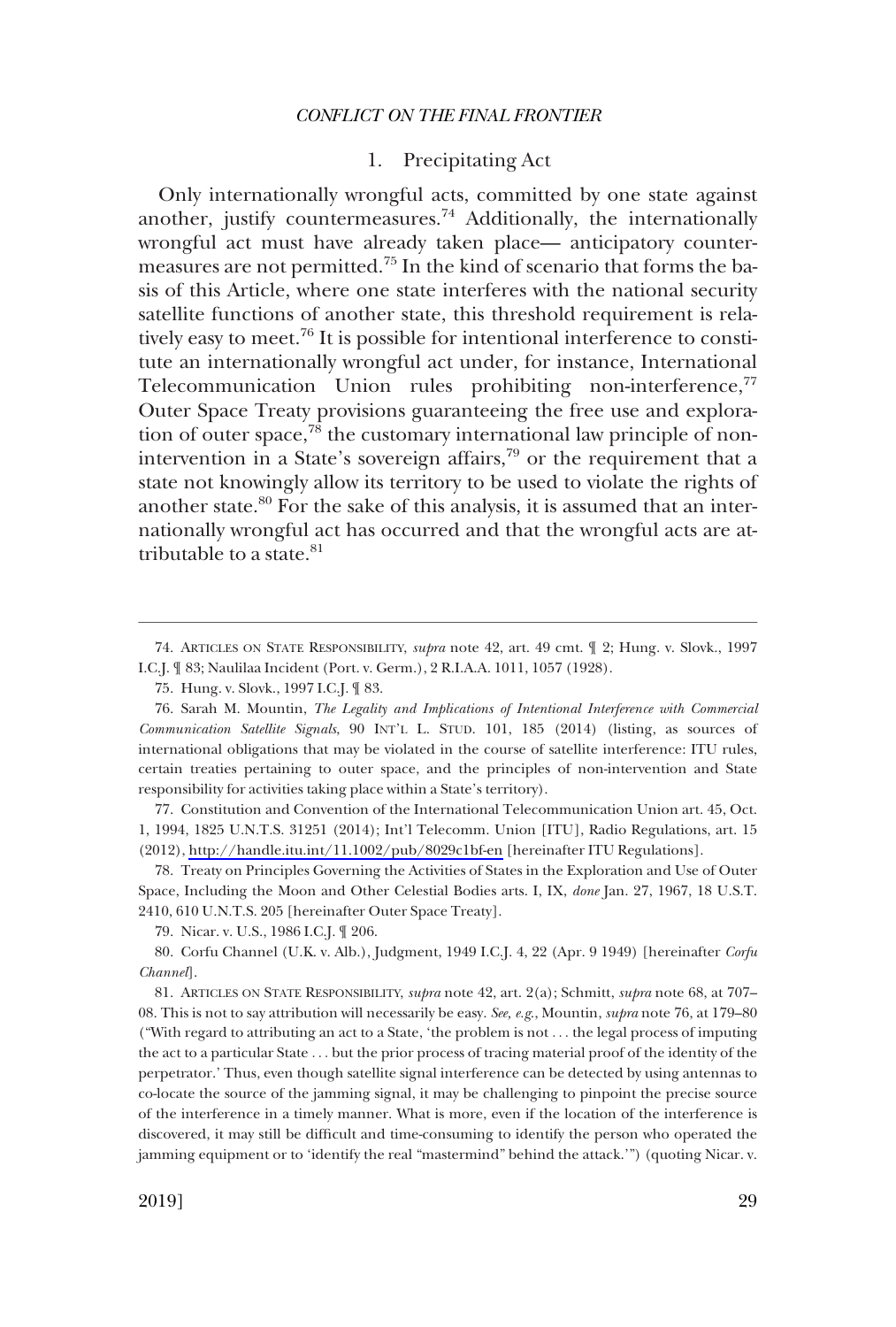## 2. Preconditions

<span id="page-19-0"></span>In general, before a state may execute countermeasures it must demand reparation,<sup>82</sup> notify the offending state of its intent to take coun termeasures,<sup>83</sup> and offer to negotiate with the offending state.<sup>84</sup> However, and of special importance in the outer space environment where signifcant harm can be turned on or off with the fip of a switch or the push of a button, the rule requiring prior notifcation, offer for negotiation, and demand for reparation is not required in all circumstances.

As Article 52(2) of the Articles on State Responsibility says, "[n]otwithstanding [the prior notifcation requirement], the injured State may take such urgent countermeasures as necessary to preserve its rights."85 The commentary to the Articles on State Responsibility notes that the right to urgent countermeasures may be especially important where the victim state fears its countermeasures will be blocked, negated, or otherwise rendered useless if the offending state learns of them ahead of time.<sup>86</sup> Neither the text of Article 52, nor subsequent cases interpreting the urgency exception, say that is the sole basis for a right to urgent countermeasures, however, only that the normal preconditions may be chronologically skipped<sup>87</sup> if "necessary to preserve

84. ARTICLES ON STATE RESPONSIBILITY, *supra* note 42, art. 52(1)(b); Iwasawa & Iwatsuki, *supra*  note 83, at 1150–51.

85. ARTICLES ON STATE RESPONSIBILITY, *supra* note 42, art. 52(2).

86. *Id*. art. 52 cmt. ¶ 6.

87. This author uses the phrase "chronologically skipped" since the duty to call for reparations, to notify of the countermeasures, and to offer negotiations presumably continues, but may be executed as soon as practicable after the countermeasures have been initiated. This interpretation aligns with the overall purpose of countermeasures to deescalate hostile situations and restore the situation as much as possible to how it was before the precipitating act. *See id*. pt. 3 ch. II cmt. ¶¶ 1, 6. This interpretation also aligns with "the general principle . . . whereby States are under the general obligation to settle their disputes peacefully." CASSESE, *supra* note 42, at 302. Note that while the commentary to Article 49 implies the duty to notify may disappear after countermeasure is executed since "a requirement of notifcation of some activity is of no value after the activity has been undertaken," ARTICLES ON STATE RESPONSIBILITY, *supra* note 42, art. 49 cmt. ¶ 9, even ex post facto notifcation in some scenarios such as cyber counterstrikes can have the beneft of notifying the offending state why its instrument of attack is no longer effective and who is responsible for neutralizing that instrument.

U.S, 1986 I.C.J. ¶ 119–20); Nicholas Tsagourias, *Cyber Attacks, Self-Defence and the Problem of Attribution*, 17 J. CONFLICT & SEC. L. 229, 223 (2012).

<sup>82.</sup> ARTICLES ON STATE RESPONSIBILITY, *supra* note 42, arts. 43, 52(1)(a); Hung. v. Slovk., 1997 I.C.J. ¶ 84.

<sup>83.</sup> ARTICLES ON STATE RESPONSIBILITY, *supra* note 42, art. 52(1)(b); Yuji Iwasawa & Naoki Iwatsuki, *Procedural Conditions*, *in* THE LAW OF INTERNATIONAL RESPONSIBILITY 1149, 1151–52 (James Crawford et al. eds., 2010) (noting the requirement to notify and also stating it is anchored in the need to avoid confict escalation).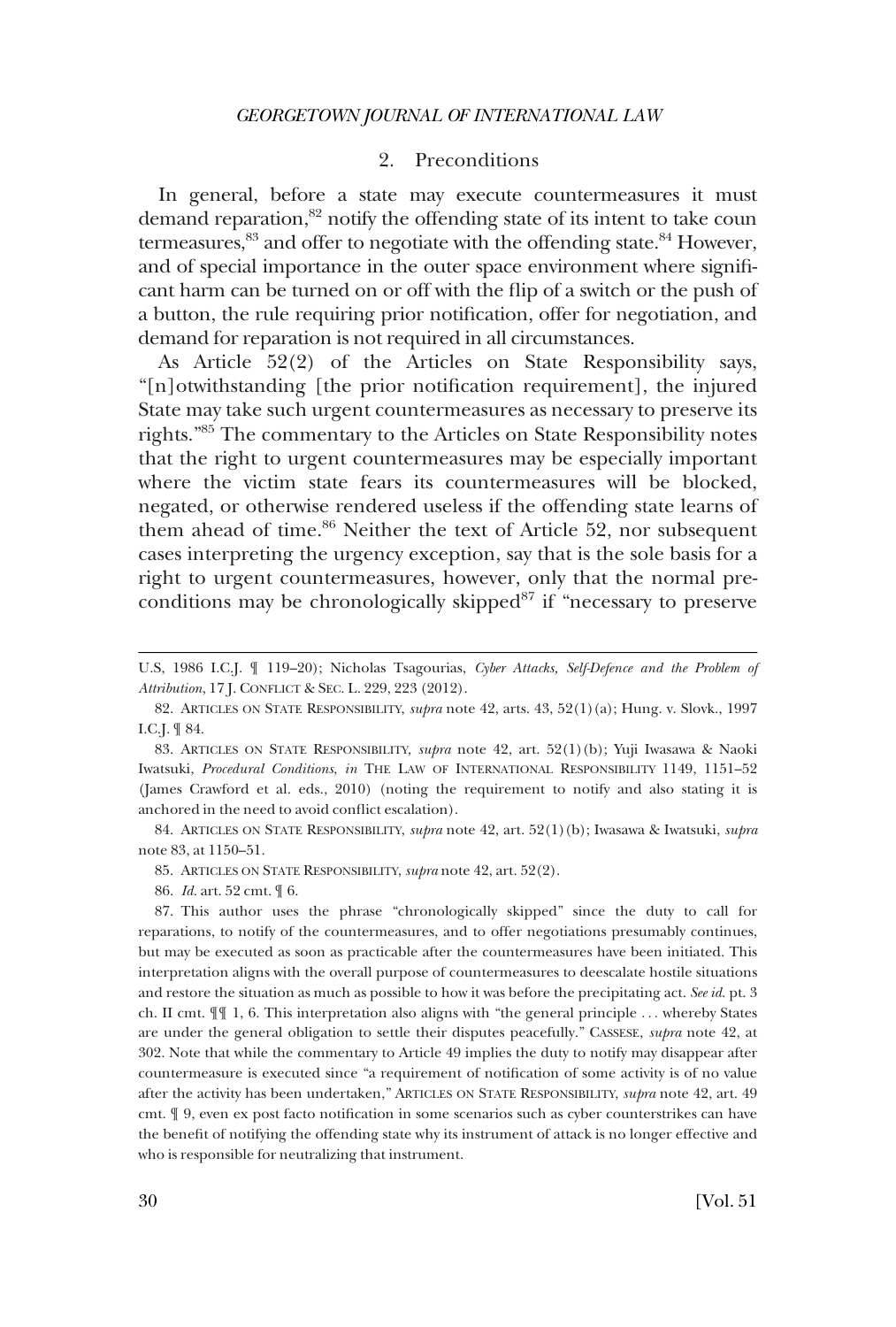<span id="page-20-0"></span>[the state's] rights."<sup>88</sup> One can then conclude that urgent countermeasures may also be appropriate when the victim state's rights or interests are so imperiled that the countermeasure must be executed before the right or interest is permanently destroyed or suffers longterm damage. In an outer space context, this means, for instance, that directed energy weapon use against a national security satellite could justify an urgent countermeasure. This is the case not just because of a fear that the offending State might negate the countermeasure if it knew about the countermeasure ahead of time, but also because of a fear that the satellite would be disabled long term if the directed energy weapon were permitted to continue its attack. Ultimately, while the preconditions are important and generally required, their timing should not defeat the purpose the countermeasures are meant to ultimately serve.

# 3. Restrictions

# *a. Human Rights and Peremptory Norms*

Perhaps least controversial among the countermeasures restrictions is the fact that countermeasures must not violate humanitarian law, human rights, or "other obligations under peremptory norms of general international law."89 As one scholar has noted, "the idea that the performance of certain obligations which protect the 'requirements of humanity' may not be suspended by way of countermeasure has become frmly entrenched in the international legal system,"90 and the importance of peremptory norms as being protected even from countermeasures is "self-evident"91 given their status as norms that may not

<sup>88.</sup> ARTICLES ON STATE RESPONSIBILITY, *supra* note 42, art. 52(2).

<sup>89.</sup> *Id*. art. 50(1). *See also* Port. v. Germ., 2 R.I.A.A. at 1026 (countermeasures must be "limited by the requirements of humanity"); Institut de Droit Int'l, *1934 Resolution*, *in* 38 ANNUAIRE DE L'INSTITUT DE DROIT INT'L, at 710 (1934) (States taking countermeasures must "abstain from any harsh measure which would be contrary to the laws of humanity or the demands of the public conscience."); ARTICLES ON STATE RESPONSIBILITY, *supra* note 42, art. 26 (States must continue to uphold peremptory norms even when circumstances permit them to take actions that would otherwise be wrongful).

<sup>90.</sup> Silvia Borelli & Simon Olleson, *Obligations Relating to Human Rights and Humanitarian Law*, *in* THE LAW OF INTERNATIONAL RESPONSIBILITY 1177, 1177 (James Crawford et al. eds., 2010) (referring specifcally to human rights and humanitarian law). For a thorough discussion of human rights and humanitarian law in the context of countermeasures, see *id*. at 1177–96.

<sup>91.</sup> Charles Leben, *Obligations Relating to the Use of Force and Arising from Peremptory Norms of International Law*, *in* THE LAW OF INTERNATIONAL RESPONSIBILITY 1197, 1198 (James Crawford et al. eds., 2010).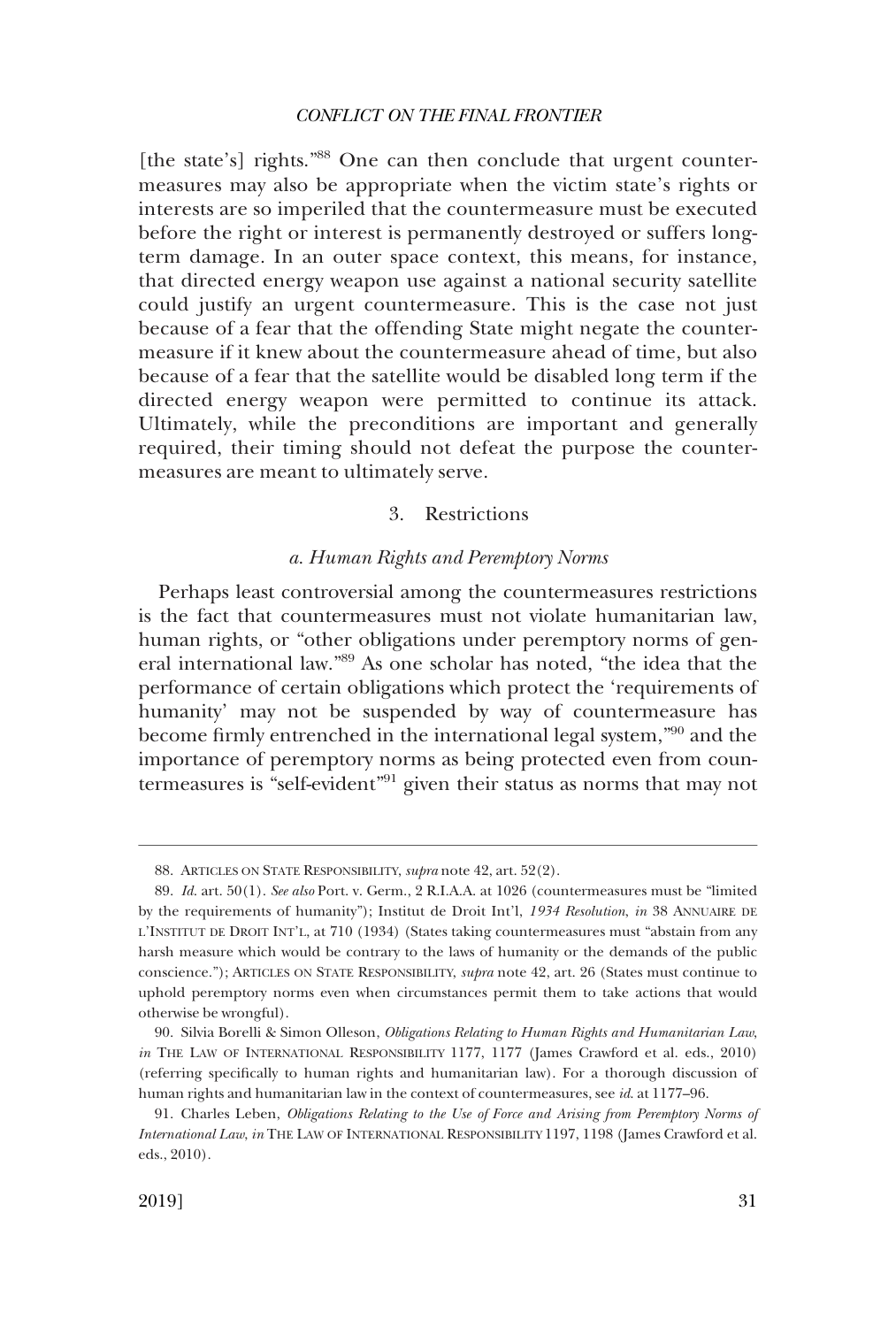<span id="page-21-0"></span>be derogated from.<sup>92</sup> These are restrictions that apply even in warfare and should therefore be expected to also apply to the more constrained field of countermeasures.<sup>93</sup>

# *b. Reversibility*

The remaining restrictions imposed upon the use of countermeasures warrant more discussion. The goal of countermeasures is to "ensure cessation and reparation by the responsible State,"94 a goal that is a good lens for viewing and understanding the remaining restrictions. The requirement that the effects of countermeasures be reversible95 is one such restriction, as it attempts to maintain the possibility of returning to the *status quo ante* after the countermeasures cease. However, the commentary to the Articles on State Responsibility states that reversibility is not required in all circumstances and that reversible measures need only be used "as far as possible."96 The commentary goes on to state that if it is possible to take an effective reversible countermeasure, that reversible countermeasure must be used instead of any irreversible countermeasures.<sup>97</sup> Michael Schmitt, quoting James Crawford, notes the focus should not be so much on whether the specifc physical effects of the countermeasure, if any, can be reversed, but instead on whether the "future legal relations between the two States" can be reversed back to where they were prior to the precipitating act.<sup>98</sup>

<sup>92.</sup> ARTICLES ON STATE RESPONSIBILITY, *supra* note 42, art. 50(1)*; see also* Leben, *supra* note 91, at 1198–99.

<sup>93.</sup> *See, e.g*., International Covenant on Civil and Political Rights art. 4, Dec. 16, 1966, 999 U.N.T.S. 171 (regarding human rights); Convention for the Protection of Human Rights and Fundamental Freedoms art. 15, *done* Nov. 4, 1950, 213 U.N.T.S. 221 (regarding human rights); American Convention on Human Rights art. 27, Nov. 21, 1969, 1144 U.N.T.S. 123 (regarding human rights); Stefan Oeter, *Methods and Means of Combat*, *in* THE HANDBOOK OF HUMANITARIAN LAW IN ARMED CONFLICTS 105, 476–79 (Dieter. Fleck & Michael. Bothe eds., 1999) (regarding humanitarian law; also citing multiple sources of humanitarian law applicable in wartime); ARTICLES ON STATE RESPONSIBILITY, *supra* note 42, art. 26 (regarding peremptory norms).

<sup>94.</sup> JAMES CRAWFORD, ARTICLES ON RESPONSIBILITY OF STATES FOR INTERNATIONALLY WRONGFUL ACTS 8–9 (2012) (introductory note).

<sup>95.</sup> ARTICLES ON STATE RESPONSIBILITY, *supra* note 42, art. 49(3); Hung. v. Slovk., 1997 I.C.J. ¶ 87.

<sup>96.</sup> ARTICLES ON STATE RESPONSIBILITY, *supra* note 42, art. 49 cmt. ¶ 9. *But see* Kamto, *supra* note 72, at 1175 (noting the ICJ does not appear to have taken the ILC's position but also asserting the ICJ may do so in the future).

<sup>97.</sup> ARTICLES ON STATE RESPONSIBILITY, *supra* note 42, art. 49 cmt. ¶ 9.

<sup>98.</sup> Schmitt, *supra* note 68, at 714 (quoting JAMES CRAWFORD, THE INTERNATIONAL LAW COMMISSION'S ARTICLES ON STATE RESPONSIBILITY: INTRODUCTION, TEXT, AND COMMENTARIES 283 (James Crawford ed., Cambridge Univ. Press 2002)).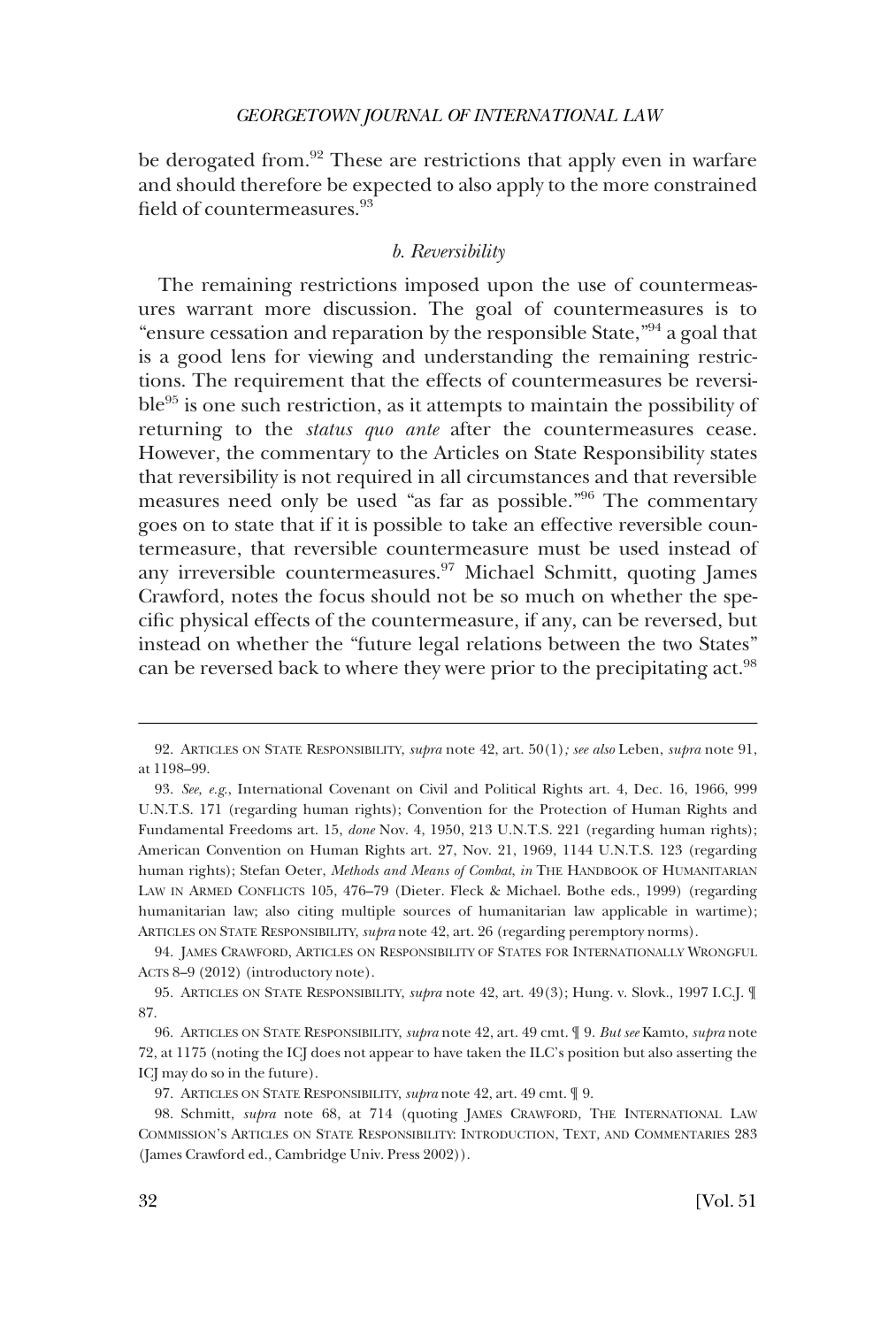<span id="page-22-0"></span>Crawford and Schmitt's position seems to soften the requirement considerably, but the softening is reasonable given the fact that Article 49 does not explicitly mention reversibility, only that countermeasures must "be taken in such a way as to permit the resumption of performance of the obligations in question."99

### *c. Proportionality*

Proportionality as a concept has long been applied to countermeasures, $100$  and has also been applied to self-defense both in terms of whether self-defense is justifed (*jus ad bellum*) and whether the means utilized in self-defense (*jus in bello*) are proportionate.<sup>101</sup> However, the proportionality applicable to countermeasures is different from *jus ad bellum* and *jus in bello* proportionality applicable to self-defense in that countermeasures must be proportionate to the *injury suffered* by the victim state.102 In contrast, the qualitative aspect of *jus ad bellum* proportionality looks to the legitimate end goal and says the force used must be "necessary and appropriate to repel the attack and [entail] acceptable side-effects on other interests and values affected by the response."103 Put differently, while *jus in bello* proportionality "considers harm caused by an attack in light of the military gain," countermeasures proportionality "gauges harm relative to the injury suffered" during the precipitating act.<sup>104</sup> Thus, whereas a response designed to achieve a military end might be considered proportionate if executed in self-defense, the same response executed as a countermeasure could be disproportionate if it surpassed the level of harm originally suffered from the precipitating act. This injury-centric focus can present

<sup>99.</sup> ARTICLES ON STATE RESPONSIBILITY, *supra* note 42, art. 49(3). *But see* Hung. v. Slovk., 1997 I. C.J. ¶ 87 (stating simply that countermeasures must be reversible, with no mention of the reversibility requirement being optional in some circumstances or that the requirement's focus is on the ability of the breaching state to resume its international obligations rather than on the effect of the countermeasure).

<sup>100.</sup> *See also* Port. v. Germ., 2 R.I.A.A. at 1028; Air Service Agreement of 27 March 1946 between the United States and France (U.S. v. Fr.), 18 R.I.A.A. 417, 443–444 (1978) [hereinafter *Air Service Agreement*]; *see* Hung. v. Slovk., 1997 I.C.J. ¶ 85.

<sup>101.</sup> *See generally* Nicar. v. U.S., 1986 I.C.J. ¶ 194 (distinguishing between whether self-defense is merited in response to the precipitating acts and whether acts taken in self-defense are proportional); *see also generally*, Thomas M. Franck, *On Proportionality of Countermeasures in International Law*, 102 AM. J. INT'L L. 715, 719–34 (2008).

<sup>102.</sup> ARTICLES ON STATE RESPONSIBILITY, *supra* note 42, art. 51; Hung. v. Slovk., 1997 I.C.J. ¶ 85.

<sup>103.</sup> Enzo Cannizzaro, *Contextualizing Proportionality: Jus ad Bellum and Jus in Bello in the Lebanese War*, 88 INT'L REV. RED CROSS 779, 783 (2006).

<sup>104.</sup> Schmitt, *supra* note 68, at 724.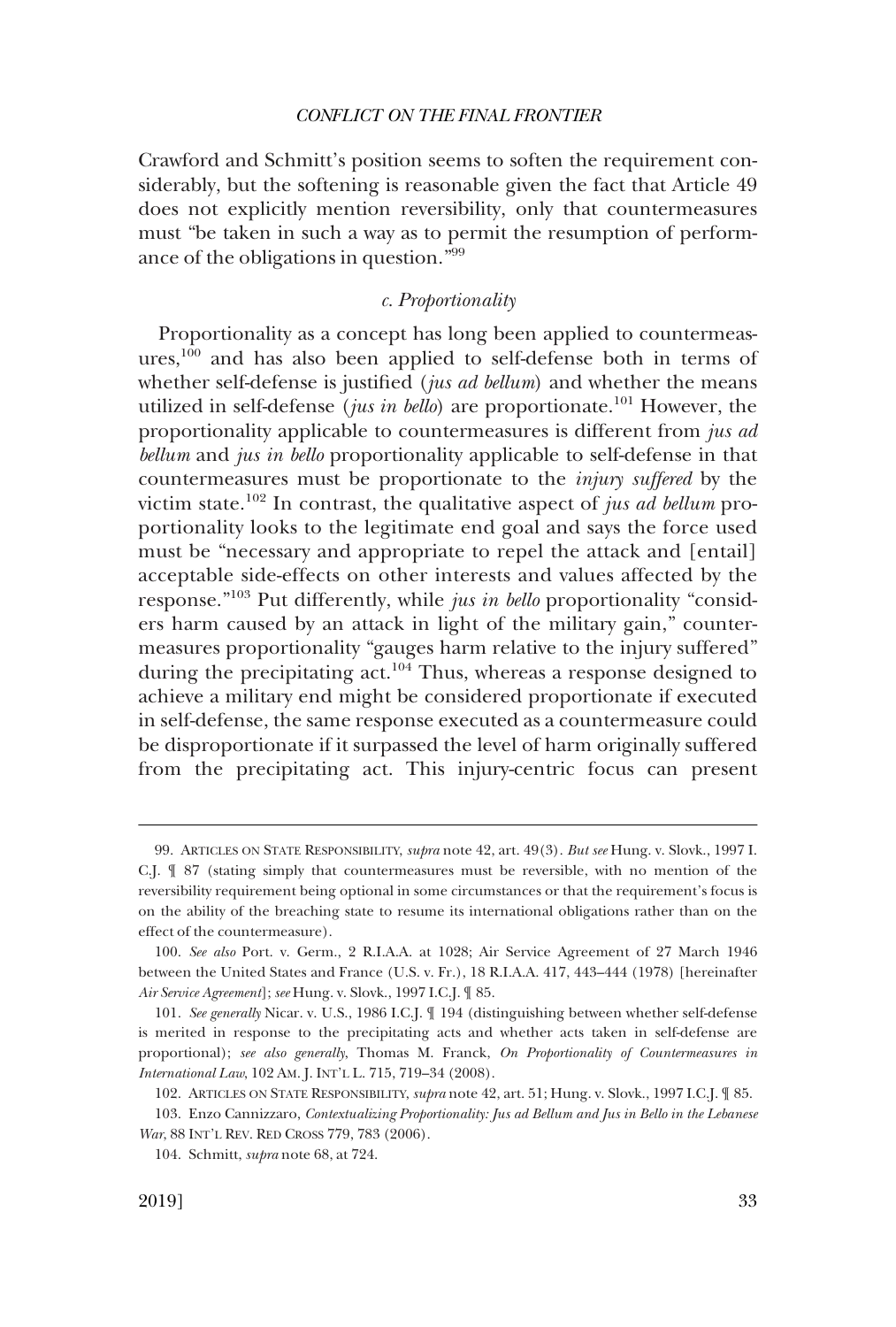<span id="page-23-0"></span>problems in outer space, which will be addressed in Section III.<sup>105</sup>

#### *d. Limited Duration*

True to the goal of stopping wrongful conduct without exacerbating the situation, there is a general rule that countermeasures must cease once the precipitating wrongful act ceases. This requirement is evident in Articles 52 and 53 of the Articles on State Responsibility. Article 52 says countermeasures must cease if "(a) the internationally wrongful act has ceased; *and* (b) the dispute is pending before a court or tribunal which has the authority to make decisions binding on the parties."<sup>106</sup> Article 53 makes a similar statement, but references reparations and omits reference to a court or tribunal. It states, "[c]ountermeasures shall be terminated as soon as the responsible State has complied with its obligations [of cessation and reparation]<sup>107</sup> under Part Two in relation to the internationally wrongful act."108 The commentary to Article 53 asserts the requirement that countermeasures cease once the wrongful act ceases and the matter is referred to a court or tribunal is based on the assumption that the court or tribunal will have the "power to order provisional measures,"109 though the actual article makes no such qualifcation.

<sup>105.</sup> Section III.A.2.c.

<sup>106.</sup> ARTICLES ON STATE RESPONSIBILITY, *supra* note 42, art. 52(3) (emphasis added); *Air Service Agreement*, *supra* note 100, at 445–46 (discussing how and when court or tribunal proceedings negate a state's right to take countermeasures).

<sup>107.</sup> Reparations include "full reparation" for "any damage, whether material or moral," and must put the injured State wholly back in the position it would have been in had the internationally wrongful act not occurred. ARTICLES ON STATE RESPONSIBILITY, *supra* note 42, art. 31. *See also* Factory at Chorzo´w (Ger. v. Pol.), 1928 P.C.I.J. (ser. A) No 17, at 47 (Sept. 13). International wrongs that entitle a State to reparation can include "Unlawful action against nonmaterial interests, such as acts affecting the honor, dignity or prestige of a State . . . even if those acts have not resulted in a pecuniary or material loss for the claimant State." N.Z. v. Fr., 20 R.I.A. A. at 267.

<sup>108.</sup> ARTICLES ON STATE RESPONSIBILITY, *supra* note 42, art. 53; Appellate Body Report, *United States—Continued Suspension of Obligations in the EC – Hormones Dispute*, ¶ 382, WTO Doc. WT/ DS320/AB/R (adopted Oct. 16, 2008).

<sup>109.</sup> ARTICLES ON STATE RESPONSIBILITY, *supra* note 42, art. 52 cmt. ¶ 8. *See also* Kamto, *supra*  note 72, at 1173 (speaking favorably of the interpretation that there is an underlying assumption the court or tribunal can implement provisional measures). Reparations may come in the form of "restitution, compensation and satisfaction, either singly or in combination." ARTICLES ON STATE RESPONSIBILITY, *supra* note 42, art. 34; *see also* CMS Gas Transmission Company v. Argentine Republic, ICSID Case No. ARB/01/8, Annulment Proceeding, ¶ 49 (Sept. 1, 2006); Case Concerning Pulp Mills on the River Uruguay (Arg. v. Uru.), Judgment, 2010 I.C.J. Rep. 14, ¶ 270– 73 (Apr. 20, 2010).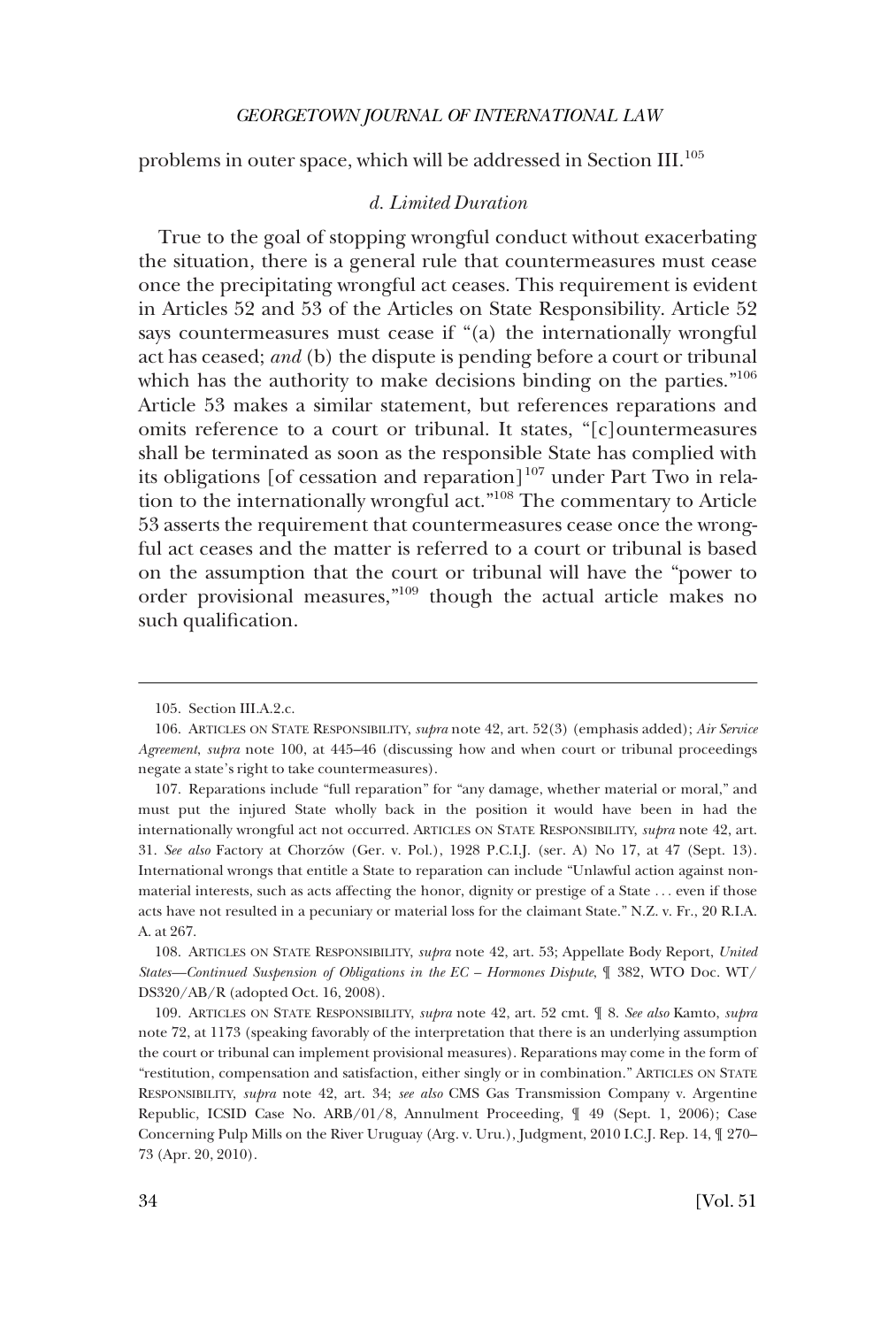<span id="page-24-0"></span>Michael Schmitt, speaking to the duration restriction, says countermeasures "may not be taken in response to an internationally wrongful act that is complete and unlikely to be repeated," but also notes countermeasures may continue if reparations are due and have not been given.110 Schmitt also states "countermeasures remain available when the internationally wrongful act is but one in a series of wrongful acts" and that countermeasures are a permissible way of stopping the pattern of attacks in such instances. Schmitt cites as an example the repeated denial of service cyber-attacks where the victim state reasonably concludes the pattern of repeated attacks will continue.<sup>111</sup> If one accepts Schmitt's analysis, the same basic analysis can apply in outer space satellite scenarios where jamming effects, for instance, are turned off and on repeatedly. A challenge, however, would be in determining whether the outer space asset is suffering a pattern of ongoing and repeated wrongful acts, whether the wrongful acts are so random as to apparently be individual acts instead of a singular series of connected acts, or whether the fnal wrongful act has taken place and no more will be forthcoming regardless of whether countermeasures are employed.

In the end, the nature of harm suffered in outer space operations may make such an analysis less important and only truly necessary in a few circumstances. David Bederman states, "[d]espite the fact that the illegal conduct has ceased, its effects may well continue, and the obligation to provide reparation remains," and when the right to reparation remains, so does the right to countermeasures.<sup>112</sup> Therefore, if hostile acts disable a satellite, for instance, one may consider the harm ongoing and the need for reparation to thus continue as well. If the need for reparation is ongoing, then the right to execute countermeasures continues until the offending state has met its obligations of cessation and reparation.<sup>113</sup>

# *e. Non-Use of Force*

Finally, it is generally held that countermeasures may not include the use of force, even when the precipitating act constitutes a use of

<sup>110.</sup> Schmitt, *supra* note 68, at 715.

<sup>111.</sup> *Id*. at 715–16.

<sup>112.</sup> David J. Bederman, *Counterintuiting Countermeasures*, 96 AM. J. INT'L L. 817, 825 (2002). *See also* ARTICLES ON STATE RESPONSIBILITY, *supra* note 42, art. 53 cmt. ¶ 1.

<sup>113.</sup> This may create a problem of self-interested interpretation, where a state is incentivized to assert broad ongoing harm. This will be discussed in Section IV.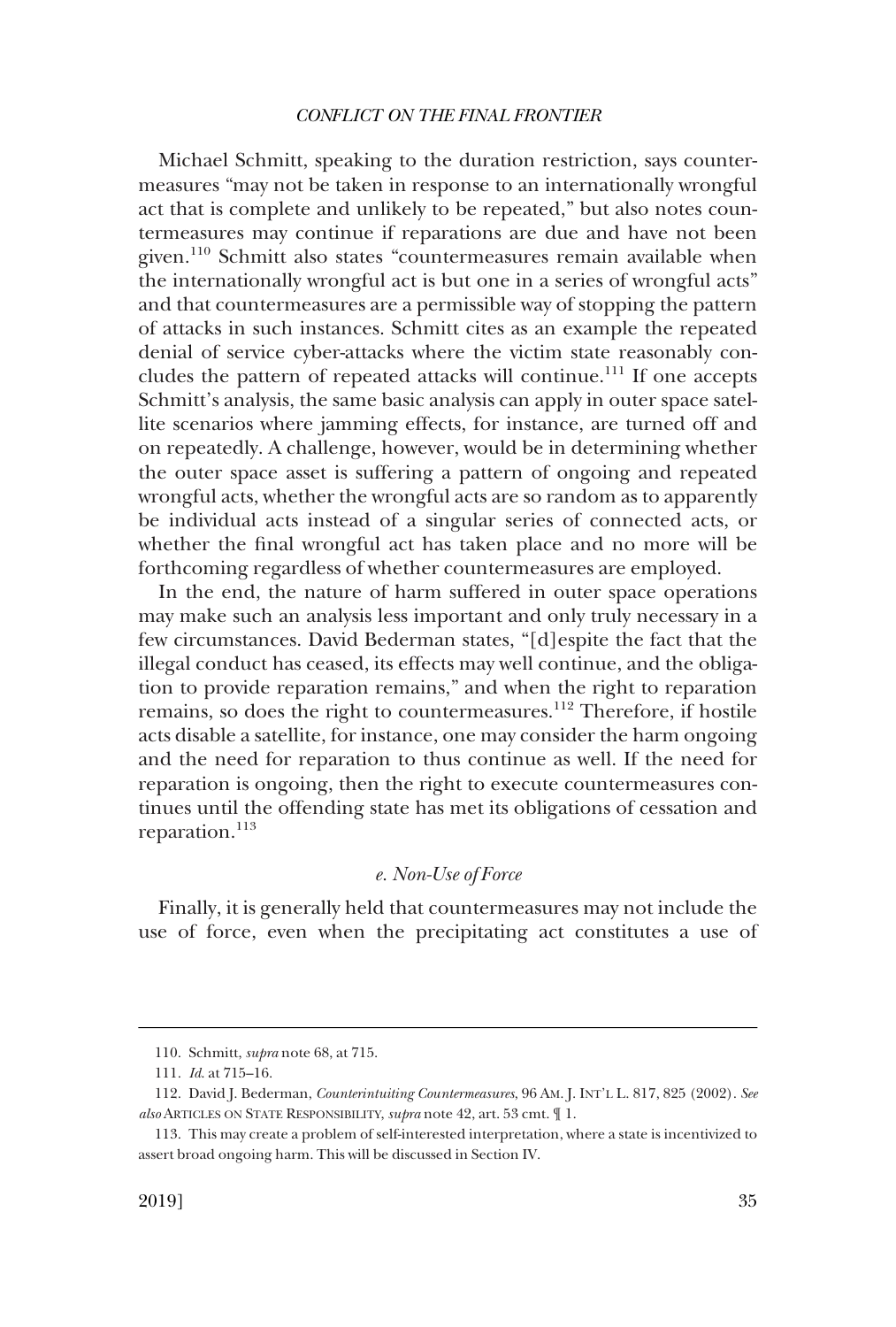force.114 Victim states may fght fre with water, but not with fre. The general prohibition on the use or threat of force is clearly laid out in Article 2(4) of the U.N. Charter, and its applicability to countermeasures has been labeled customary international law<sup>115</sup> and a peremptory norm.<sup>116</sup> Yet, the opinion is not entirely unanimous. Perhaps the bestknown statement of the minority position that force may sometimes be used in countermeasures comes from the ICJ's Judge Simma and his separate opinion in the *Oil Platforms* case. There, Judge Simma stated his belief that, in instances where one state uses force against another state in a way that does not amount to armed attack, the victim state is allowed to use force in a responding countermeasure so long as the responding force strictly adheres to principles of necessity, proportionality, and immediacy, and does not rise to the level of an armed attack.117 Most scholars, however, have rejected this view as contrary to the U.N. Charter and pronouncements of the  $ICI^{118}$  That is not to say Judge Simma's view has been wholly rejected, as will be discussed in Section  $\text{IV.}^{119}$ 

So long as states using countermeasures are barred from employing force and so long as the *Nicaragua* gap between use of force and armed attack remains, countermeasures will be characterized by a response gap and there will be a question, especially in the cyber and outer space domains, of what activities constitute a use of force and an armed

<sup>114.</sup> ARTICLES ON STATE RESPONSIBILITY, *supra* note 42, art. 50(1)(a); U.N. Charter, *supra* note 10, art. 2(4); *Corfu Channel*, 1949 I.C.J. at 35; Nicar. v. U.S., 1986 I.C.J. ¶ 249; Arbitration between Guyana and Suriname (Guy. v. Surin.), I.C.G.J. 370 ¶ 263, 267, Award, (Perm. Ct. Arb. 2007); G.A. Res. 2625 (XXV), Declaration on Principles of International Law concerning Friendly Relations and Cooperation among States in Accordance with the Charter of the United Nations (Oct. 24, 1970). *See also* S.C. Res. 171, ¶ 1–2 (Apr. 9, 1962); S.C. Res. 188, ¶ 1–4 (Apr. 9, 1964); S.C. Res. 573, ¶ 4 (Oct 4, 1985); G.A. Res. 41/38, ¶ 2–4 (Nov. 20, 1986).

<sup>115.</sup> Schmitt, *supra* note 68, at 718; MARCO ROSCINI, CYBER OPERATIONS AND THE USE OF FORCE IN INTERNATIONAL LAW 44 (Merel Alstein & Anthony Hinton eds., 2014).

<sup>116.</sup> *See, e.g*., Leben, *supra* note 91, at 1202–03. Note Leben labels the prohibition against the use of force as a simple peremptory norm, vice a reinforced peremptory norm. As Leben states, simple peremptory norms do not prevent central authorities from carrying out the prohibited acts, whereas reinforced peremptory norms (such as prohibitions against torture) prevent even central authorities from committing the prohibited acts.

<sup>117.</sup> Iran v. U.S., 2003 I.C.J. at 333 (separate opinion by Simma, J.).

<sup>118.</sup> *See, e.g*., ROSCINI, *supra* note 115, at 104–05; Michael N. Schmitt, *Cyber Operations in International Law: The Use of Force, Collective Security, Self-Defense, and Armed Conficts*, *in* PROCEEDINGS OF A WORKSHOP ON DETERRING CYBER ATTACKS: INFORMING STRATEGIES AND DEVELOPING OPTIONS FOR U.S. POLICY 151, 160 (Nat'l Research Council eds., 2010) (noting the majority of scholars believes countermeasures may not be forceful, and criticizing Judge Simma's analysis).

<sup>119.</sup> Section IV.B.2.a.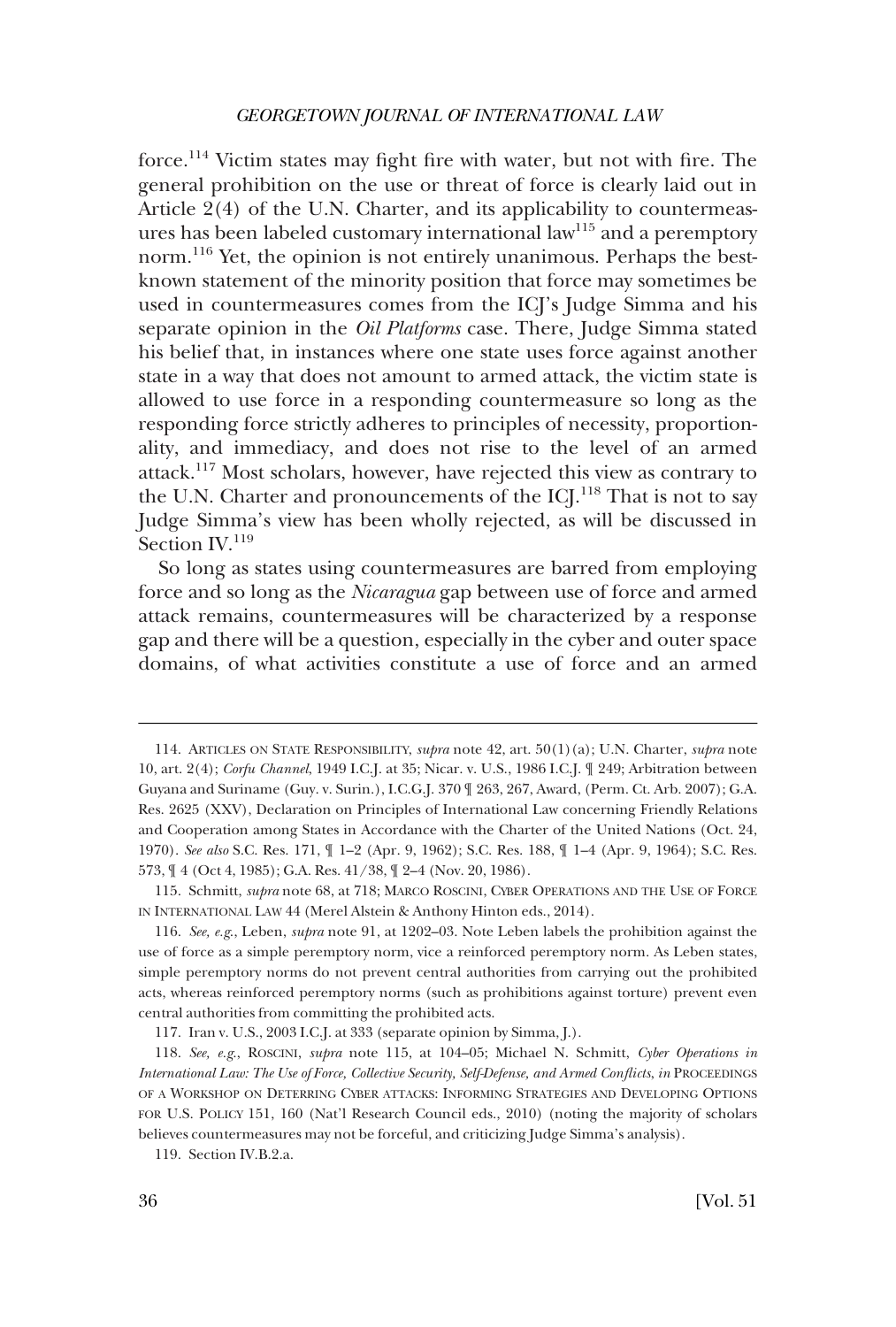<span id="page-26-0"></span>attack. Both these issues were discussed briefy in this section and will be discussed further in the next.

# III. THE LAW'S LIMITS: SELF-HELP IN OUTER SPACE

Having examined the relevant black letter law on self-help, it is appropriate to now examine the diffculties encountered in applying that law to internationally wrongful interference with a state's national security satellites when the interference does not rise to the level of an armed attack.

The proposal to be outlined in Section IV will use countermeasures as its base line, adapting as necessary to meet the unique requirements of outer space. Much time will therefore be spent in this section examining the diffculties in applying the law of countermeasures to outer space and how those diffculties may be best rectifed. Self-defense will not be discussed since it applies only as a response to an armed attack.<sup>120</sup> Necessity will be discussed only briefly, since necessity may only be invoked in the rare circumstances where the "essential interests" of a state are in "grave peril."<sup>121</sup>

## A. *Diffculties in the Law*

It is widely accepted that general public international law applies in outer space unless displaced by *lex specialis* specific to outer space.<sup>122</sup> The general public international law applicable to outer space "includes not only long-established rules of customary international law ... but also basic and explicit tenets of international law that have found their way into the UN Charter."123 State parties to the Outer Space Treaty need only refer to Article III of the treaty to fnd their obligation to explore and use outer space and its celestial bodies "in accordance with international law, including the Charter of the United Nations."124 For the minority of countries not party to the Outer Space

<sup>120.</sup> *See* Section II.B. Note also that many scholars assert the "response" to armed attack can sometimes take place before the armed attack actually occurs. This is anticipatory self-defense.

<sup>121.</sup> *See* Section II.A.

<sup>122.</sup> *See* Olivier Ribbelink, *Article III*, *in* COLOGNE COMMENTARY ON SPACE LAW: IN THREE VOLUMES 64, 67–68 (Stephan Hobe et al. eds., 2009); MANFRED LACHS, THE LAW OF OUTER SPACE: AN EXPERIENCE IN CONTEMPORARY LAW-MAKING 13–15 (Tanja L. Masson-Zwaan & Stephan Hobe eds., 2010).

<sup>123.</sup> Ribbelink, *supra* note 122, at 67; *see also* Ian Brownlie, *The Maintenance of International Peace and Security in Outer Space*, 40 BRIT. Y.B. INT'L L. 1, 1 (1964).

<sup>124.</sup> Outer Space Treaty, *supra* note 78, art. III.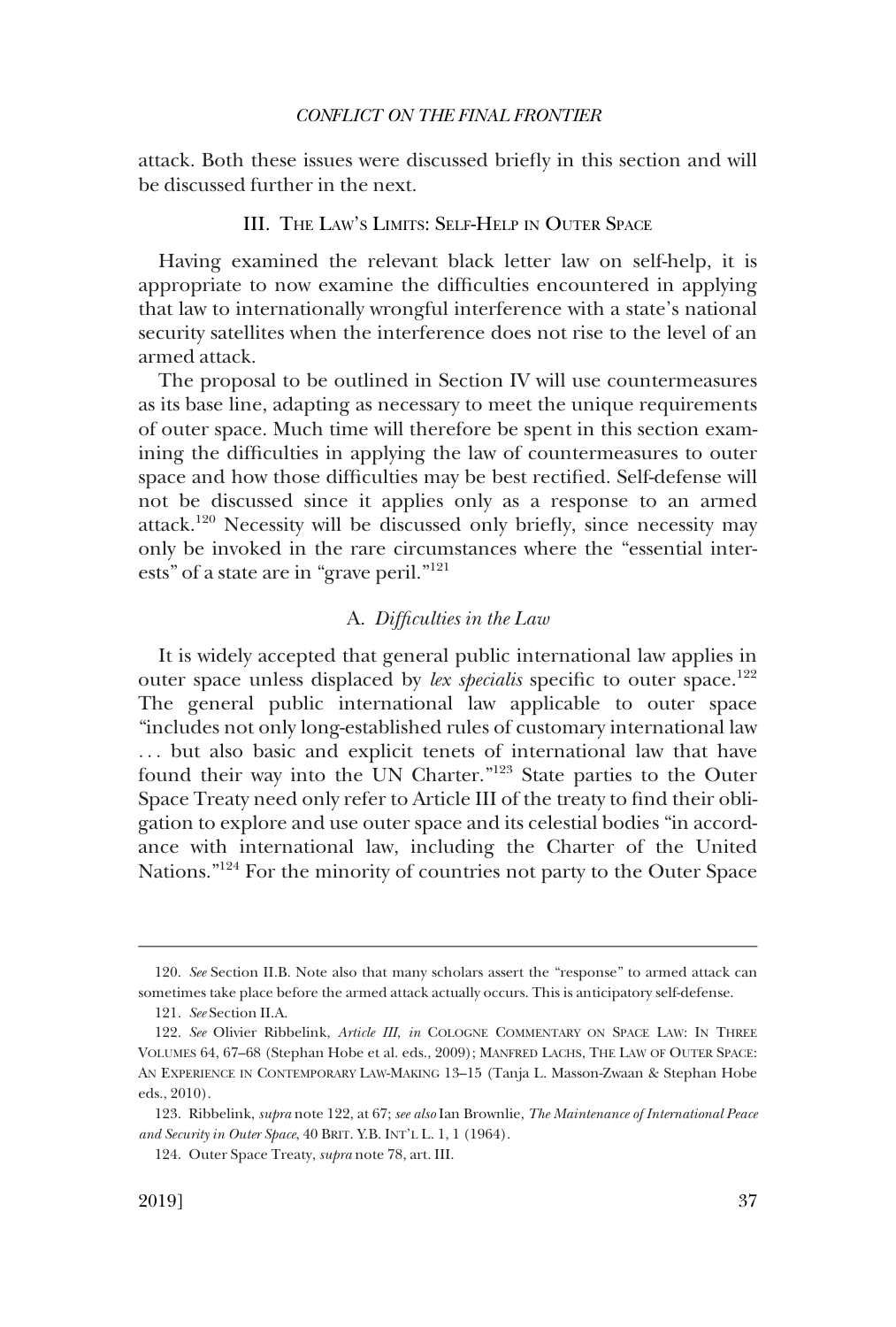<span id="page-27-0"></span>Treaty,<sup>125</sup> Judge Lachs has observed that the Outer Space Treaty's incorporation of international law into the space regime created no new legal obligations. Judge Lachs rather noted that the Treaty simply memorialized "the obvious consequence of the nature and functions of international law" and that the incorporation of international law therefore occurs as a matter of customary international law<sup>126</sup> That is to say, general international law binds state actors in outer space even if they are not parties to the Outer Space Treaty or to the Moon Agreement, which also incorporates general international law through its Article 2.127 As mankind and its objects entered space, so too entered the law. Since general public international law accompanies states into outer space, unless displaced by more specialized law, this Article turns to the international law of self-help as it applies to outer space.

# 1. Necessity

As discussed in Section II, $^{128}$  there are likely few situations where necessity will be legitimately available to defend a state's national security satellites from interference that does not amount to or is not otherwise part of an armed attack justifying self-defense.<sup>129</sup> While it is possible the impaired functions of national security satellites will be so vital to the state that interference with those satellites raises the specter of necessity, that situation will be rare. The primary diffculty for a victim state will be in showing that the ability for a national security satellite to continue its activities unimpeded constitutes an essential interest. As Antonio Cassese has stated, necessity is a situation where "the *whole State or its population* (or part of the population)" is threatened.130 While one may argue a state's population can be threatened when certain civilian functions on dual use civilian/military satellites

<sup>125.</sup> *See* Comm. On the Peaceful Uses of Outer Space, Status of Int'l Agreements relating to Activities in Outer Space as at 1 Jan. 2019, U.N. Doc A/AC.105/C.2/2019/CRP.3, at 10 (Apr. 1, 2019) (showing 109 states that have ratifed the Outer Space Treaty and 23 additional states that have signed but not yet ratifed the treaty).

<sup>126.</sup> LACHS, *supra* note 122, at 14; *see also* CHENG, *supra* note 13, at 228–29 (stating the international legal regime "follows States as they advance, four hundred years after Christopher Columbus, into another new world").

<sup>127.</sup> Agreement Governing the Activities of States on the Moon and Other Celestial Bodies art. 2, *entered into force* July 11, 1984, 1363 U.N.T.S. 3 [hereinafter Moon Agreement].

<sup>128.</sup> Section II.A.

<sup>129.</sup> States may make a disingenuous classifcation of an emergent situation (perhaps best labeled a "classifcation") as a situation where necessity can be invoked, one of the dangers defensive counteractions seek to avoid.

<sup>130.</sup> CASSESE, *supra* note 42, at 255.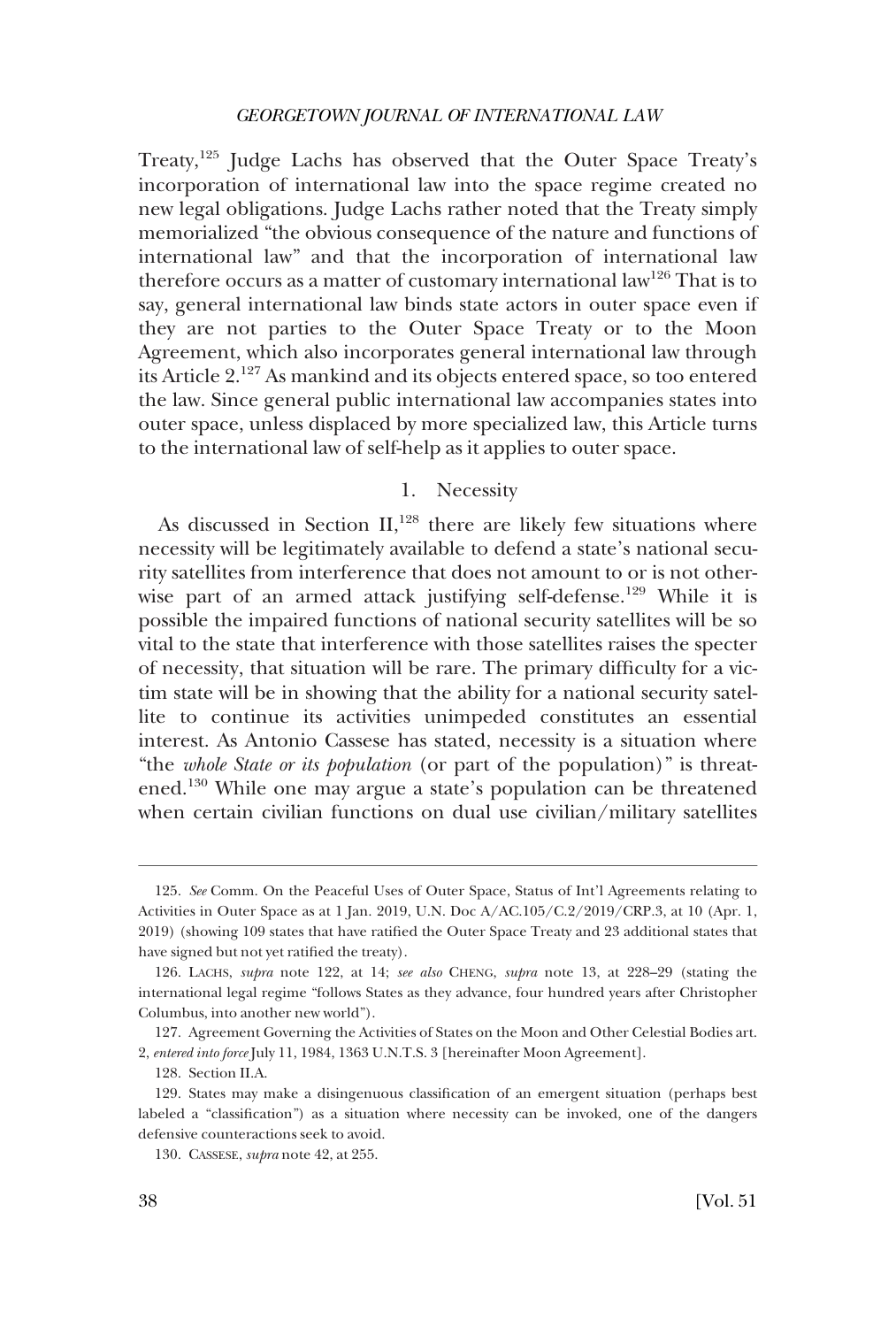<span id="page-28-0"></span>are degraded, it becomes harder to make the same argument when only reconnaissance, communications, or navigation capabilities provided by national security assets are impaired,<sup>131</sup> unless degradation of those national security functions can be shown to threaten and have an imminent impact upon a state's civilian population.

Further reducing the potential usefulness of necessity is the fact that if national security satellite interference *were* to somehow constitute grave peril to an essential interest, one may be able to argue the interference also constitutes an armed attack on the state, depending on its overall scale and effects.<sup>132</sup> This would largely depend on the uncertain answer to the question of what an armed attack in outer space looks like, as discussed below in this section. If the interference did constitute an armed attack, self-defense would be permitted and necessity would not need to be invoked.<sup>133</sup>

Ultimately, while necessity has some superfcial attractiveness, it will be rarely useful in the types of scenarios addressed here, either because it is inapplicable or because other more favorable responses are available. This Article turns, then, to countermeasures and the diffculties inherent in using them to defend national security satellites.

# 2. Countermeasures

As discussed in Section II,<sup>134</sup> countermeasures come with specific requirements if they are to be used. Those requirements are discussed below as applied to national security satellite defense. The requirements addressed frst provide small but generally surmountable obstacles, whereas the other requirements, especially injury-focused

<sup>131.</sup> As Heathcote notes, some have said protection of political systems, territory, or military interests should never be considered an essential interest suffcient to invoke necessity. Heathcote, *supra* note 41, at 497 (citing ITALIAN YEARBOOK OF INTERNATIONAL LAW 286 (5th eds. 1980-1981)). The better view is that the magnitude of a threat to a state's territory or military interests would need to be considered before making a defnitive determination that essential interests were or were not threatened. For instance, interference that somehow constituted a threat to the effective existence of the state's territory or military would reasonably be considered a threat of grave peril to an essential interest of the state. *See also* BROWNLIE, *supra* note 61, at 42 (necessity applies "when action is necessary for the security or safety of the state."); Jonathan Bellish, *In Principle But Not In Practice: The Expansion of Essential State Interests In The Doctrine Of Necessity Under Customary International Law*, 41 DENV. J. INT'L L. & POL'Y 127, 135–36 (2012) (stating that, successfully or not, states historically invoked necessity only as a response to major threats of a primarily military nature).

<sup>132.</sup> *See generally* Nicar. v. U.S., 1986 I.C.J. ¶ 195.

<sup>133.</sup> *See* KRIANGSAK KITTICHAISAREE, PUBLIC INTERNATIONAL LAW OF CYBERSPACE 193–94 (2017) (making a similar statement regarding necessity in a cyber context).

<sup>134.</sup> Section II.C.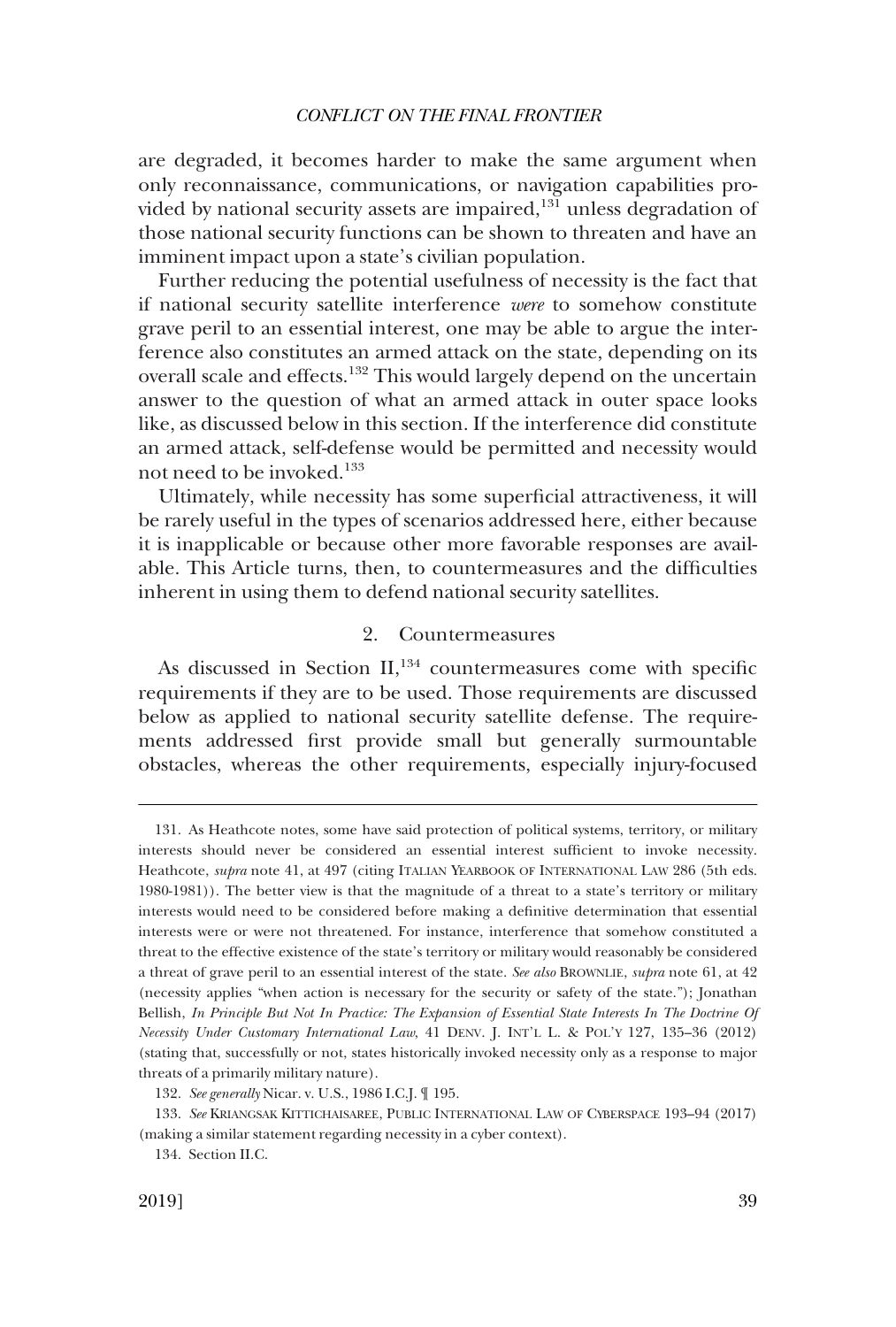<span id="page-29-0"></span>proportionality and the prohibition on the use of force, are more problematic and argue in favor of defensive counteractions as a middle ground between countermeasures and self-defense.

# *a. Constrained in Time*

As discussed in Section II, countermeasures have a time constraint whereby they must cease either 1) once the precipitating internationally wrongful act has ceased and any owed reparations have been made, or 2) if reparations have not been made, once the precipitating act has ceased and the matter is pending before an appropriate court or tribunal.135 The technological nature of space, where internationally wrongful acts can be turned off and on with the fip of a switch or the press of a button, will at times make it diffcult to know whether wrongful interference has ceased or is simply in a lull. This can, in turn, create ambiguity and uncertainty when a victim state attempts to determine whether an act has ceased and how that affects the state's right to take countermeasures. This is the case especially if the victim state is unsure as to whether it is owed any reparations that would otherwise extend its right to take countermeasures.

For instance, communications jamming that occurs once for twentyfour hours, and then is discontinued and six months later is reinitiated for another twenty-four hours, would almost certainly be considered two separate acts of jamming. However, if communications jamming occurs for twenty-four hours, is discontinued for fve minutes, then is reinstated for another twenty-four hours and continues that pattern for the following six months, that would reasonably be considered a single internationally wrongful act occurring over a period of six months. Therefore, after four months of repeated jamming in that hypothetical pattern, it would be diffcult to say a state that executed a countermeasure during one of the intervening fve-minute periods was doing so after the wrongful act had already ceased. The diffculty exists in the gray zone between those extreme examples.

There is also potential difficulty in determining whether harm is ongoing or has ceased. If harm is limited to whether the victim satellite remains disabled or impaired, for instance, harm and its cessation are relatively easy to identify. But the more diffcult question is how secondary effects impact the harm and reparations analysis as it pertains to countermeasures. If communications or navigation satellites are disabled for a time and then later re-enabled, can a military end user assert

<sup>135.</sup> ARTICLES ON STATE RESPONSIBILITY, *supra* note 42, art. 52(3); *see also* discussion *supra*  Section II.C.3.d.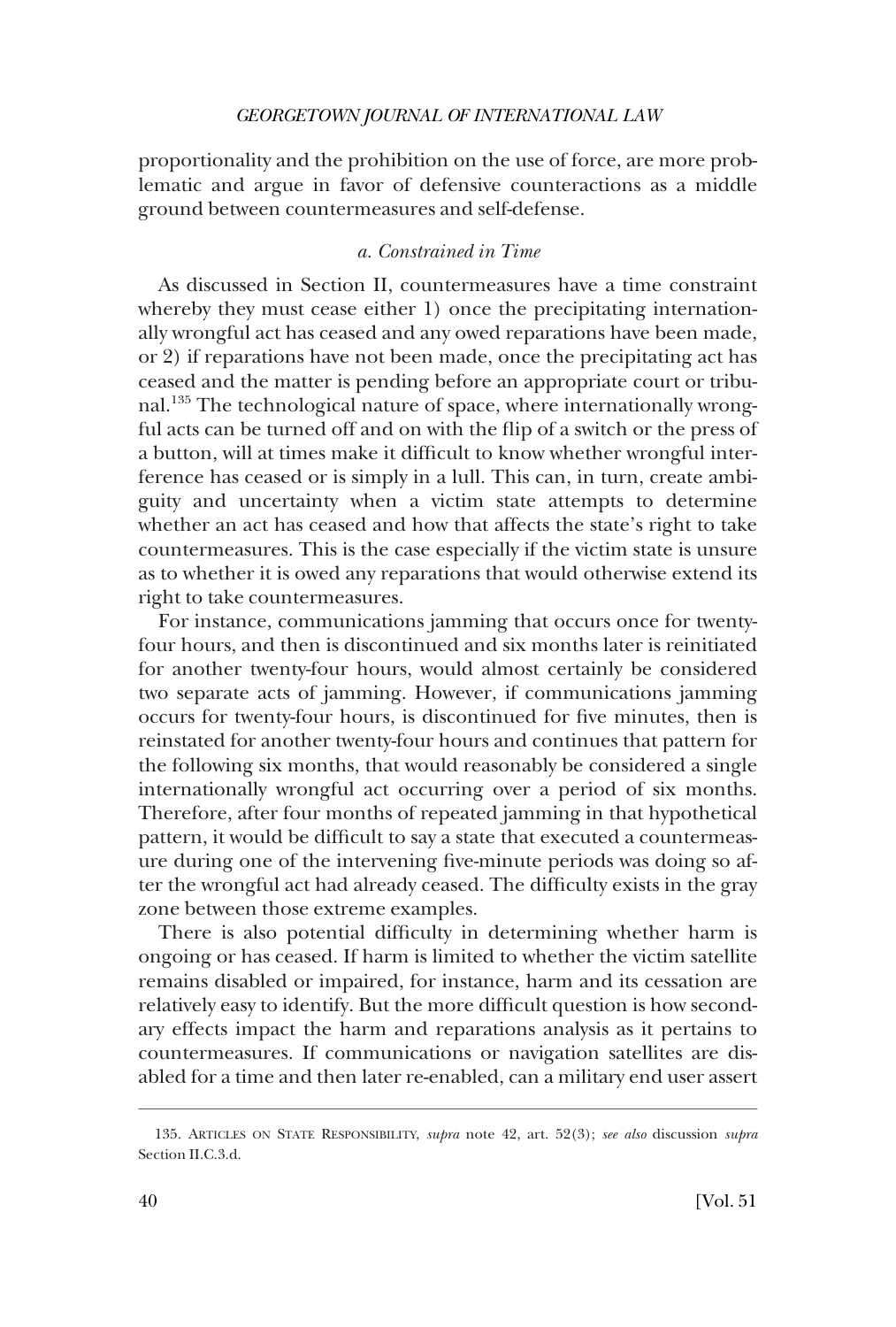ongoing harm suffered by units that were unable to coordinate or execute logistical missions in the down time, resulting in logistics backlogs? If a reconnaissance satellite is dazzled during a series of orbits over a target location, can the intelligence end user assert ongoing harm from the lack of situational awareness created by the inability to compare future data with data that would have been obtained during those dazzled orbits? The technological nature of space may make the issue of harm and reparations ripe for abuse and creative interpretation, as space is a place where hostile acts can be turned off and on much faster than bands of armed soldiers could ever be inserted and withdrawn from a frontier incident and where the adverse impact of hostile acts can be broad and unpredictable.

One can foresee how it may be helpful for a state suffering national security satellite interference to characterize a series of interfering acts as one ongoing act that thereby allows it to take countermeasures even during lulls between the component interfering acts. However, other aspects of the law of countermeasures, as encapsulated in Articles 52 and 53 of the Articles on State Responsibility, will often mitigate characterization diffculties and render the need to accurately characterize less important. This is due to the previously-mentioned rule that, even if a wrongful act has ceased, a victim state is not required to discontinue its countermeasures until the state responsible for the precipitating acts provides reparation for harm inficted or, if no reparations are forthcoming, until the matter is before an appropriate court or tribunal. These processes take a comparatively long time relative to the potentially rapid-fre process of turning on or off many forms of satellite interference, and therefore extend the window of time within which countermeasures may be used.

The Tallinn Manual 2.0 also highlights a somewhat controversial requirement, summarized in Article 30(b) of the Articles on State Responsibility,<sup>136</sup> which may prove helpful in satellite interference scenarios—namely, that an offending state may be required to provide assurances or guarantees that it will not repeat its internationally wrongful acts.<sup>137</sup> A victim state's ability to require the precipitating state to

<sup>136.</sup> ARTICLES ON STATE RESPONSIBILITY, *supra* note 42, art. 30(b).

<sup>137.</sup> TALLINN MANUAL 2.0 ON THE INTERNATIONAL LAW APPLICABLE TO CYBER OPERATIONS, (Michael N. Schmitt ed., 2d ed. 2017), at 142 r. 27, 143, ¶ 4 [hereinafter TALLINN MANUAL 2.0]; *see also* Trail Smelter (U.S. v. Can.), 3 R.I.A.A. 1905, 1934 (Apr. 16, 1938 and Mar. 11, 1941) (declaring Canada must take preventative measures to help ensure future pollution of American environment by Canada's Trail Smelter did not occur); LaGrand (F.R.G. v. U.S.), 2001 I.C.J. 466, 512–14 (June 27, 2001) (implicitly acknowledging a state's potential right to assurances in some situations but deciding earlier measures taken by the United States made it so the Court did not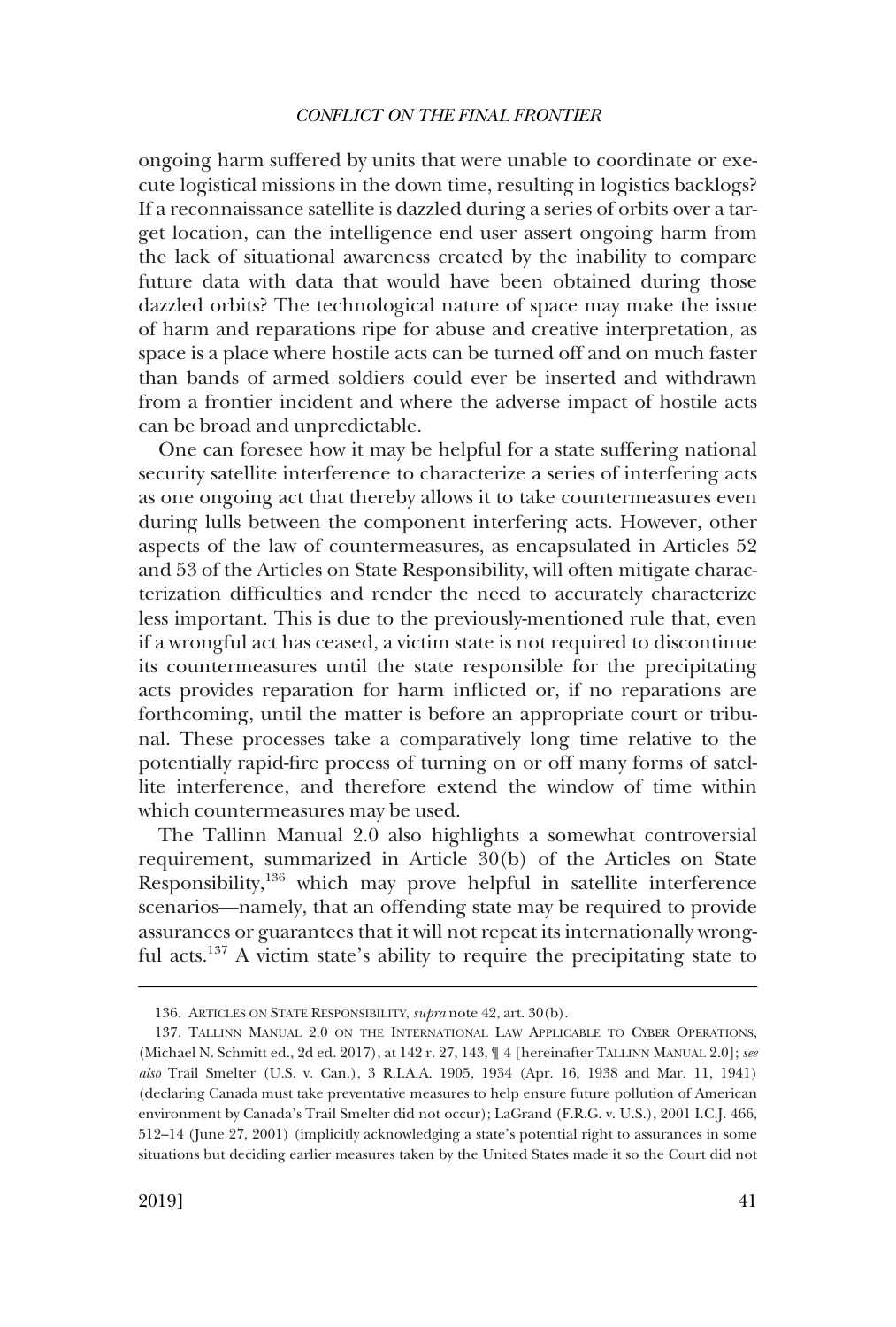provide assurances or guarantees of non-repetition before the victim state ceases its countermeasures would be useful in scenarios where the victim state does not know whether the interference is ongoing or will otherwise continue.

Assuming a requirement to provide assurances or guarantees, the requirement would only apply when "circumstances so require."138 There is no clear standard as to when circumstances require assurances or guarantees, and the commentary to Article 30 notes that "[m]uch will depend on the circumstances of the case, including the nature of the obligation and of the breach."139 This fact-driven balancing requirement again introduces ambiguity and uncertainty for states that fnd themselves the victims of unlawful interference trying to determine how and when they may respond without committing an internationally wrongful act.

Finally, even in light of the reparation, adjudication, and assurances/ guarantees requirements, one should note the countermeasures proportionality requirement means a victim state would need to decrease the intensity of its countermeasures once the precipitating act has ceased and only the requirements of reparation, adjudication, or assurances/guarantees remain unfulfilled.<sup>140</sup> Thus, the ability to characterize an act as ongoing would still hold some importance for the victim state. Proportionality is discussed in more detail below.<sup>141</sup> Ultimately, the time constraints placed on countermeasures introduce a level of ambiguity and uncertainty for victim states that seek to respond lawfully to wrongful acts taken against them. While the requirements of reparation, adjudication, and assurances/guarantees

need to determine if the United States presently owed Germany assurances). *LaGrand* has been called the ICJ's frst recognition that states may be entitled to assurances or guarantees of nonrepetition. *See, e.g*., Christian J Tams, *Recognizing Guarantees and Assurances of Non-Repetition: LaGrand and the Law of State Responsibility*, 27 YALE J. INT'L L. 441, 444 (2002). For a thorough critique of *LaGrand* as overreaching with regard to assurances and guarantees, see generally Scott M. Sullivan, *Changing the Premise of International Legal Remedies: The Unfounded Adoption of Assurances and Guarantees of Non-Repetition*, 7 UCLA J. INT'L L. & FOREIGN AFF. 265 (2002).

<sup>138.</sup> ARTICLES ON STATE RESPONSIBILITY, *supra* note 42, art. 30(b).

<sup>139.</sup> *Id*. art 30 cmt. ¶ 13.

<sup>140.</sup> Roger O'Keefe, *Proportionality*, *in* THE LAW OF INTERNATIONAL RESPONSIBILITY 1158, 1158 (James Crawford et al. eds., 2010) (saying, regarding satisfaction as part of reparation, that "[t]he ILC did not consider unlawful *per se* countermeasures taken in order to induce the giving of satisfaction. That said, the condition of proportionality would render highly dubious all but the most sparing of such measures. . . . The requirement of proportionality is relevant both to the type of countermeasure that may be adopted and to its degree of intensity").

<sup>141.</sup> Proportionality is discussed below in sub-section A.2.c of this section.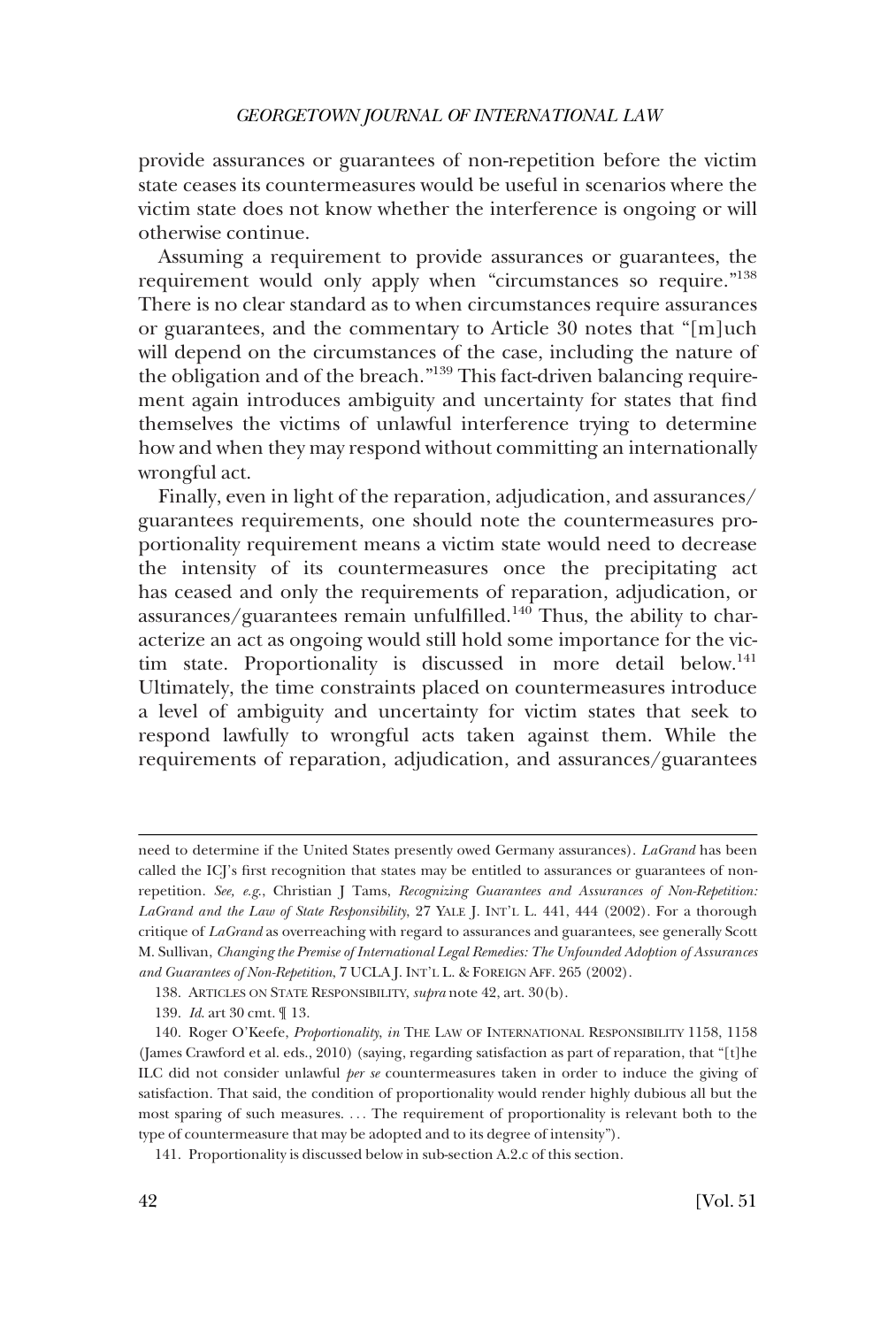<span id="page-32-0"></span>can mitigate that ambiguity and uncertainty when applicable, the time constraint requirement will remain a hindrance to victim states.

# *b. Reversible*

In the *Gabcˇikovo-Nagymaros Project* case, the ICJ said the purpose of a countermeasure "must be to induce the wrongdoing state to comply with its obligations under international law," and that "the measure must therefore be reversible."142 Article 49(3) of the Articles on State Responsibility is more pliable in its summation of the law, stating that countermeasures must "as far as possible, be taken in such a way as to permit the resumption of performance of the obligation in question"143 and clarifying in the commentary that countermeasures must be reversible only "as far as possible."144 James Crawford, writing on reversibility, focuses on the relationship between the states in question, saying countermeasures must be "reversible in their effects in terms of future legal relations between the two States."145 While a relationship-centric calculus may be an appropriate consideration for legal disputes over international infrastructure agreements<sup>146</sup> or international aviation agreements, $147$  the situation can be quite different during real-time national security space operations. The question of whether irreversible harm will fall upon the relations of two states is better suited for statesmen rather than military commanders or others deciding whether they may execute a countermeasure during active space operations. Nevertheless, an emphasis on the reversibility of broader legal relationships has some beneft in that it does not require the physical effects of the countermeasure to be reversible, and it seems to refect the broad-minded tone of Article 49's admonition that countermeasures should "permit the resumption of performance of the obligations in question" as far as possible.<sup>148</sup> Ultimately, although the requirement is not absolute, and although it requires reversible measures only if an effective reversible option exists, the emphasis on future relations between the two states makes for a cumbersome and vague analysis for real-time decision makers.

<sup>142.</sup> Hung. v. Slovk., 1997 I.C.J. ¶ 87.

<sup>143.</sup> ARTICLES ON STATE RESPONSIBILITY, *supra* note 42, art. 49(3).

<sup>144.</sup> *Id*. art. 49 cmt. ¶ 9.

<sup>145.</sup> CRAWFORD, *supra* note 98, at 283, para. 6.

<sup>146.</sup> *See generally* Hung. v. Slovk., 1997 I.C.J.

<sup>147.</sup> *See generally Air Service Agreement*, *supra* note 100.

<sup>148.</sup> ARTICLES ON STATE RESPONSIBILITY, *supra* note 42, art. 49(3).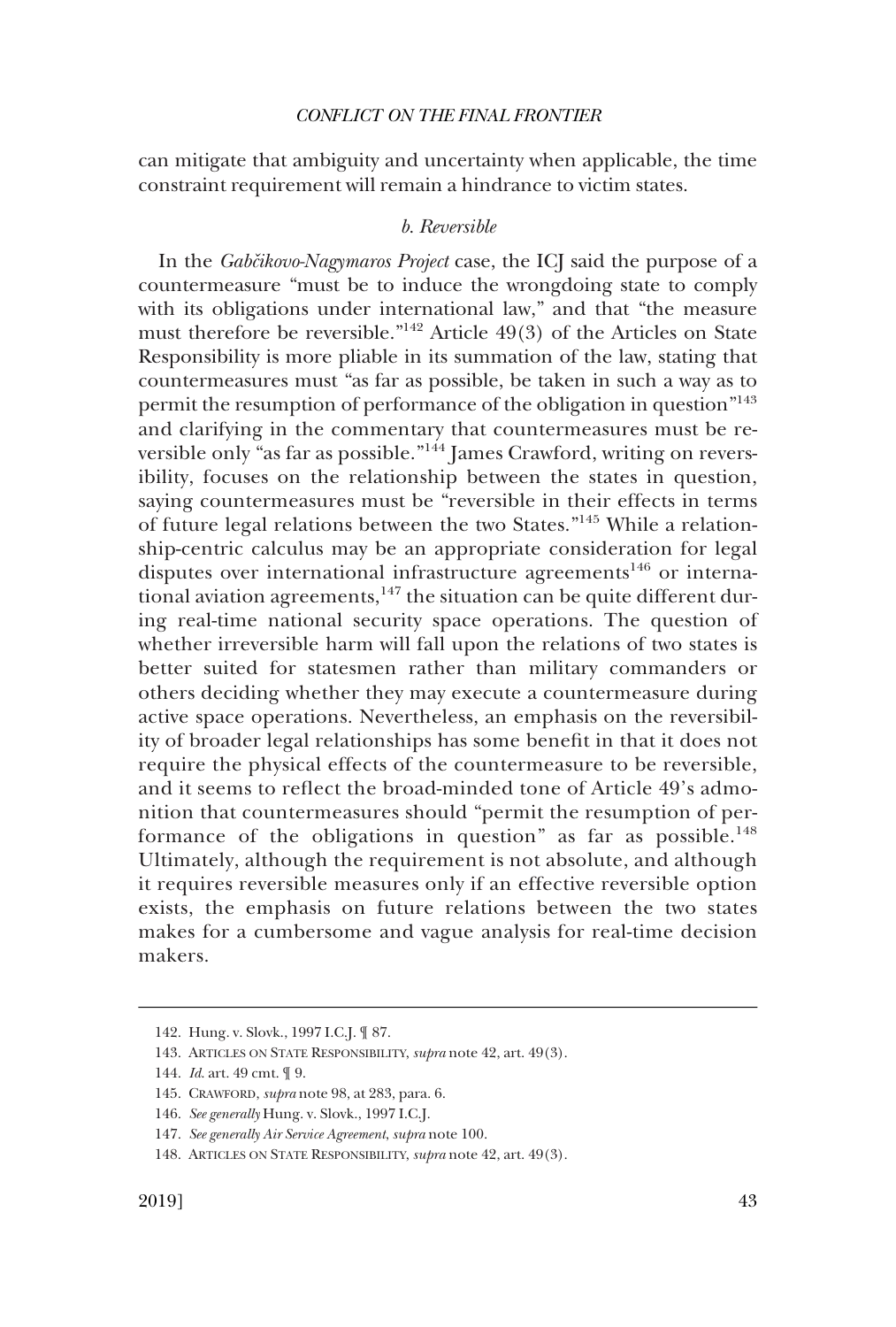#### *c. Proportional*

<span id="page-33-0"></span>Proportionality is a signifcant factor in state responses to internationally wrongful actions since "[i]f a response, even to an unlawful action, is disproportionate, it would be as unlawful as (or *even more unlawful than*) the provocation itself."<sup>149</sup> A victim state's countermeasures may thus be subjected to an ex post facto "second opinion" whereby the ICJ, for example, decides whether the victim state's countermeasure was disproportionate and therefore internationally wrongful.<sup>150</sup> Making things more difficult for victim states is the idea that proportionality is "not an easy task," and is "best. . . accomplished by approximation."151 Cassese states "it is always diffcult to ascertain whether [countermeasures] are strictly commensurate with the wrongdoing."152 Though he disagrees with the premise, Thomas Franck notes that "[i]t is said about the principle of proportionality that, like beauty, it exists only in the eye of the beholder."<sup>153</sup>

The textbook rule regarding countermeasures proportionality is that countermeasures must be proportionate to the injury suffered, without contemplating whether the countermeasures are suffcient to make the offending state stop its wrongful act.<sup>154</sup> Cassese speaks critically of the injury-centric focus espoused in the *Naulilaa* incident, the *Air Services Agreement* arbitration, and the *Gabcˇikovo-Nagymaros Project* case, saying the focus should be on the countermeasure's purpose of making the activity cease, not on the injury suffered. However, Cassese applies his analysis to a scenario where the scope and intensity of a countermeasure necessary to make the precipitating act cease is *less than* the scope and intensity that would be on par with the injury. It is unclear whether Cassese would still prefer a results-centered proportionality analysis if the scope and intensity of such a countermeasure went beyond that which would be permitted under an injury-centric proportionality test.<sup>155</sup>

Perhaps further muddying the waters, Michael Newton and Larry May state that "[d]eterrence is an inevitable aspect of the proportionality

<sup>149.</sup> Franck, *supra* note 101, at 763.

<sup>150.</sup> *Id*. at 738–39 (referencing *Gabcˇikovo-Nagymaros Project*, where the ICJ found ex post facto that Czechoslovakia's countermeasures had been disproportionate and therefore wrongful).

<sup>151.</sup> *Air Service Agreement*, *supra* note 100, at 443–44.

<sup>152.</sup> CASSESE, *supra* note 42, at 305.

<sup>153.</sup> Franck, *supra* note 101, at 716.

<sup>154.</sup> *See* ARTICLES ON STATE RESPONSIBILITY, *supra* note 42, art. 51; TALLINN MANUAL 2.0, *supra*  note 137, at 127, r. 23 (regarding proportionality in countermeasures response to cyberattack); *Air Service Agreement*, *supra* note 100, at 443–44; *see also* Hung. v. Slovk., 1997 I.C.J. ¶ 85-87; Section II.C.3.c.

<sup>155.</sup> CASSESE, *supra* note 42, at 306.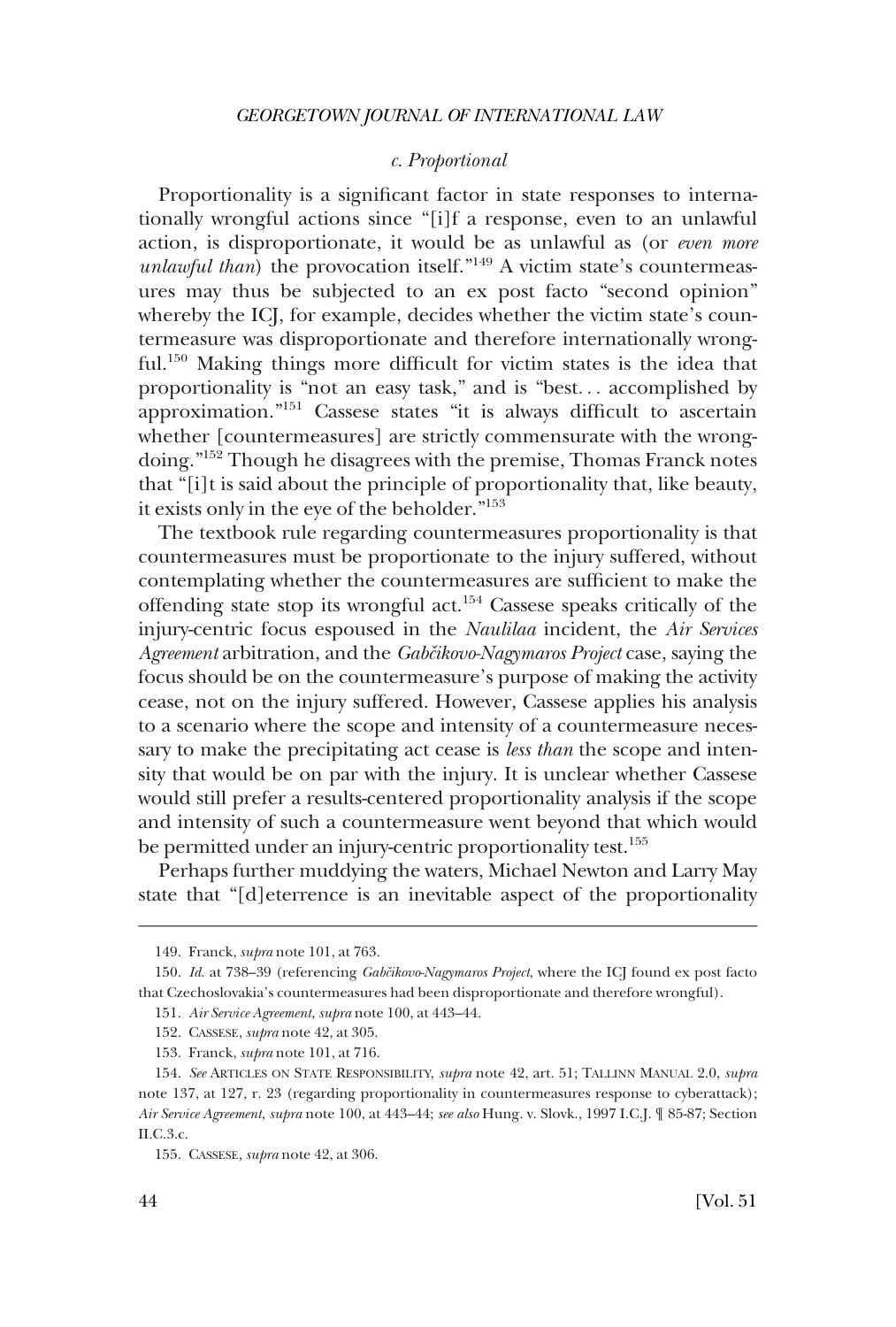decision" and, after discussing how in their opinion the ICJ has done little to clarify countermeasure proportionality requirements, say simply, "[p]roportionality in the law of countermeasures is best understood as a prohibition against excesses rather than a requirement for equivalence or mathematical equity."156 Omer Elagab takes it further and appears to cast doubt on the necessity of an injury-centric focus at all in some situations, saying,

[W]hen the underlying motivation for counter-measures is to induce a defaulting party to reach an expedited settlement, the measures involved can be maintained in an asymmetrical ratio to the breach. Such a position is justifed by the need to nudge the defaulting party to perform its obligation or to agree to third party settlement procedure. As regards the scope of the permissible measures, when the motivation is a speedy settlement, it is clear from what has been said so far that the action taken may go beyond reciprocity.<sup>157</sup>

Yet, despite commentaries such as those above, the mainstream view of countermeasures proportionality remains that they must be injurycentric. Countermeasures' focus on injury suffered may be surprising when considering that the purpose of countermeasures is to make the offending state comply with its obligations and to gain reparations for the victim state.158 To limit countermeasures to injury-centric proportionality thus may be seen as cutting against the very purpose of countermeasures. As Enzo Cannizzaro states, under the injury-centric approach, "reaction to wrongful conduct tends to coincide with private revenge and appears only indirectly, by means of dissuasion, to produce compliance."159 Roger O'Keefe has observed that the historical basis for this may be the fact that countermeasures were originally intended to be commensurate with the injury suffered because they were seen as a way of reclaiming the "debt" owed to the state by virtue of the wrongful act taken against it.<sup>160</sup> To take more than what was "owed" to a state by way of its injury would therefore itself be a wrongful act. As the

<sup>156.</sup> MICHAEL NEWTON & LARRY MAY, PROPORTIONALITY IN INTERNATIONAL LAW 185–86 (2014) [hereinafter NEWTON & MAY].

<sup>157.</sup> OMER YOUSIF ELAGAB, THE LEGALITY OF NON-FORCIBLE COUNTER-MEASURES IN INTERNATIONAL LAW 90 (1988).

<sup>158.</sup> ARTICLES ON STATE RESPONSIBILITY, *supra* note 42, art. 49(1), art. 49 cmt. ¶¶ 1, 8.

<sup>159.</sup> Enzo Cannizzaro, *The Role of Proportionality in the Law of International Countermeasures*, 12 EUR. J. INT'L L. 889, 891 (2001).

<sup>160.</sup> O'Keefe, *supra* note 140, at 1159.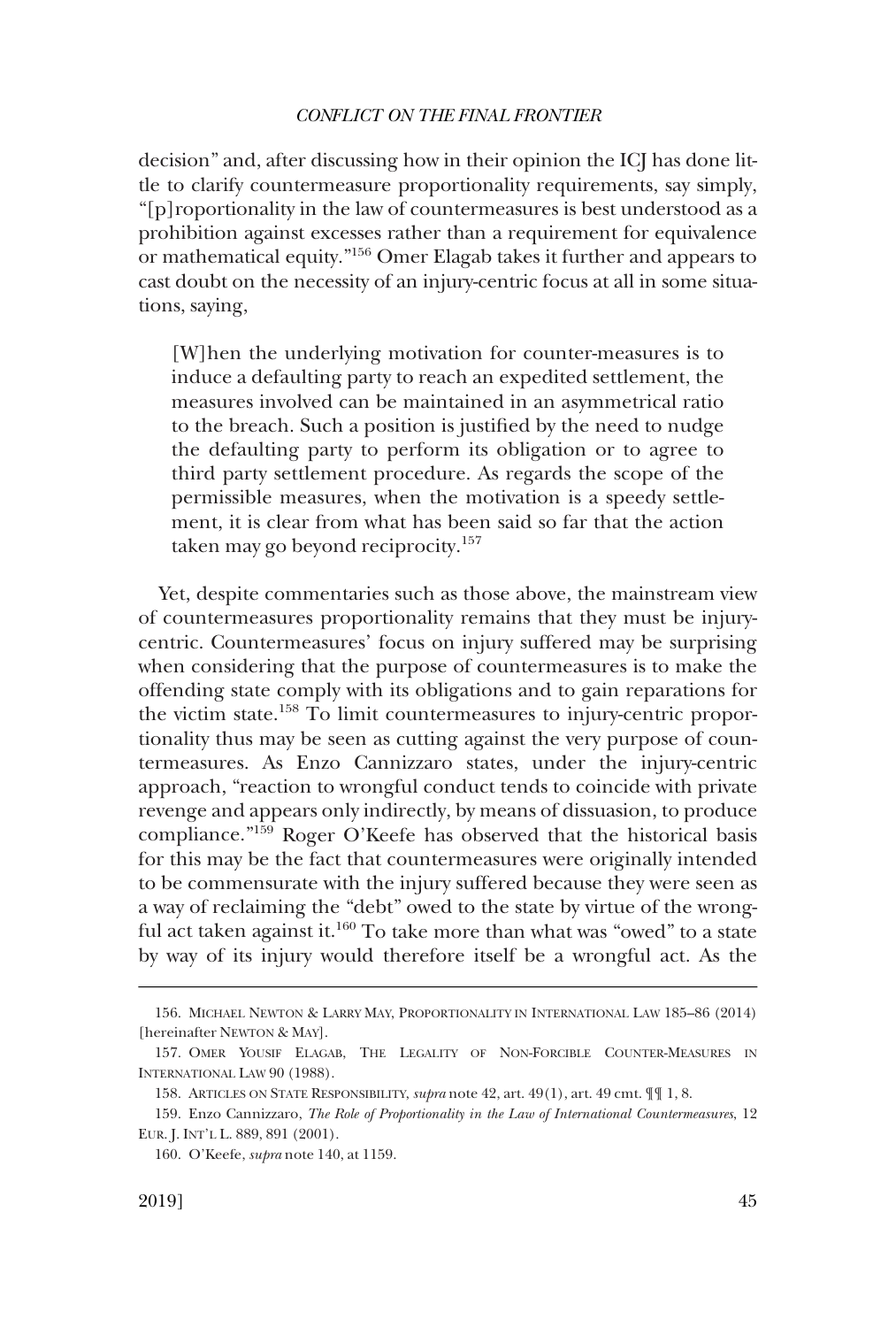purpose of countermeasures evolved into stopping the precipitating act and obtaining reparations, the proportionality requirement retained its focus on injury suffered. As O'Keefe describes it, this continued injury-centric focus is now seen as an appropriate result of the desire to avoid inequitable results, to protect against abuse of the countermeasures remedy, and to avoid aggravating what will often be an already contentious international situation.<sup>161</sup>

Some factors do soften the injury-centric proportionality restriction. Article 51 of the Articles on State Responsibility says countermeasures are to be proportionate to the injury suffered, "taking into account the gravity of the internationally wrongful act and the rights in question."162 The ICJ has also made statements to the same effect.<sup>163</sup> This approach to injury, which goes beyond a mere ledger-type accounting of what harm was inficted, is often referred to as taking into account both the quantitative and the qualitative characteristics of the injury.164 The "rights in question" part of the qualitative factors analysis, as the commentary to Article 51 describes, "has a broad meaning, and includes not only the effect of a wrongful act on the injured State but also on the rights of the responsible State. Furthermore, the position of other States which may be affected may also be taken into consideration."<sup>165</sup>

Of note, the peaceful uses nature of space $166$  and the international community's right to the free use and exploration of space<sup>167</sup> could have a potentially significant, though difficult to assess, impact on the qualitative portion of a wrongful interference countermeasures analysis. The importance of the peaceful uses and free exploration and use principles may be amplifed further if, as the commentary to the Articles on State Responsibility says, "the position of other States which may be affected may also be taken into consideration."<sup>168</sup> In a national security satellite interference scenario, one can argue that the position

<sup>161.</sup> *Id*. at 1160.

<sup>162.</sup> ARTICLES ON STATE RESPONSIBILITY, *supra* note 42, art. 51.

<sup>163.</sup> Hung. v. Slovk., 1997 I.C.J. ¶ 85 ("the effects of a countermeasure must be commensurate with the injury suffered, taking account of the rights in question").

<sup>164.</sup> *See, e.g*., ARTICLES ON STATE RESPONSIBILITY, *supra* note 42, cmt. to art. 51, ¶¶ 4-6; Int'l Law Comm'n, *Fourth rep. on State responsibility, by Mr. Gaetano Arangio-Ruiz, Special Rapporteur*, ¶¶ 55-56, U.N. Doc. A/CN.4/444 and Add.1-3 (May 12 and 25 and June 1 and 17, 1992) [hereinafter *Fourth Report*]; O'Keefe, *supra* note 140, at 1160–65.

<sup>165.</sup> ARTICLES ON STATE RESPONSIBILITY, *supra* note 42, art. 51 cmt. ¶ 6.

<sup>166.</sup> *See generally* Outer Space Treaty, *supra* note 78, pmbl., arts. III, IV; Moon Agreement, *supra*  note 127, art. 3(1).

<sup>167.</sup> *See generally* Outer Space Treaty, *supra* note 78, pmbl., art. I; Moon Agreement, *supra* note 127, art. 4(1).

<sup>168.</sup> ARTICLES ON STATE RESPONSIBILITY, *supra* note 42, art. 51 cmt. ¶ 6.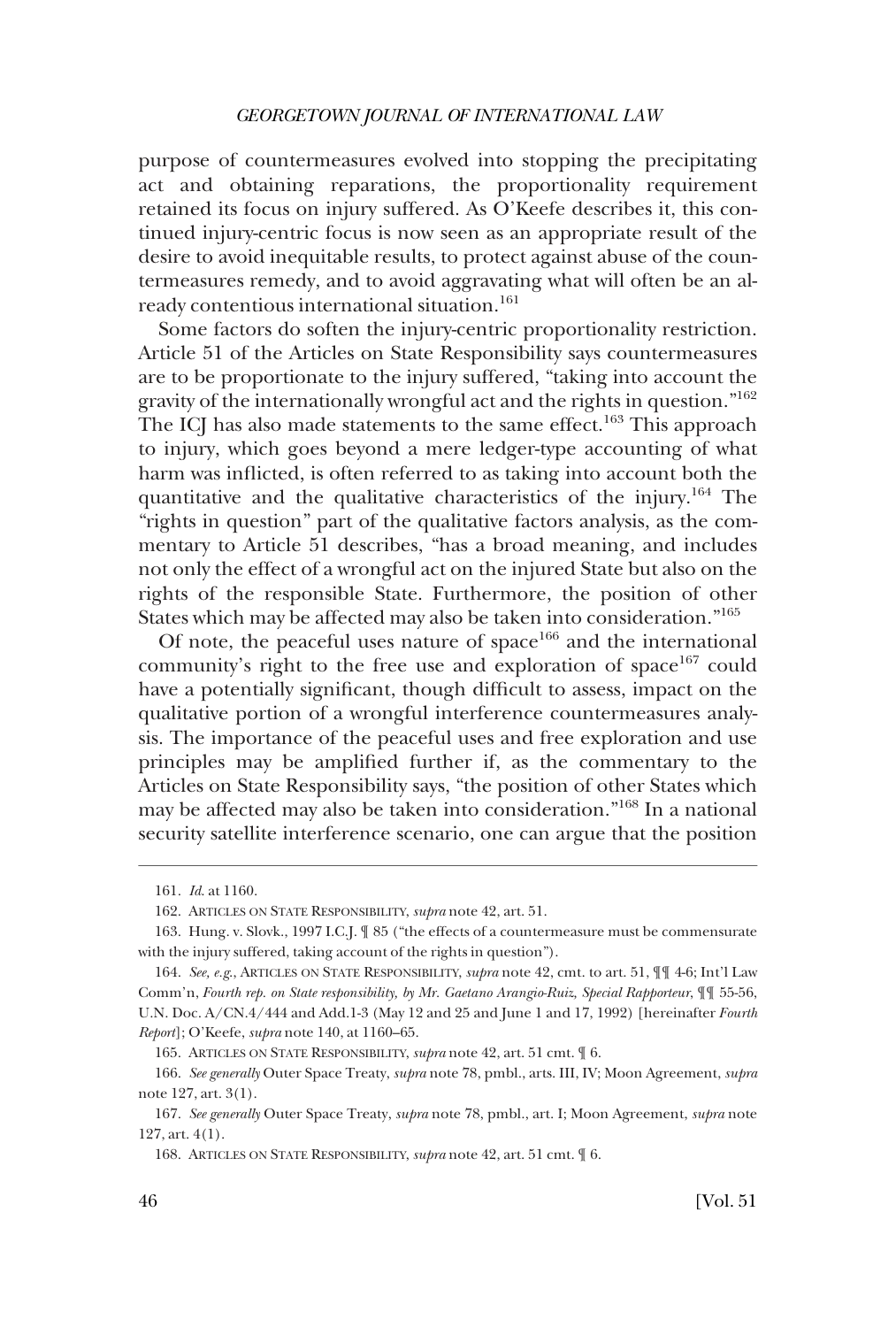of other states would be effected vis-a`-vis peaceful uses because all spacefaring states, if not all states in general, have an interest in keeping the outer space environment peaceful and therefore less of a threat to international stability. Regarding free exploration and use, while few if any states would be directly negatively impacted by interference with another state's national security satellites, the international community would still suffer by having the arguably *erga omnes* obligation of free exploration and use weakened by another state's unchecked satellite interference activities.<sup>169</sup>

Though these broad qualitative factors soften the hard edges of an injury-centric proportionality analysis, they also run the risk of being so indistinct as to not provide meaningful guidance to states trying to keep their countermeasures lawful. Those factors, along with the ICJ's acknowledgment that proportionality "can at best be accomplished by approximation,"170 make it diffcult, especially in an ongoing operational environment, for victim states to accurately assess how expansive of a view they can take of injury. For other states, the temptation may be the opposite: instead of feeling restrained by the ambiguities of the various qualitative factors, they may feel empowered to stretch injury and its signifcance to the limits of credulity.

Even if a victim state arrives at an honest and accurate assessment of the qualitative and quantitative injury inficted by the offending state's wrongful acts, the majority view remains that the victim state's response cannot exceed that injury suffered, even if the response is clearly inadequate to convince the offending state to halt its wrongful actions.<sup>171</sup> This can in essence create two response gaps that build upon each other. First is a proportionality gap whereby the victim state may only respond to the level of injury suffered but not to the level needed to actually effectuate the countermeasure and stop the wrongful activity.

<sup>169.</sup> Regarding free exploration and use as an *erga omnes* obligation, *see* LACHS, *supra* note 122, at 43 ("All countries are benefciaries of the [free use/exploration and other] rights thus laid down.").

<sup>170.</sup> *Air Service Agreement*, *supra* note 100, at 443–44.

<sup>171.</sup> For a critical look at how the ILC crafted Article 51, see Bederman, *supra* note 112, at 820– 22 (critiquing the ILC's proportionality summation in Article 51 and its commentary for, among other things, changing the proportionality burden from a negative restraint to a positive duty such that states must ensure their countermeasures are proportionate instead of ensuring they are not disproportionate). The focus on injury is less problematic in situations such as trade agreements, where states can take carefully considered countermeasures and know that they can take their case to a tribunal or other such body if their countermeasures do not get a satisfactory response. That is not the case in outer space, however, where costs may mount quickly and, if not tempered, the hostile acts may boil over into armed attack and self-defense.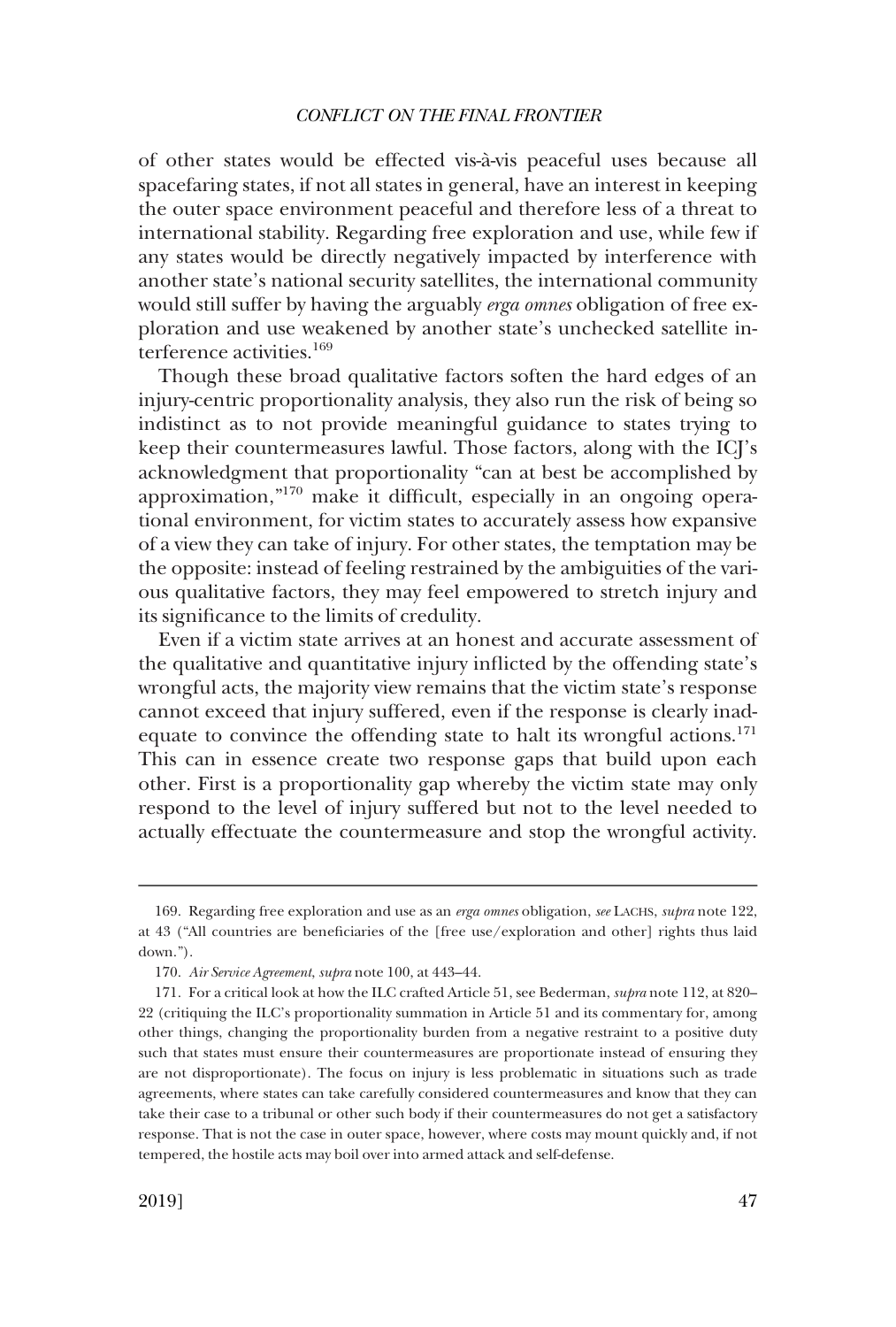<span id="page-37-0"></span>This is then compounded by a use of force gap whereby the victim state may fnd itself the victim of force but be unable to respond with force as discussed below.

# *d. Non-Forceful*

Even when a state crafts a proportionate countermeasure, most commentators agree the victim state may not exercise that countermeasure if it constitutes a use of force.<sup>172</sup> This is the case even if the offending state is using force.<sup>173</sup> Thus, victim states potentially find themselves hamstrung both by the fact that their countermeasures must be proportional to the injury even if that renders the countermeasure insuffcient to halt the precipitating act and by the fact that they are prohibited from responding to a use of force with action in kind.

Derek Bowett states this response gap has created a "credibility gap," manifest primarily in various Middle Eastern conficts, because of a "divergence between the norm and the actual practice of states."174 Indeed, when states are faced with unlawful forceful actions taken against them, many states will eventually feel compelled to respond with similar force. This is the case especially in instances where the wrongful behavior is being repeated or otherwise continuing with no indication it will cease, or in environments where the effects of the wrongful behavior can be easily escalated or magnifed with little to no warning, or where the targeted asset performs key functions for the state users. All these factors can apply in a national security satellite interference scenario.

It is diffcult to predict if, when, and how states will determine they need to respond to force with force. For his part, Michael Schmitt believes the current response gap will ultimately compel states to either adopt the minority view expressed by Judge Simma in his separate *Oil Platforms* opinion that states in fact *are* allowed to use force below armed

<sup>172.</sup> ARTICLES ON STATE RESPONSIBILITY, *supra* note 42, art. 50(1)(a); *Corfu Channel*, 1949 I.C. J. 35; Bowett, *supra* note 41, at 219 ("[f]ew propositions about international law have enjoyed more support than the proposition that, under the Charter of the United Nations, the use of force by way of reprisals is illegal"); *see* Nicar. v. U.S., 1986 I.C.J. ¶ 249; *see also* discussion *supra* in Section II.C.3.e.

<sup>173.</sup> This is the majority view. However, there is a minority view, expressed perhaps most famously by Judge Simma in his separate *Oil Platforms* opinion, that victim states may respond to force that falls below armed attack with forceful countermeasures that also fall below armed attack, being also "bound to necessity, proportionality, and immediacy in time in a particularly strict way." Iran v. U.S., 2003 I.C.J. at 332–33 (separate opinion by Simma, J.). This general view will be discussed more in Section IV in the context of defensive counteractions.

<sup>174.</sup> Bowett, *supra* note 41, at 219.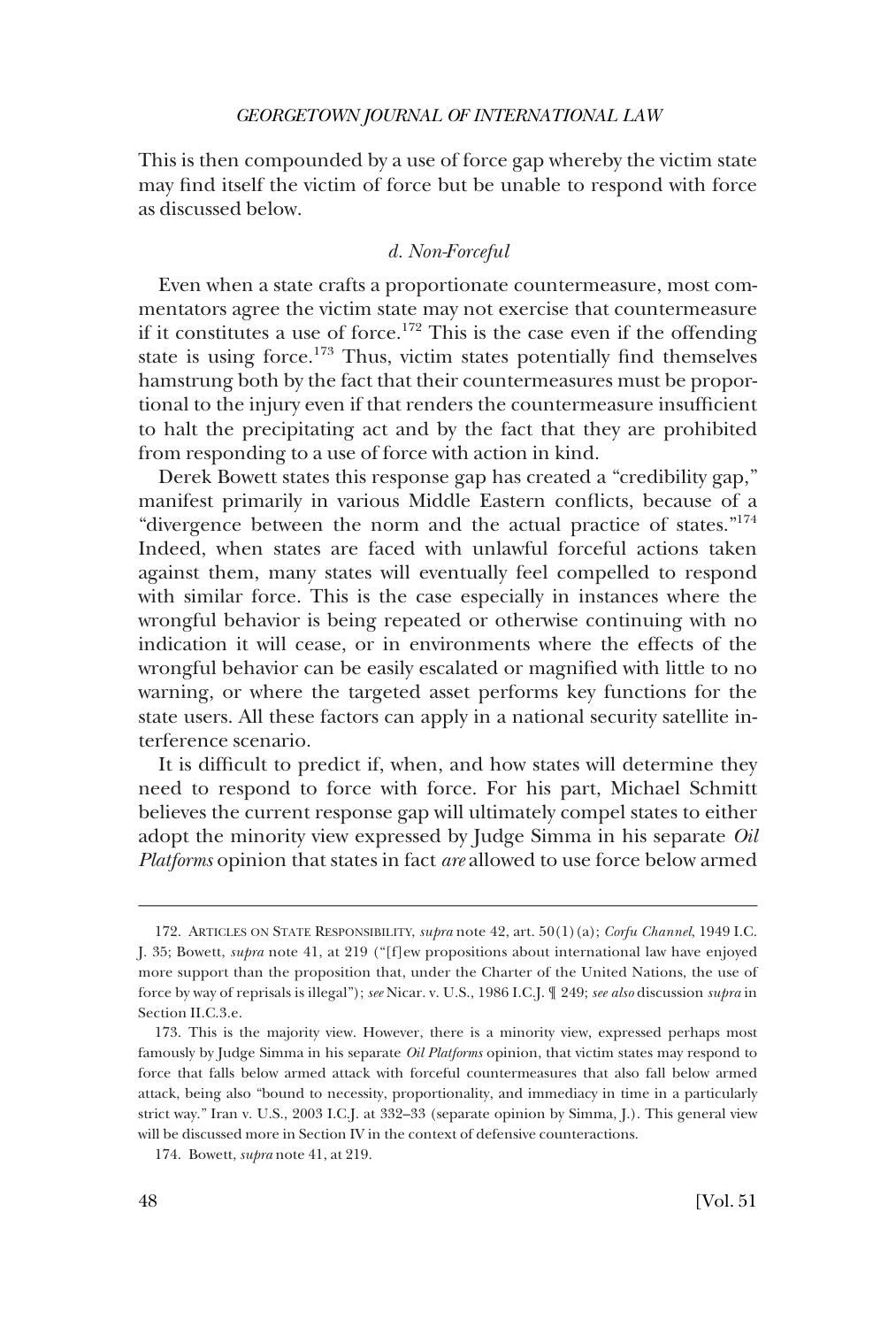attack to respond to force below an armed attack, or adopt the U.S. position that use of force and armed attack occupy the same space such that any time force is used, an armed attack has automatically occurred as well.175 Regardless of how the departure from the majority view comes about, it stands to reason that if states are not able to satisfactorily mitigate their national security satellite vulnerabilities, they will feel compelled to protect their assets by using force if force is used against them and is necessary to stop the precipitating activity.

Compounding the response gap problem, ambiguities of how use of force and armed attacks are characterized in a technological environment make it such that a state will not necessarily know when it has crossed the line into a use of force or armed attack. Thus, under the response gap, a state would not be able to confdently respond to an offending state's wrongful action with the exact same action since, if the offending state's act was indeed a use of force, the victim state would commit an internationally wrongful act by replicating it. Not knowing when one has crossed the line into force or armed attack therefore presents a diffcult scenario for states.

Though this Article does not seek to defne force or armed attack in outer space, some discussion of the topic will highlight how its ambiguous nature argues for the defensive counteractions concept set forth in Section IV. It can be easily accepted that acts that would constitute use of force or armed attack on earth would also constitute the same in outer space. For instance, Freeland and Maogoto assert that "the laser blinding of satellites and certainly the deployment of hyper-velocity kinetic weapons" would constitute armed attacks,<sup>176</sup> but state that "[o]f even more technical and legal uncertainty is the question of whether detonations in an orbital plane that generate Electro-Magnetic Pulse (EMP) or Van Allen radiation belts that impair the operation of satellites of a third state would constitute an armed attack."177 Other

<sup>175.</sup> Schmitt, *supra* note 68, at 731–32.

<sup>176.</sup> A better view is that the two example attacks would certainly constitute uses of force but that a determination of armed attack would need to take into account additional details as to the scale and effects of the hostile act that are not provided in Freeland and Maogoto's example. The armed attack threshold test is also commonly phrased in terms of scope, duration, and intensity of the hostile act. Matthew J. Sklerov, *Solving the Dilemma of State Responses to Cyberattacks: A Justifcation for the Use of Active Defenses Against States Who Neglect Their Duty to Prevent*, 201 MIL. L. REV. 1, 51–52 (2009) (referencing THE GENEVA CONVENTIONS OF 12 AUGUST 1949: COMMENTARY, VOL. IV, 17–21 (Jean S Pictet ed., 1958)) [hereinafter Sklerov]. This difference in opinion with Freeland and Maogoto, however, depends on scale and effects, not whether the hostile act takes place on earth or in outer space.

<sup>177.</sup> Maogoto & Freeland, *supra* note 60, at 1114.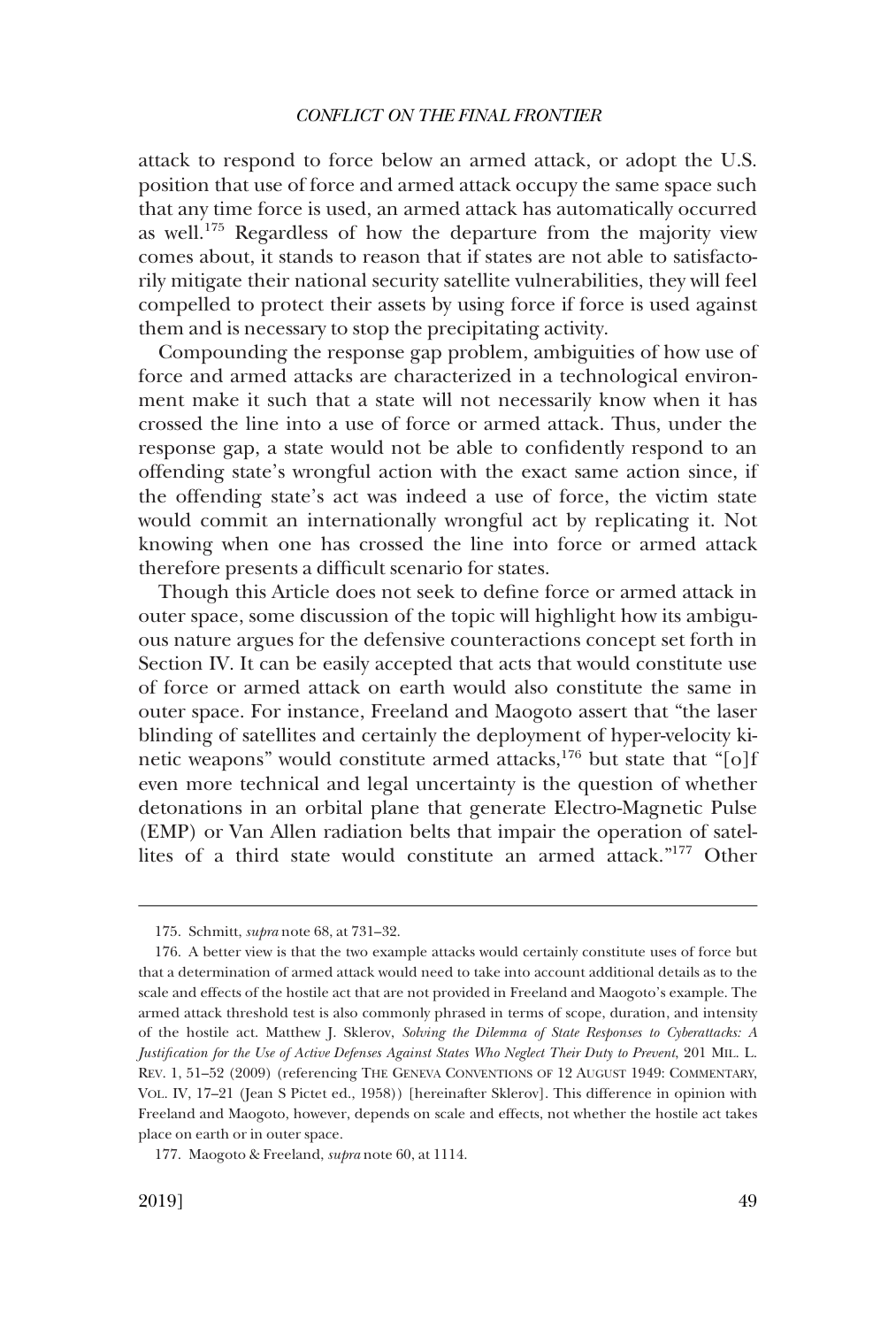<span id="page-39-0"></span>scholars take a perhaps more conservative approach in outer space, raising the question of whether any hostile activity that does not have kinetic results, even when repeated multiple times, can be an armed attack.178 What is clear is that the response gap previously discussed is compounded by the fact that even states seeking to stay below the use of force threshold may not know if they have been successful until the ICJ or some other body makes an ex post facto determination that the victim state, in attempting to defend itself from wrongful acts, committed one itself. This puts states in a precarious position. It is important, then, to create a legal structure that enables states to address the emerging challenges of outer space security in a way that promotes international peace and security.

It is apparent that countermeasures, while currently the most useful *lex lata* response for states experiencing internationally wrongful interference with their national security satellites, come with restrictions whose difficulties are amplified in outer space. The time restrictions and reversibility requirement are relatively minor hindrances to the effective use of countermeasures in space, and injury-centric proportionality and the use of force gap create signifcant hurdles. These problems, combined with the uncertain question of where use of force or armed attack in outer space even begin, create legal uncertainty with potentially signifcant results. These diffculties and ambiguities in the countermeasures regime illustrate the fact that states need a framework that allows them to lawfully respond in an effective way. Other broader factors generally unique to outer space also argue for the recognition of defensive counteractions in outer space and are addressed next.

# B. *Policy-Based Reasons for Updating the Regime*

This Article asserts that two prominent outer space characteristics help compel the recognition of defensive counteractions: the technological nature and the peaceful nature of outer space. These can be called foundational factors because they are key infuencers in how outer space operates and is utilized, and because they are broad but key concepts that provide a theoretical underpinning for defensive counteractions. In addition to the foundational factors, there are also more pragmatic infuencing factors that do not necessitate defensive counteractions in and of themselves, but that nevertheless support the

<sup>178.</sup> RAM JAKHU, CASSANDRA STEER & KUAN-WEI DAVID CHEN, CONFLICTS IN SPACE AND THE RULE OF LAW 8 (2016).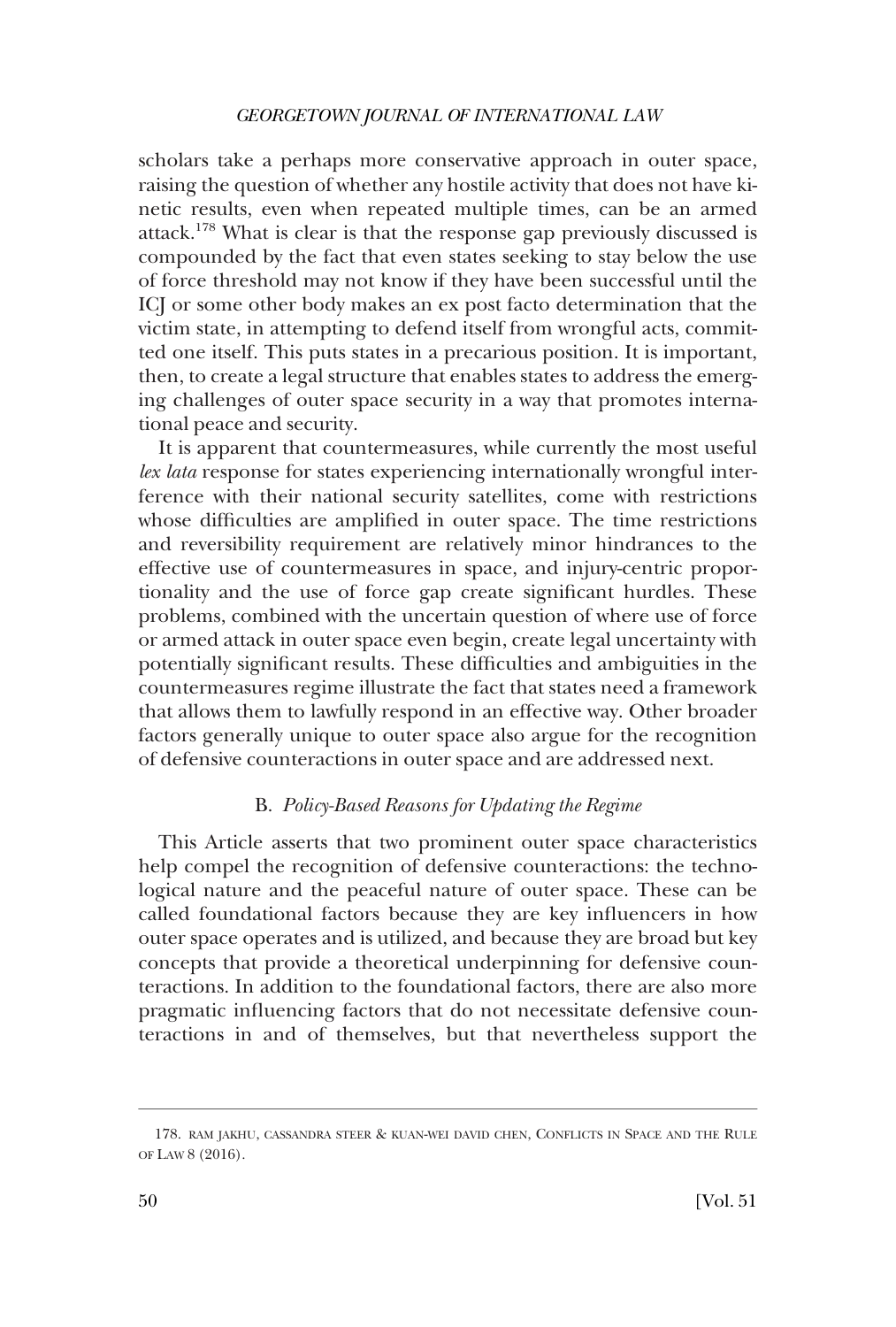<span id="page-40-0"></span>creation of a defensive counteractions framework and infuence what it should look like. This Article turns frst to the foundational factors.

# 1. Foundational Factors

### *a. Technological Nature of Outer Space*

The technology-driven nature of outer space presents a new challenge: to reshape and adapt traditional laws of confict to an operating environment where it is possible to cripple a state's space systems through purely non-kinetic means.179 While the drafters of the Charter worked in a world of bullets and bombs, today's practitioners work in a world that still has bullets and bombs but has also added cyberattacks and particle-beam weapons to the mix. In many ways, Japanese Zeros have been replaced by cyber 1's and 0's, and the legal regime is struggling to catch up.

Freeland and Maogoto are two of many scholars to note the strain the technological nature of space has placed on the U.N. Charter regime governing the use of force, noting "signifcant advances in space technology–including the development of space weaponization systems–that have left the legal principles lagging behind."180 Maogoto summarizes the problem in *Technology and the Law on the Use of Force*, saying,

<sup>179.</sup> For examples of this ability, see the technical discussion in Section I.B.2.b.

<sup>180.</sup> Maogoto & Freeland, *supra* note 60, at 1118; *see also* Steven Freeland, *In Heaven as on Earth? The International Legal Regulation of the Military Use of Outer Space*, 8 US-CHINA L.REV. 272, 276 (2011) (saying the international legal and regulatory regime's failure to keep pace with technological developments in outer space "represents a major challenge in relation to the ongoing development of effective legal principles, all the more in view of the strategic and military potential of outer space in an era of globalization."); JACKSON NYAMUYA MAOGOTO, TECHNOLOGY AND THE LAW ON THE USE OF FORCE: NEW SECURITY CHALLENGES IN THE TWENTY FIRST CENTURY 4, 28 (2015) (observing the U.N. Charter regime on use of force "leaves room for ambiguities" due to the fact that "its focus at founding was kinetic force [physical destruction] and not non-kinetic force [electronic intrusions]," and also noting on page 28 that "[t]he unique nature of the threat and the ability for militarization and weaponisation of outer and cyber spaces to infict physical and non-physical injury through space and time strains traditional defnitions of the use of force.") [hereinafter MAOGOTO]; Nina Tannenwald, *Law Versus Power on the High Frontier: The Case for a Rule-Based Regime for Outer Space*, 29 YALE J. INT'L L. 363, 363–64 (2004) ("The legal regime that guides commercial, military, and scientifc activities in space is fragmented and increasingly inadequate to meet the challenges posed by the growing number of actors seeking to exploit space."); Jakhu, Steer, and Chen, *supra* note 180, at 17 ("[D]evelopments in technology and the range of activities that are taking place in outer space are far outpacing the laws that are currently in place.").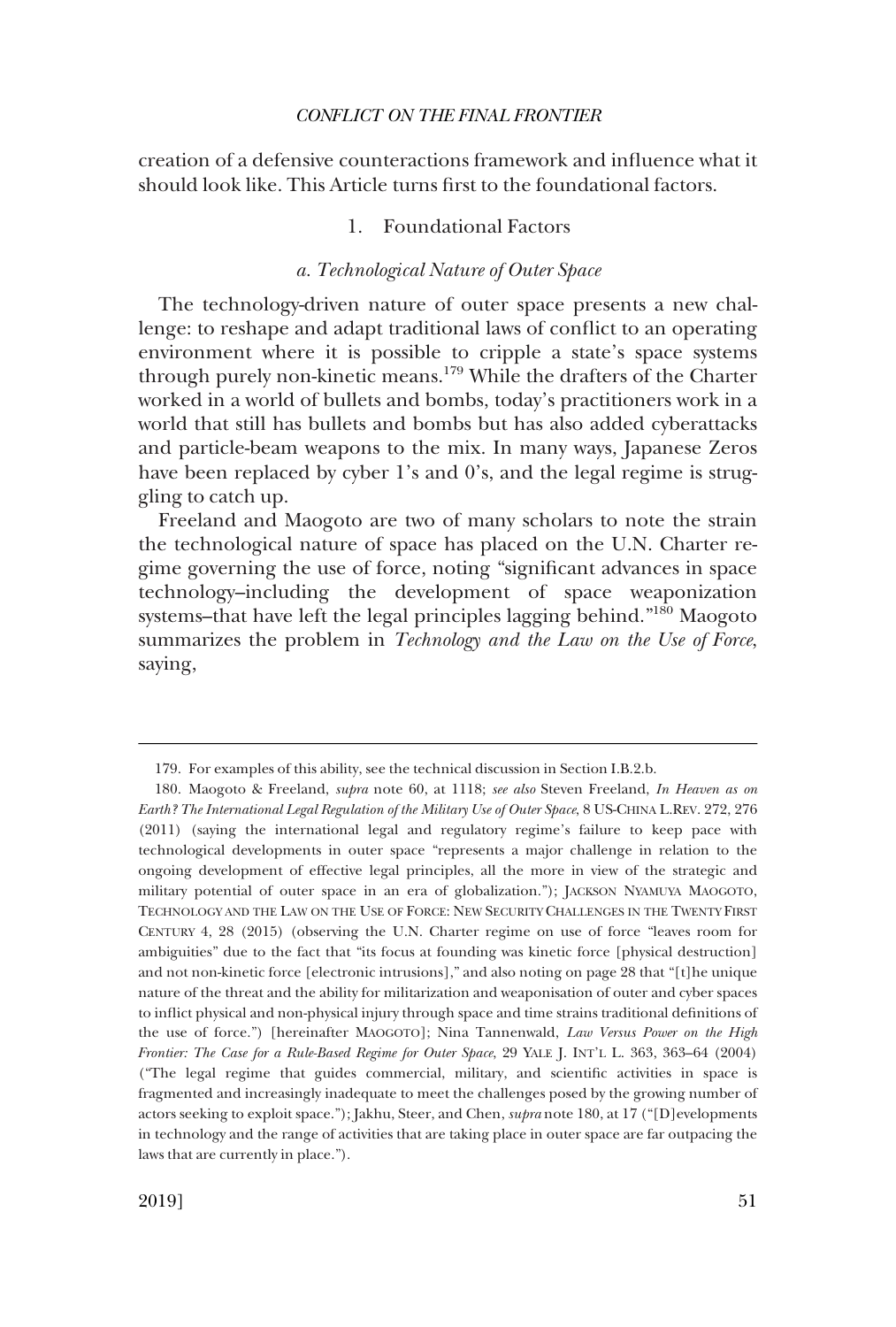The peculiarity and challenge of [outer space and cyber space] is that they tend to defy and cut across standard boundaries/ jurisdictions and distinctions between war and peace, civilian and military responses and ultimately legal and illegal. This means that events or activities in outer and cyber spaces cause legal consequences, which are often not captured in the bright line distinctions of classical statist defned military applications and processes.<sup>181</sup>

By way of analogous illustration, Thomas Franck discusses the history of anticipatory self-defense in his book *Recourse to Force* and argues the drafters of the U.N. Charter were unable to anticipate how technological developments such as "nuclear warheads and long range rocketry" would render the regime's original intended approach to self-defense inadequate.<sup>182</sup> How much more is the legal regime challenged and rendered inadequate, now that satellites critical to national security can be rendered inoperable more quickly than a rocket can be launched from one continent to another, with less warning, and with the added diffculty of attributing the attack to a state actor?

The speed, ease, and relatively low fnancial and logistical cost of an attack on satellites renders them particularly vulnerable, and the key role national security satellites play in a state's affairs renders them particularly valuable. When those factors are combined with the ambiguity

<sup>181.</sup> MAOGOTO, *supra* note 180, at 3.

<sup>182.</sup> FRANCK, *supra* note 56, at 50. Franck references a revealing exchange between members of the American delegation to the San Francisco Conference whereby one delegate asked the U.S. State Department's legal advisor whether the Charter would allow for anticipatory self-defense if a foreign feet had set sail to attack U.S. territory. The legal advisor responded that the U.N. Charter intentionally precludes anticipatory self-defense in such a scenario but that the U.S. could send its own feet to be ready to launch a counterattack immediately after the foreign feet had begun its own attack. Franck notes the U.N. Charter regime ultimately had to adapt through state practice to anticipatory self-defense. *Id*. at 50 (citing U.S. Delegation, *Minutes of the Forty-Eighth Meeting (Executive Session), of the United States Delegation, Held at San Francisco, Sunday, May 20, 1945, 12 Noon*, *in* FOREIGN RELATIONS OF THE UNITED STATES: DIPLOMATIC PAPERS, 1945, GENERAL: THE UNITED NATIONS, VOL. I 813, 818 (Velma Hastings Cassidy, Ralph R. Goodwin, & George H. Dengler eds., 1967); also citing U.S. Delegation, *Minutes of the Thirty-Eighth Meeting of the United States Delegation, Held at San Francisco, Monday, May 14, 1945, 9:05 a.m*., *in* CASSIDY, *supra* at 709). Similarly regarding the Outer Space Treaty, one offcial involved with the drafting of the Outer Space Treaty has said, "one can say that the outer space treaty was agreed upon and adopted at a time when many of the scientifc and technological activities, and in particular the military or military-support activities, were not known, except to a few space scientists and perhaps to futurists. . .." A.H. Abdel-Ghani, *The United Nations and Outer Space: Some Observations*, *in*  MAINTAINING OUTER SPACE FOR PEACEFUL USES: PROCEEDINGS OF A SYMPOSIUM HELD IN THE HAGUE, MARCH 1984 54, 55 (Nandasiri Jasentuliyana ed., 1984).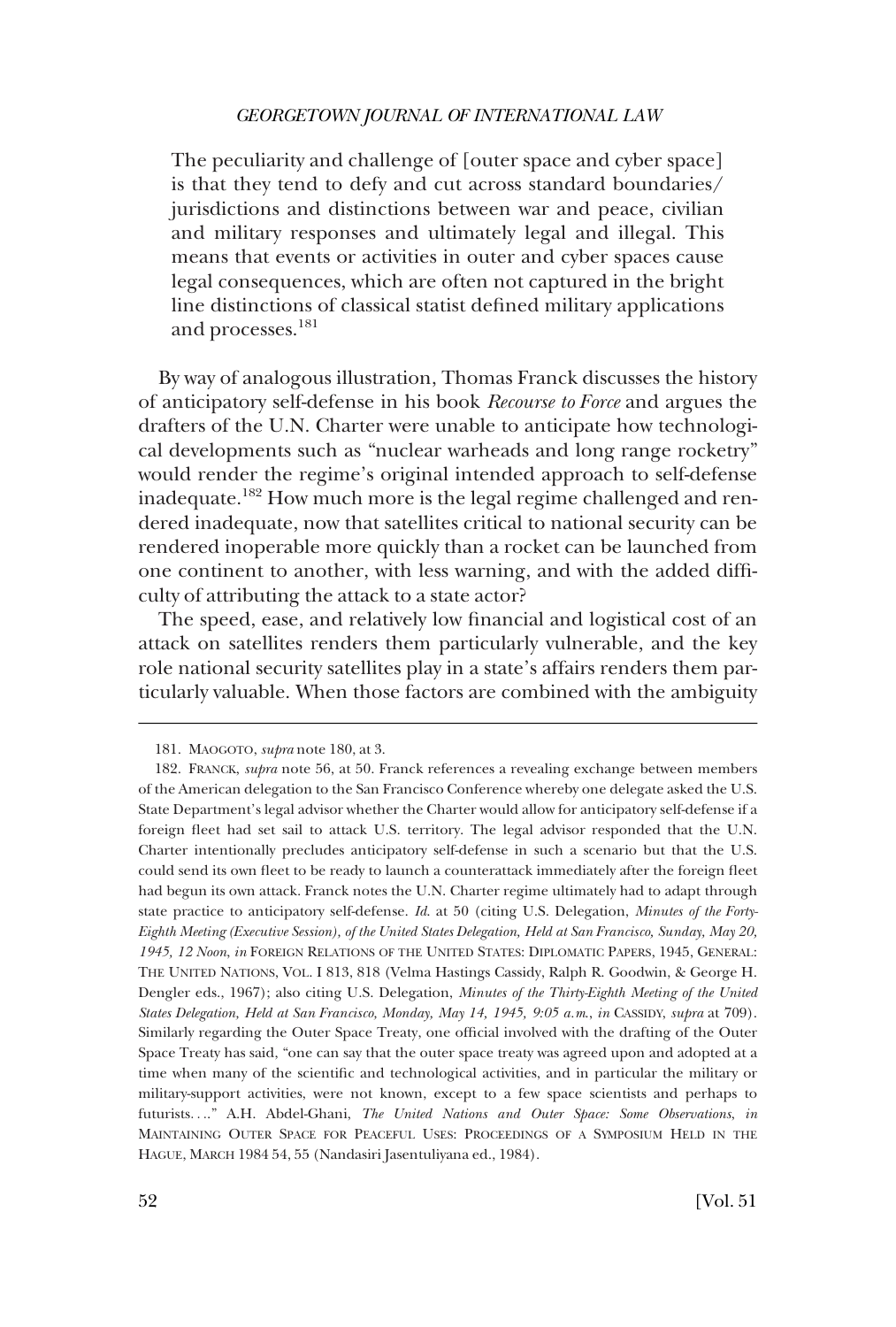<span id="page-42-0"></span>technology introduces into use of force and armed attack response legal analyses, the situation calls for the law to modernize and adapt. The peaceful nature of outer space, to which this Article turns next, also informs the question of whether the legal regime in space can continue as it is, or, whether it must adapt.

# *b. Peaceful Nature of Outer Space*

It is important to note at the outset that the peaceful nature of outer space is not as all-encompassing as sometimes thought. While the preamble to the Outer Space Treaty exhorts and seeks to promote the "common interest of all mankind" in the "exploration and use of outer space for peaceful purposes,"<sup>183</sup> the only article that specifically reserves a portion of outer space for peaceful purposes is Article IV, which prohibits placing certain weapons into orbit around the earth and which dictates that the moon and other celestial bodies may only be used for peaceful purposes.184 Thus, while the preamble is informative for the overall tenor of the Outer Space Treaty and must be taken into account for purposes of *pacta sunt servanda*, 185 its exhortation of peaceful uses of space does not expand any concrete "peaceful purposes" requirements beyond the moon and other celestial bodies.186 The same is true for the Moon Agreement, except it omits references to peaceful purposes in its preamble (though it does refer to preventing the moon from "becoming an area of international conflict.")<sup>187</sup>

Setting aside the question of what peaceful purposes means when applied specifically to the moon and other celestial bodies,<sup>188</sup> there is

187. Moon Agreement, *supra* note 127, pmbl., art. 3.

<sup>183.</sup> Outer Space Treaty, *supra* note 78, preamble.

<sup>184.</sup> *Id*., art. IV.

<sup>185. 1969</sup> Vienna Convention, *supra* note 69, 1155 U.N.T.S. arts. 26, 31.

<sup>186.</sup> *See also* G.S. Raju, *Military Use of Outer Space: Towards Better Legal Controls*, *in* MAINTAINING OUTER SPACE FOR PEACEFUL USES: PROCEEDINGS OF A SYMPOSIUM HELD IN THE HAGUE 90, 91 (Nandasiri Jasentuliyana ed., 1984) ("[States may] use outer space, excluding the Moon and other celestial bodies, for purposes that may not be regarded as peaceful. This provision was designed to permit states to carry on many activities of a military nature, such as the use of reconnaissance and surveillance satellites for military purposes.").

<sup>188.</sup> The peaceful purposes question is a long ongoing debate that focuses largely on whether the peaceful purposes language of the Outer Space Treaty and the Moon Agreement prohibit military use of the celestial bodies entirely or whether they simply prohibit "aggressive" use of the celestial bodies. For a reasoned discussion and analysis of the debate, *see* Bin Cheng, *The Legal Status of Outer Space and Relevant Issues: Delimitation of Outer Space and Defnition of Peaceful Use*, 11 J. SPACE L. 89, 98–105 (1983). *See also* Carl Q. Christol, *The Common Interest in the Exploration, Use and Exploitation of Outer Space for Peaceful Purposes: The Soviet-American Dilemma*, 18 AKRON L. REV. 193, 195–99 (1984); Ramey, *supra* note 55, at 78–82; Kai-Uwe Schrogl & Julia Neumann, *Article IV*, *in* 1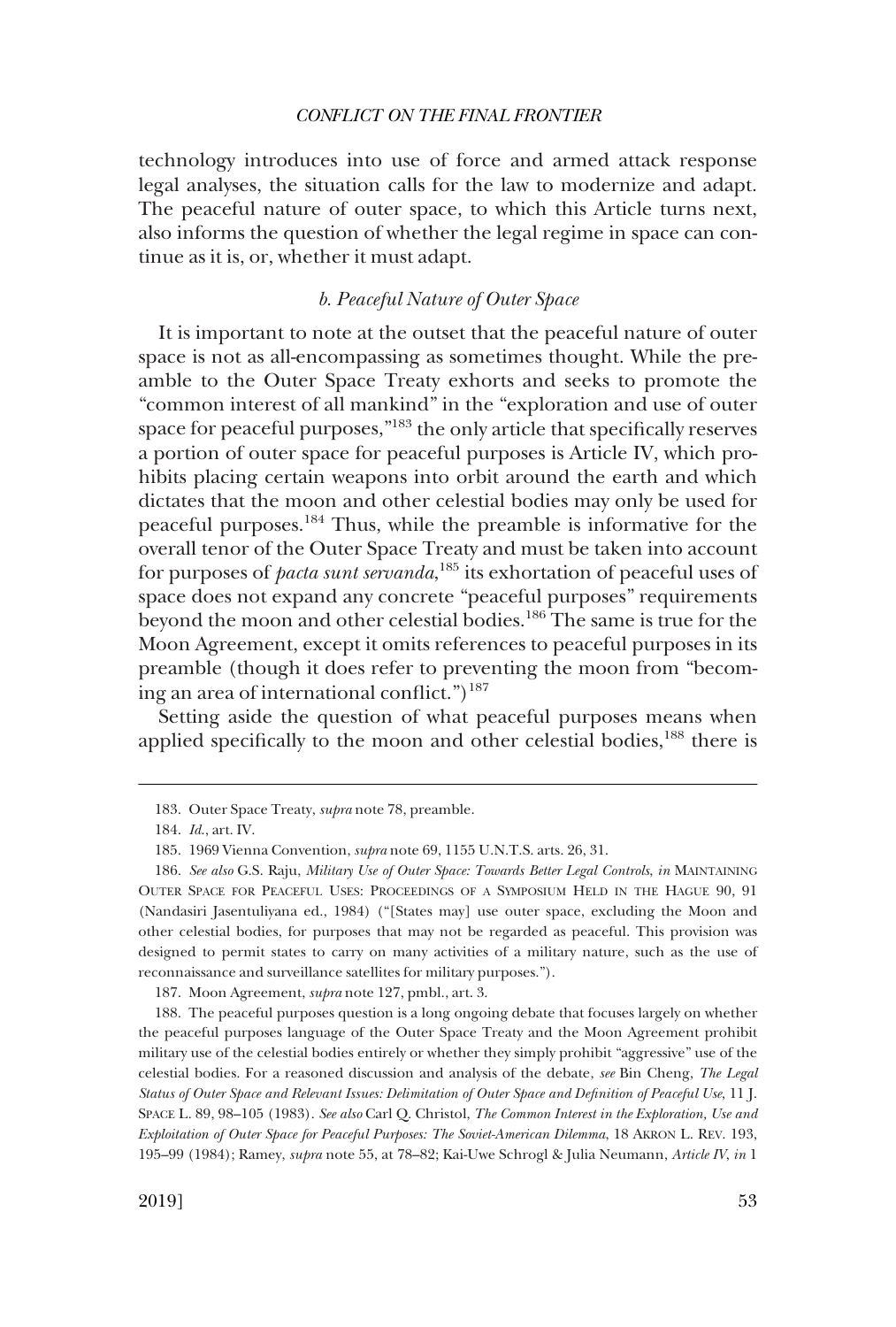still enough discussion in the international instruments to support the notion that the broad international community desires outer space to be a place for peace. The preamble to the Outer Space Treaty asserts that all mankind has a common interest in peaceful use and exploration of outer space,<sup>189</sup> and similar assertions are made in the preambles to the Rescue and Return Agreement,<sup>190</sup> the Liability Convention,<sup>191</sup> and the Registration Convention.<sup>192</sup> More persuasively, since it comes in the form of an affrmative obligation in the main body of the Outer Space Treaty, Article IX of the Outer Space Treaty grants special protections to states while using outer space for peaceful exploration and use.193 Thus the international community has asserted a special interest in the exploration and use of all outer space for peaceful purposes, though the most well-defned restrictions concern prohibiting certain orbital weapons and protecting the moon and other celestial bodies.

The peaceful nature of outer space can be viewed in at least two ways as it relates to defensive counteractions. One approach is to view anything that provides an avenue for intensifed confict, such as could be the case with defensive counteractions, as violating the spirit of the peaceful nature of outer space that the international outer space instruments seek to protect. This is a reasonable view, but it relies too much on ideal state conduct at the expense of being prepared for actual state conduct, which will be discussed below.

Alternately, the peaceful nature of outer space can be seen as placing a peacefulness ordinance on outer space. Like a city ordinance that imposes stricter rules than that of the surrounding area, outer space's peacefulness ordinance imposes expectations of peacefulness that do not apply to earth. The result of the peacefulness ordinance is stricter policing of violations of that peacefulness. Thus, if one state wrongfully

COLOGNE COMMENTARY ON SPACE LAW: IN THREE VOLUMES 70, 71–93 (Stephan Hobe et al. eds., 2009). Note that while the peaceful purposes concept employed with regard to the moon and other celestial bodies is uncommon in international law, there are close analogies to the Antarctic Treaty, which served as a reference in the drafting of the Outer Space Treaty. CHENG, *supra* note 13, at 518–19.

<sup>189.</sup> Outer Space Treaty, *supra* note 78, preamble.

<sup>190.</sup> Agreement on the Rescue of Astronauts, the Return of Astronauts, and the Return of Objects Launched into Outer Space preamble, Apr. 22, 1968, 19 U.S.T. 7570, 672 U.N.T.S. 119.

<sup>191.</sup> Convention on the International Liability for Damage Caused by Space Objects, preamble, Mar. 29, 1972, 24 U.S.T. 2389, 961 U.N.T.S. 187.

<sup>192.</sup> Convention on the Registration of Objects Launched into Outer Space, preamble, Jan. 14, 1975, 28 U.S.T. 695, 1023 U.N.T.S. 15.

<sup>193.</sup> Outer Space Treaty, *supra* note 78, art. IX (requiring states whose space activities might harmfully interfere with the activities of states engaging in "peaceful exploration and use of outer space" to frst consult with the other State before initiating potentially harmful activities).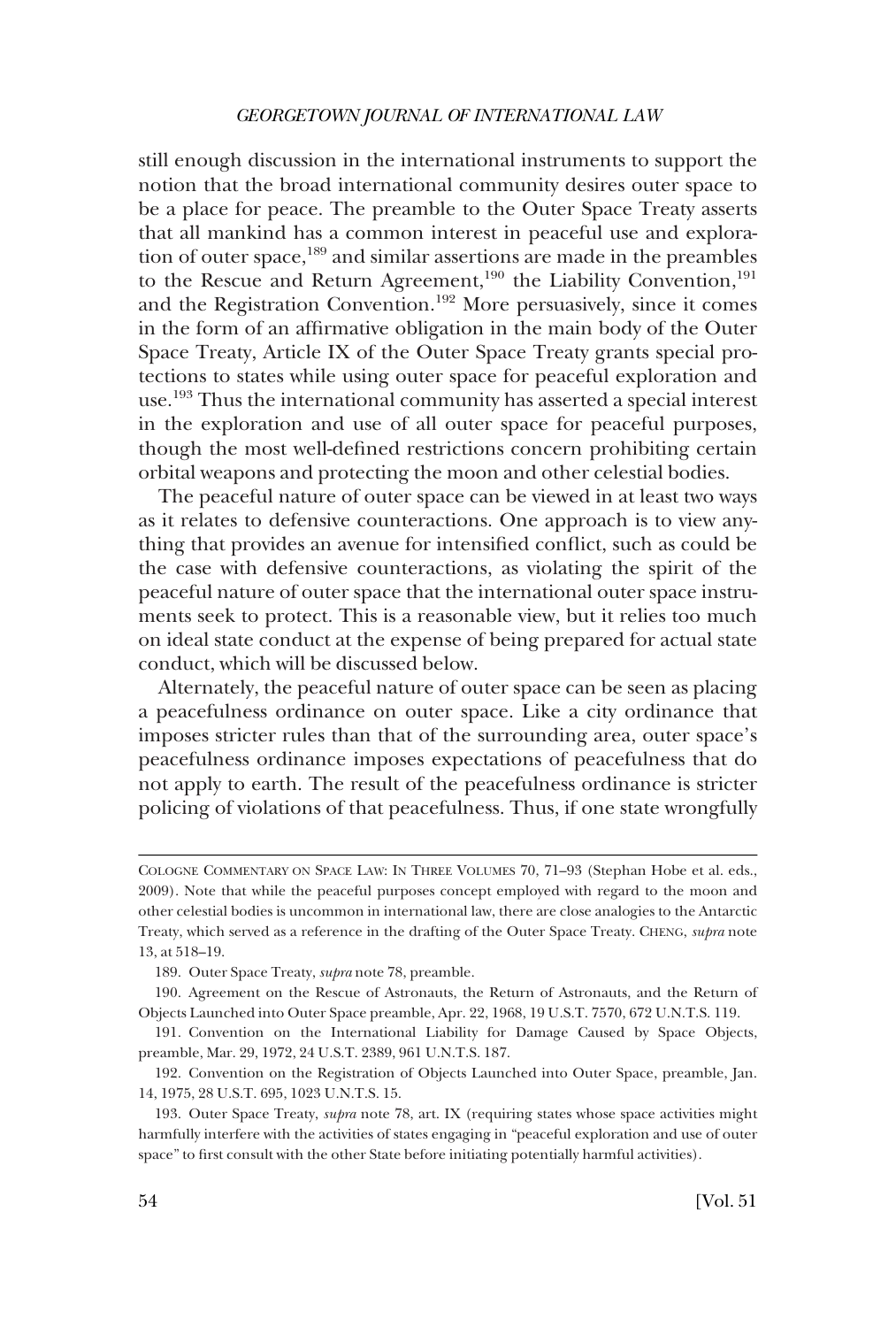<span id="page-44-0"></span>interferes with another state's legitimate peaceful free use of outer space, the victim state and the international space community have a strong interest in halting that internationally wrongful conduct without further escalation.<sup>194</sup> With the only available quick response coming in the form of countermeasures, which are restricted by injury-centric proportionality and a use of force response gap, the victim state and the international space community may find it difficult to enforce the peacefulness ordinance. Thus, defensive counteractions allow for the effective response for which victim states will be looking, and defensive counteractions can also act as a fnal barrier protecting the threshold of armed attack, giving states one more method of restoring peace to outer space.195 This, along with the fear of escalation and the need to avoid it, brings this Article to the pragmatic "infuencing factors" that also call for a defensive counteractions construct.

## 2. Pragmatic Infuencing Factors

Beyond the legal restrictions in the current regime and the foundational factors discussed above, realpolitik factors should also be considered. While realpolitik must not persuade the international community to take up an otherwise unlawful action, it should be allowed to shape a new lawful approach and, if necessary, be used to help convince the international community that the new approach should be taken at all.

<sup>194.</sup> For a similar assertion, see Department of Defense, DEPARTMENT OF DEFENSE DIRECTIVE 3100.10: SPACE POLICY, OCTOBER 18, 2012 (INCORPORATING 4 NOVEMBER 2016 CHANGES) 4.b ("It is DoD policy that: . . . The sustainability and stability of the space environment, as well as free access to and use of space, are vital to U.S. national interests. Purposeful interference with U.S. space systems, including their supporting infrastructure, will be considered an infringement of U.S. rights").

<sup>195.</sup> The discussion of the peaceful nature of outer space and its infuence on defensive counteractions may bring to mind contextualist arguments by those such as Michael Reisman, who argues the legality of force should depend on whether the use of force promotes or detracts from international world order. In Reisman's words, "The critical question, in a decentralized international security system such as ours, is not whether coercion has been applied but whether it has been applied in support of or against community order and basic policies, and whether it has been applied in ways whose net consequences include increased congruence with community goals and minimum order." W. Michael Reisman, *Criteria for the Lawful Use of Force in International Law*, 10 YALE J. INT'L L. 5, 284 (1985). That contextualist approach can be seen as complementing defensive counteractions' invocation of the peaceful nature of outer space, though it is important to note that Reisman's approach relies on more amorphous considerations of community and international order than does the peaceful nature of outer space. While the exact contours and legal implications of the outer space regime's peacefulness requirements are frequently debated, the debate nevertheless centers on objective and specifc texts in specifc international instruments rather than on broad and malleable ideas of community and cooperation.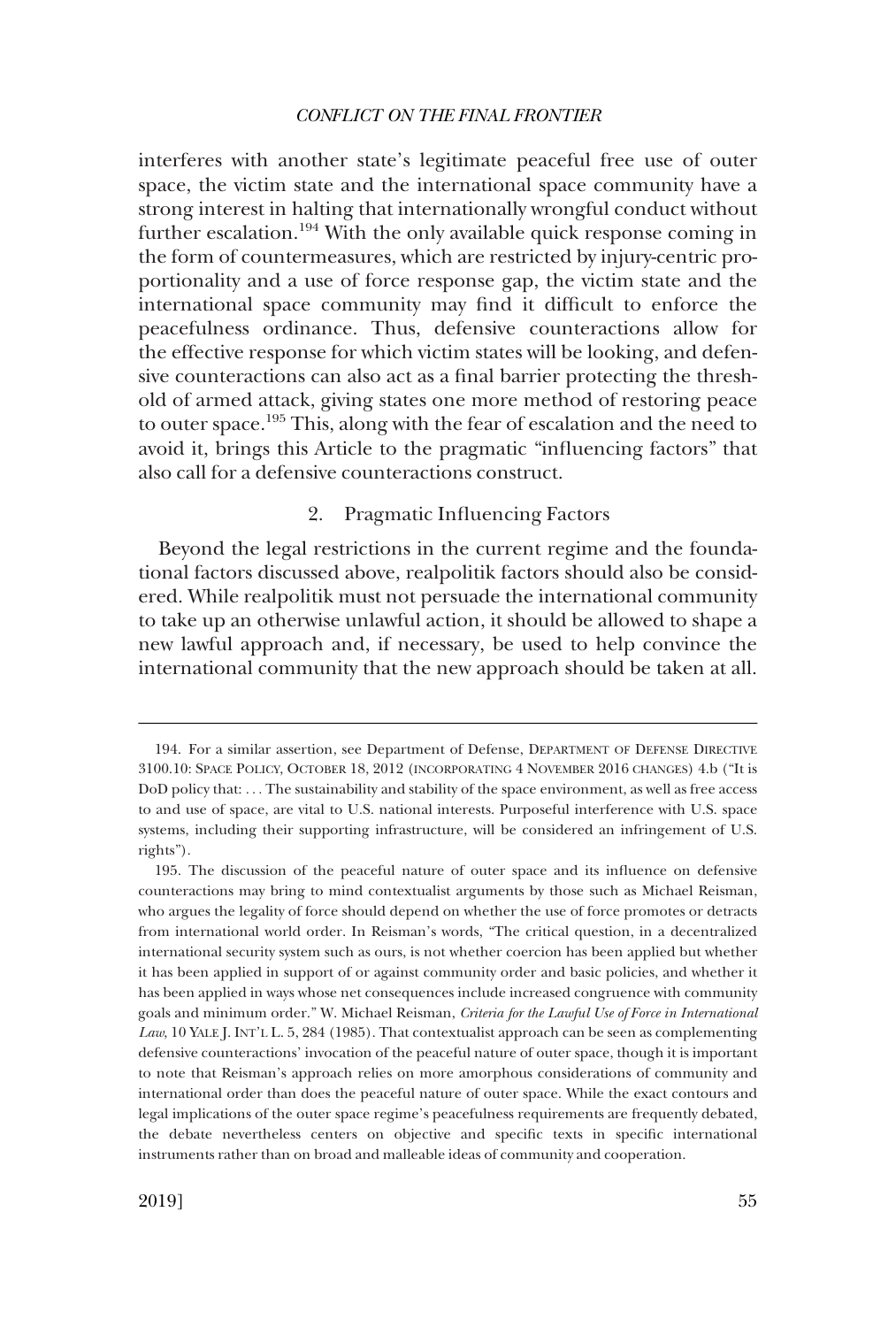<span id="page-45-0"></span>For these reasons, this Article refers to the following factors as infuencing factors—factors that help shape defensive counteractions and provide additional support for them, but do not alone justify a new approach.

# *a. State Pressure to Find Armed Attack*

First among these infuencing factors is the fact that states, if they believe their national security assets are being compromised too much and they have no effective response, will come under pressure to declare they have fallen victim to an armed attack and are thus entitled to exercise their Article 51 right to self-defense,<sup>196</sup> which will open up avenues of attack much wider in scope and greater in intensity and effects than those which would be permitted under the defensive counteractions concept proposed in Section IV. The pressure may be especially great given the prominent role outer space and national security satellites have assumed, not just in space activities but in terrestrial activities as well. Even in 1986, before the frst Gulf War, which has been often called the frst "space war" due to its reliance on satellite capabilities, it was observed that "reliance on space communications by the military has reached enormous proportions and, therefore, satellites have become prime targets for attack."197 More recently, Jackson Maogoto referred to the gathering, synthesis, and distribution of information, to which satellites are integral, as "a crucial nexus in the integration of sea-based, air-based, and land-based resources into one battleground platform."198 He further observed that information gathering and synthesis capabilities (and, by extension, satellites) "are now central to the planning and execution of military operations as a force multiplier that aids preservation of military superiority and advantage across a broad variety of military operations."<sup>199</sup> It is difficult to overstate the importance of national security satellites to the military and intelligence activities of states with those assets. They have become vital to the security of many space states in a modern world.

It can be expected, then, that states will exert great effort to protect their national security satellites and in times of tension determine that interference is in fact an armed attack granting the victim state the

<sup>196.</sup> U.N. Charter, *supra* note 10, art. 51.

<sup>197.</sup> HURWITZ, *supra* note 20, at 136.

<sup>198.</sup> MAOGOTO, *supra* note 180, at 2.

<sup>199.</sup> *Id*.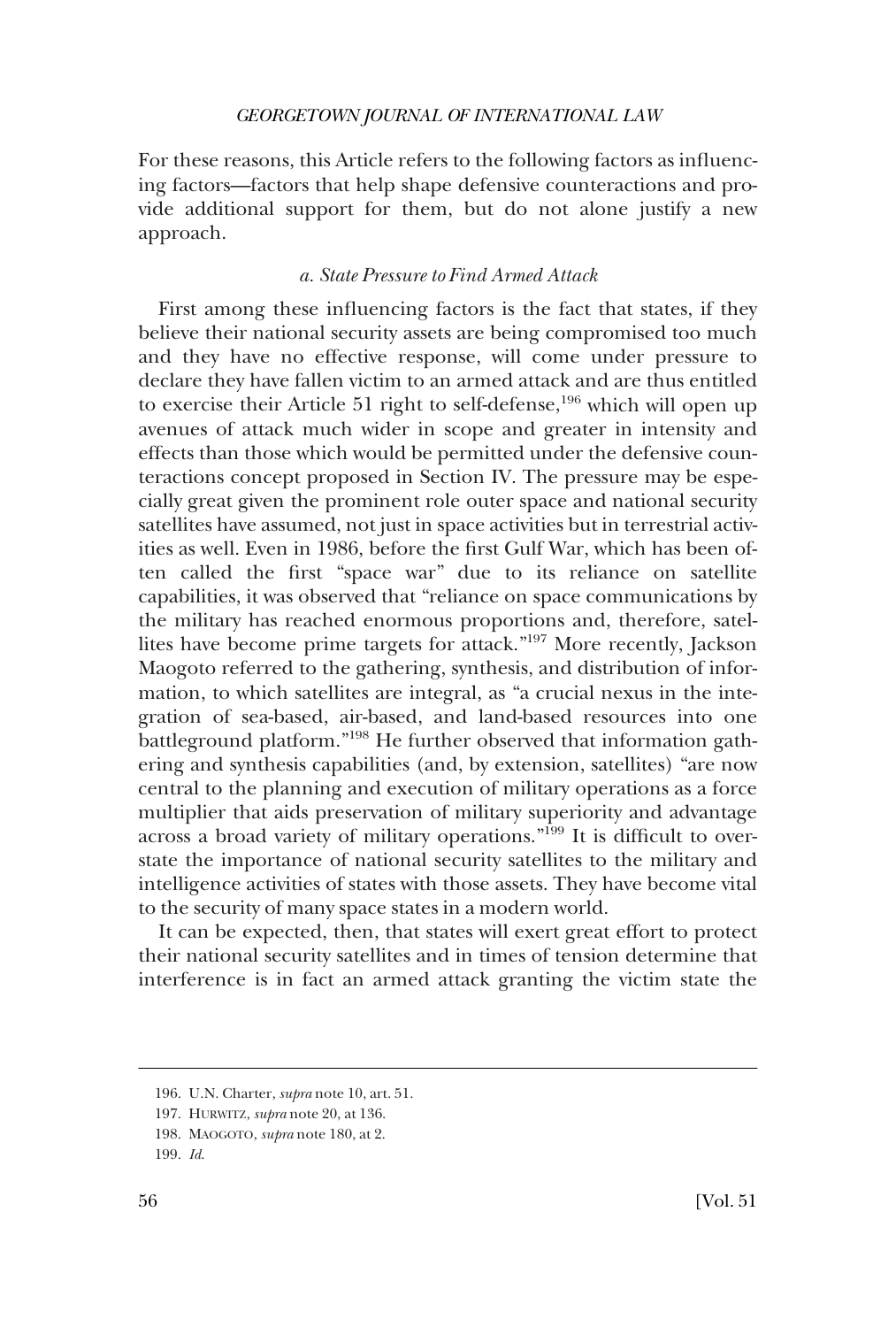<span id="page-46-0"></span>right to self-defense.200 Depending on the reality of the precipitating act, this determination would come at the expense of the law, the facts, or both, which may be distorted so the victim state can arrive at what it believes to be a pragmatically necessary conclusion.<sup>201</sup> An armed attack "classifction" would of course be new only in the fact that it takes place in outer space since, as Cassese has observed, there is no shortage of past instances where states have used force against another state and "tried to justify their action by relying upon (and abusing) Article 51 [of the U.N. Charter]."202 Yet, if the legal regime is adapted to meet and directly address the modern diffculties and factual scenarios outer space presents, the international community will increase the likelihood that it can contain and direct victim state responses. It will also increase the predictability of those responses by reducing ambiguities in the law, thereby giving states less room to engage in classifiction.<sup>203</sup>

## *b. Deterrent Effect*

Additionally, a wider range of options provides a stronger deterrent effect, which can thereby decrease the chance of wrongful interference occurring in the first place.<sup>204</sup> To the extent defensive counteractions

<sup>200.</sup> For the possibility of fnding armed attack in an other non-traditional hostile act, namely economic aggression, see the discussion by Paul Stephen Dempsey, *Economic Aggression & Self-Defense in International Law: The Arab Oil Weapon and Alternative American Responses Thereto*, 9 CASE W. RES. J. INT'L L. 253, 306–14 (1977).

<sup>201.</sup> Additionally, it has been proposed that under the "pin-prick" theory of armed attack, a series of hostile acts below armed attack may cumulatively amount to an actual armed attack. ROSCINI, *supra* note 115, at 108 (discussing the pin-prick theory and listing examples of when it has been adopted); *see also* YORAM DINSTEIN, WAR, AGGRESSION, AND SELF-DEFENCE 547 (5th ed. 2012) (citing Nicar. v. U.S., 1986 I.C.J. ¶ 120); Iran v. U.S., 2003 I.C.J. ¶ 64; Armed Activities on the Territory of the Congo (Dem. Rep. Congo v. Uganda), Judgment, 2005 I.C.J. 168, 223 (Dec. 19); TOM RUYS, "ARMED ATTACK" AND ARTICLE 51 OF THE UN CHARTER: EVOLUTIONS IN CUSTOMARY LAW AND PRACTICE 174 (2010); HEATHER DINNISS, CYBER WARFARE AND THE LAWS OF WAR 93–95 (2012). If the theory were to be accepted, a victim State would not need to disingenuously assert armed attack if the cumulative effects of the hostile acts amounted to an armed attack. The acceptance of a pin-prick theory of armed attack would further argue for the international community accepting a defensive counteractions concept that would allow victim states to bring the pin-pricks to a halt before they cumulatively amounted to an armed attack that justifed full self-defense.

<sup>202.</sup> Antonio Cassese, *Ex Iniuria Ius Oritur: Are We Moving towards International Legitimation of Forcible Humanitarian Countermeasures in the World Community?*, 10 EUR. J. INT'L L. 23, 24 (1999).

<sup>203.</sup> *See generally* Sean D. Murphy, *The Doctrine of Preemptive Self-Defense*, 50 VILL. L. REV. 699, 704–05 (2005) (implying clear legal guidelines in international law can increase the predictability of state actions).

<sup>204.</sup> *See* Kesan & Hayes, *supra* note 66, at 525 (making a similar argument regarding the right to self-defense).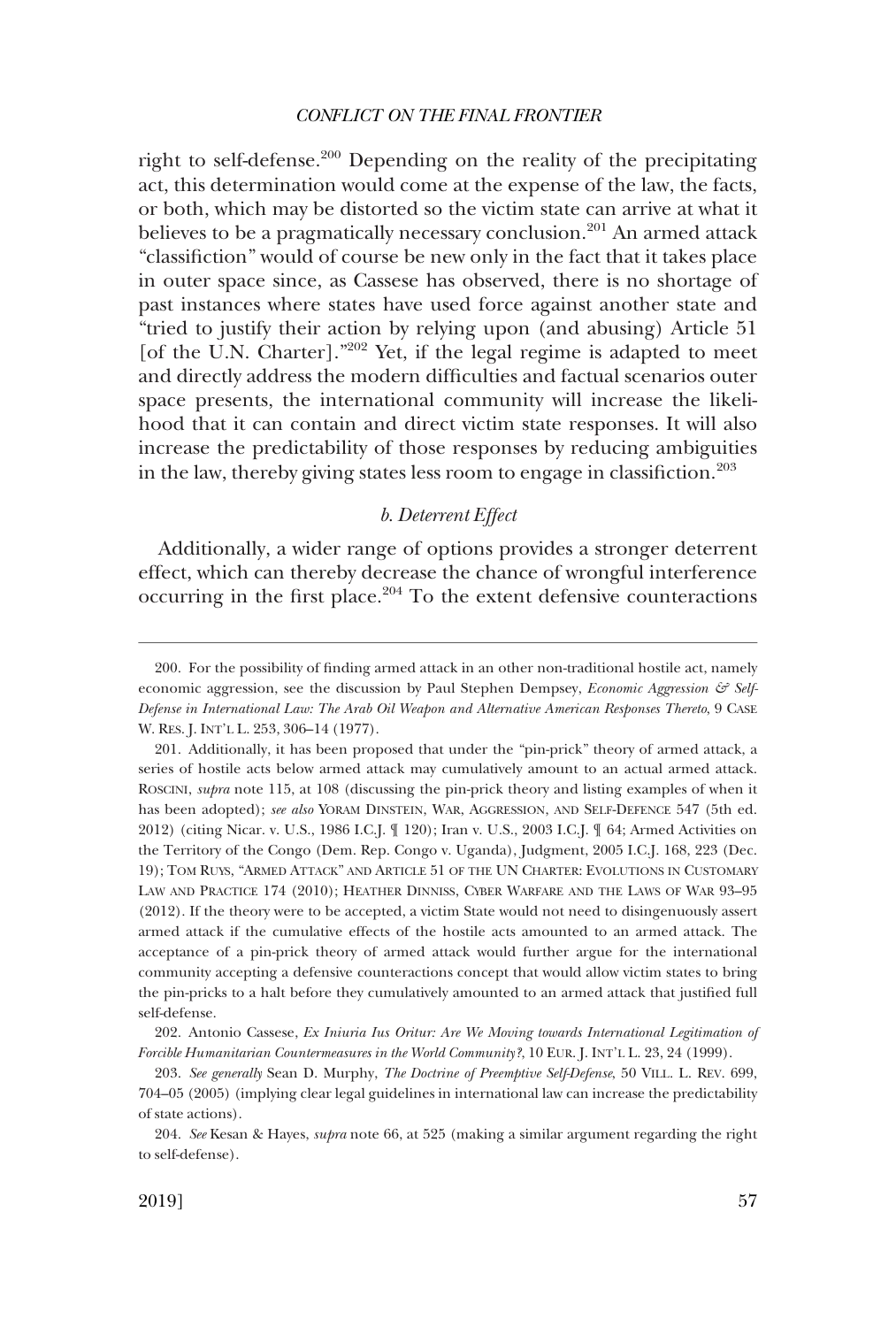<span id="page-47-0"></span>eliminate the use of force response gap and other problems inherent in applying countermeasures to satellite defense, offending states will be deterred by the knowledge that there no longer exists a "sweet spot" of ambiguity and legal defciency where they can wrongfully interfere with victim state satellites, knowing their victims are prohibited from responding with a commensurate act. If offending states know their wrongful interference may be met with a response unrestrained by the full list of traditional countermeasures requirements, it follows that offending states will tend to show more restraint. Similarly, "[t]he greater the range and scope of possible responses, assuming they are properly and wisely employed, the less likely a situation involving international tension is to deteriorate further."205 Defensive counteractions not only produce a deterrent effect, but also place another tool in the toolbox of victim states wishing to stop wrongful satellite interference without resorting to full self-defense.

# *c. Harmful Response Gap*

Finally, as has already been largely addressed earlier in this section, the response gaps that exist between countermeasures and self-defense, especially regarding proportionality and use of force, harm victim states that act under the law and that do not distort law or facts to justify stronger responses to wrongful interference. This places a heavy burden on those states that follow the current defcient regime in good faith. As Thomas Franck noted, "[w]hen law permits or even requires behavior that is widely held to be unfair, immoral, or unjust, it is not only persons but also the law that suffers. So, too, if law prohibits that which is widely believed to be just and moral. Consequently, it is in the law's self-interest to serve the bridging function."206 Offending states should not be allowed to leverage the legal regime's ambiguities and weaknesses at the expense of victim states trying to lawfully protect their national security satellites.

Thomas Franck wrote, almost ffty years ago, that "[m]odern warfare . . .tends. . .to proceed along two radically different lines, one too small and the other too large to be encompassed effectively by Article 51."207 It appears now that hostile acts not rising to the level of armed attack, taken against national security satellites, occupy a strange space where

<sup>205.</sup> Schmitt, *supra* note 68, at 732 (referencing countermeasures as an alternative to selfdefense).

<sup>206.</sup> FRANCK, *supra* note 56, at 178.

<sup>207.</sup> Thomas M. Franck, *Who Killed Article 2(4)? Or: Changing Norms Governing the use of Force by States*, 64 AM. J. INT'L L. 809, 812 (1970).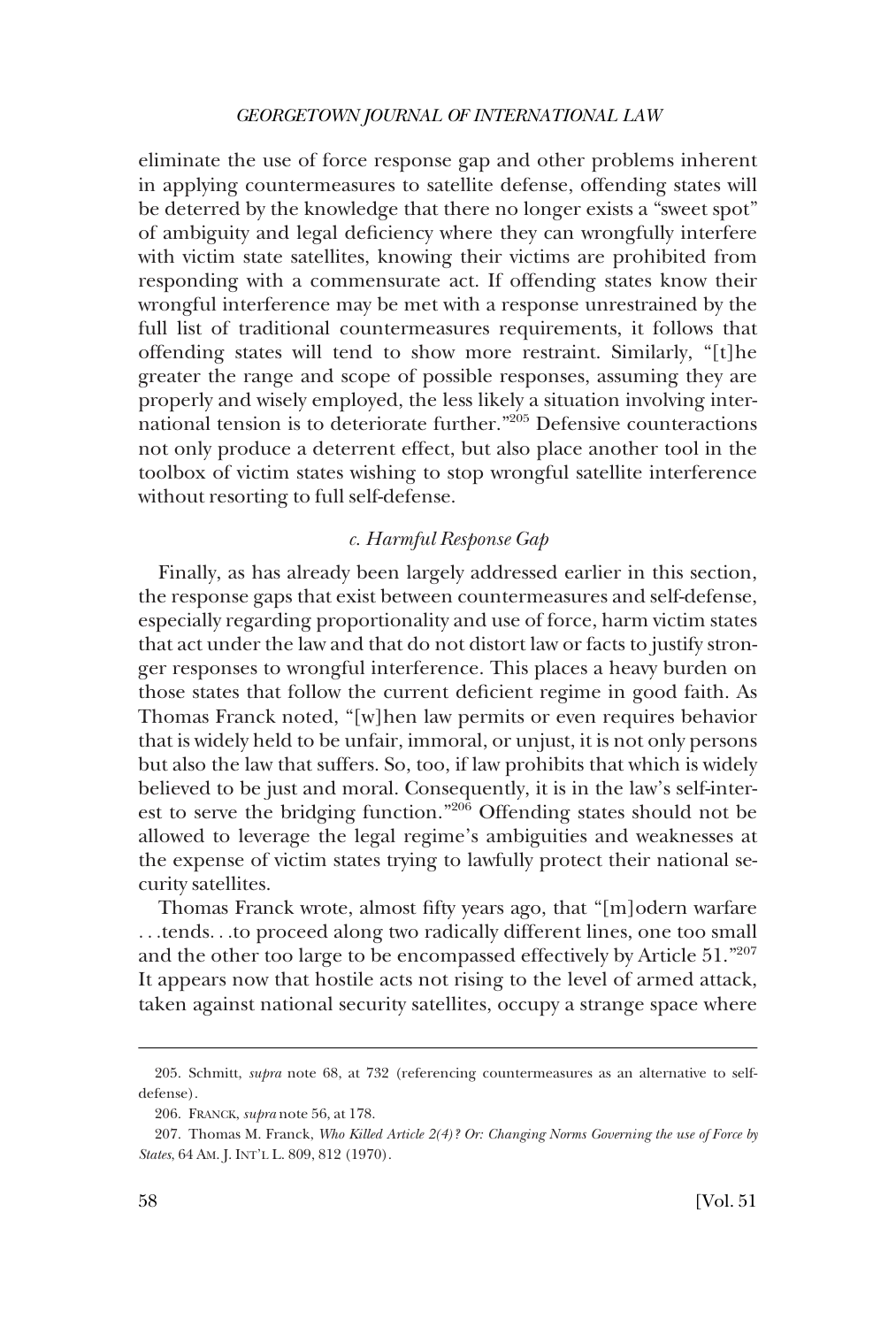<span id="page-48-0"></span>the acts themselves are too small to be encompassed by the current legal structure but the effects of those acts can surpass what the drafters of the legal structure likely ever considered. If their capabilities are suffciently threatened, most states will defend what they deem to be their vital assets either by stretching the law and distorting the facts or by ignoring the law altogether. The international community, in response, should work to adapt the current legal regime in a way that will preserve the intent to protect peace and deescalate confict, maintain the integrity of the system by avoiding self-interested loosening and stretching of defnitions and facts, and provide modernized legal structure for states to act within. The international community must do this rather than insist, unsuccessfully, that victim states stay within old unworkable constraints, with the international community facing the unpredictable results that may follow when victim states refuse to do so. There needs to be a fx. For that, this Article turns to Section IV.

# IV. THE PROPOSAL: DEFENSIVE COUNTERACTIONS

In response to a legal regime ill-ftted for confict in outer space, this section proposes a middle ground, defensive counteractions, which would adapt self-help principles of international law to the unique technological and legal environment of outer space. This author acknowledges at the outset, and reminds the reader, that defensive counteractions lie squarely in the territory of *lex ferenda*. That said, one may fnd that the core principles of defensive counteractions already exist as minority views on countermeasures or self-defense, or may otherwise be resorted to in exceptional circumstances. Thus, in many ways defensive counteractions are not a wholly new concept, but are instead an amalgamation of existing exceptions and minority positions.

Even if one were to conclude all the components of defensive counteractions already exist in international law, defensive counteractions should still be recognized as a distinct concept. This is because, as components of defensive counteractions generally only exist in minority positions or exceptional circumstances, recognizing defensive counteractions as a distinct concept would reduce ambiguities for states wishing to avail themselves of their remedies without risking a violation of international law, and provide some restrictions that do not exist in countermeasures or self-defense but that will be helpful in avoiding escalation of confict when the more permissive aspects of defensive counteractions are employed. For example, though defensive counteractions are permissive in that they allow states to use force in response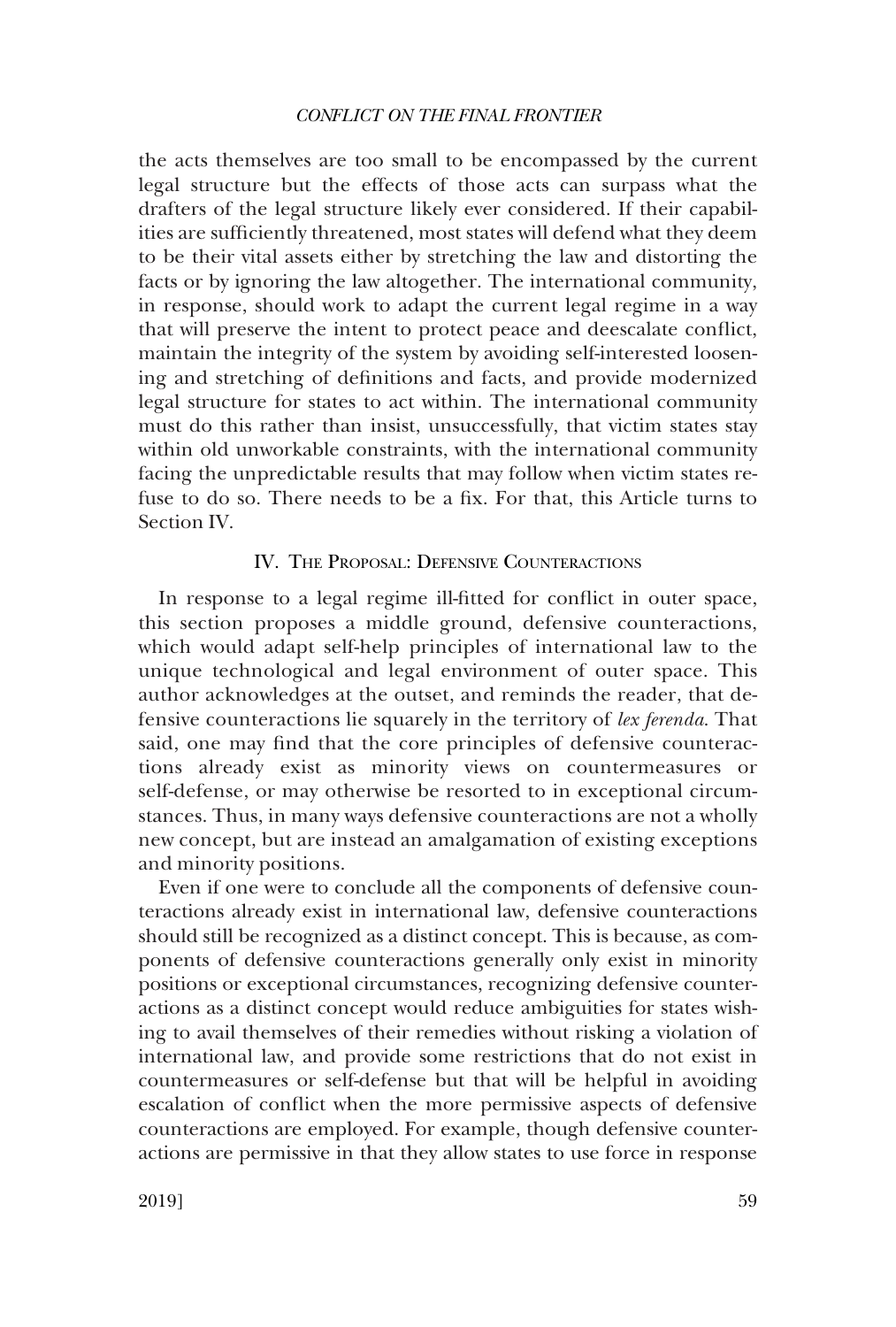<span id="page-49-0"></span>to force below armed attack, that right is restricted by insisting that such forceful responses may only target the actual instruments of interference, a restriction that exists in neither countermeasures nor selfdefense.

Before transitioning into the details of defensive counteractions, it is appropriate to offer a brief sketch here. As described previously, defensive counteractions as envisioned in this Article will only apply during instances of attributable internationally wrongful interference with a victim State's single use (i.e., not dual civilian-military use) national security satellites. Additionally, the precipitating interference will not amount to an armed attack as that phrase is understood by most scholars in light of the *Nicaragua* case, since if it was an armed attack, the permissions and restrictions of self-defense would then apply instead. Additionally, while the international community could ultimately determine that defensive counteractions should apply to a broader range of scenarios than described here, this Article does not address that possibility.

Once the above requirements are met, defensive counteractions provide a response that allows force below armed attack in response to the same, restricted by objective-centric proportionality. Any defensive counteractions must target the interfering instrument (e.g., jamming device, etc.) as narrowly as reasonably possible and may include longterm disabling of that instrument in certain circumstances. Any defensive counteractions must meet requirements of necessity, proportionality, and immediacy, and they may not create space debris or otherwise create signifcant harmful interference with the peaceful use of outer space by third-party states. More detailed discussion of defensive counteractions will come later in this section. First, however, this section turns to a discussion of several concepts that are analogous to or otherwise provide helpful insight with respect to defensive counteractions, thus showing where defensive counteractions can ft in international jurisprudence. The second part of the section contains a detailed discussion of the defensive counteractions concept and its supporting rationales.

# A. *Analogous and Informative Concepts*

The ideas proposed in the defensive counteractions construct, while unique when taken as a whole, also have analogies in other areas of the law. Part one discusses minority positions and exceptional circumstances that share some characteristics with defensive counteractions. Part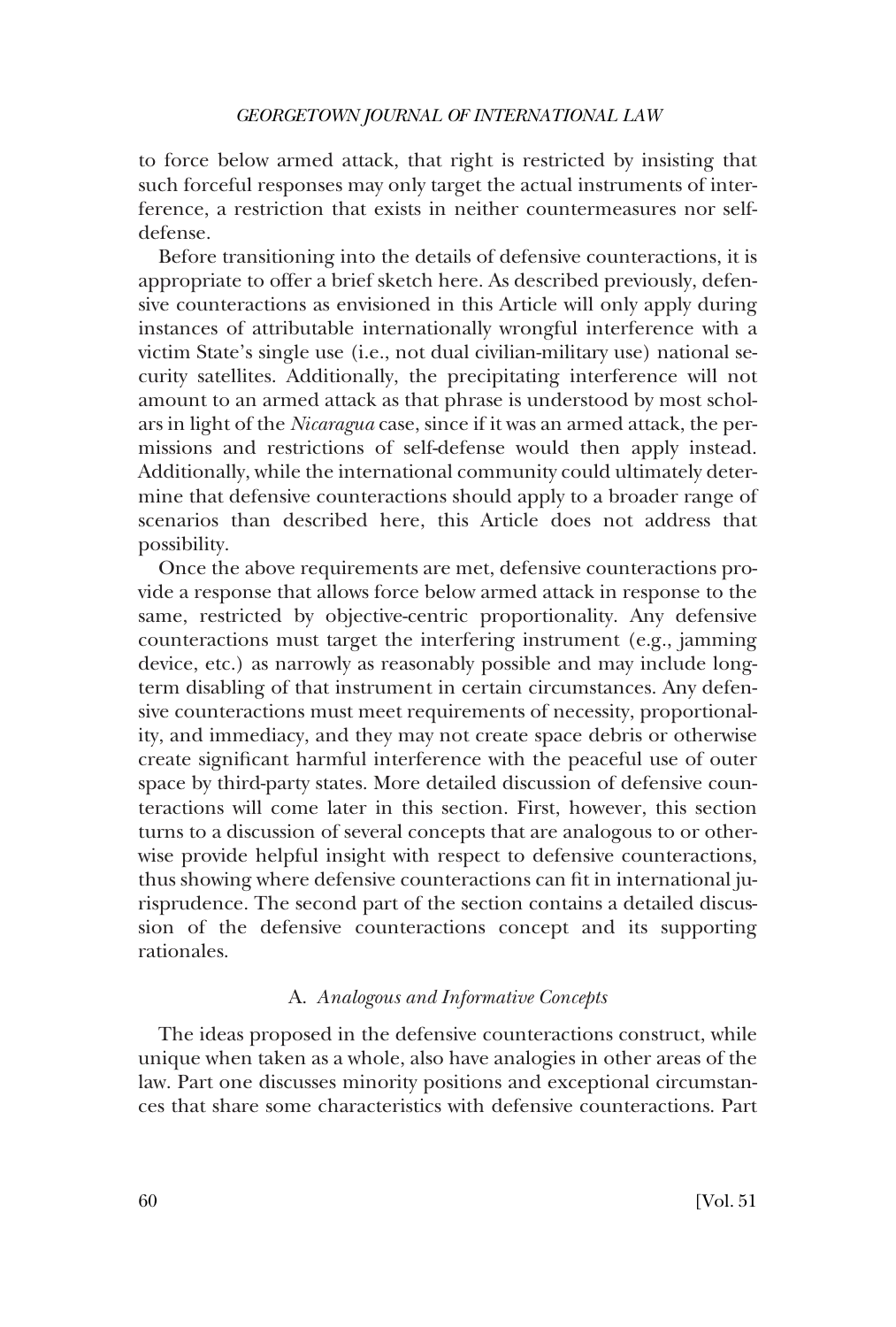<span id="page-50-0"></span>two discusses sovereignty in outer space and how sovereignty can be informative as a background consideration for defensive counteractions.

# 1. Minority Views

The minority views discussed here show that other scholarship has proposed ideas similar in certain ways to defensive counteractions. These views, while not shared by the majority, nevertheless illustrate that the concepts in defensive counteractions are not without precedent. One relevant minority view is Yoram Dinstein's "on-the-spot reaction[s]," which deserves examination for its similarities to defensive counteractions.208 Dinstein adopts the view that one may use force both in countermeasures and in more time-constrained on-the-spot reactions.209 Dinstein's on-the-spot reactions are similar to defensive counteractions in that they allow a forceful response to hostile acts that, under a majority analysis, would not constitute an armed attack and thus would not permit a responsive use of force. $210$  Dinstein describes such responses as "the case in which a small-scale armed attack elicits at once, and *in situ*, the employment of counter-force by those under attack or present nearby. $\frac{3211}{2}$  Dinstein says on-the-spot reactions are restrained by traditional conditions of necessity, proportionality, and immediacy, and he especially emphasizes immediacy, since "the employment of counter-force [in on-the-spot reactions] must be temporally interwoven with the armed attack triggering it."<sup>212</sup> Furthermore, a "[g]enuine on-the-spot reaction closes the incident," and, while the offending state may respond to the victim state's reaction with force, "if the fghting fades away soon, the closed episode may still be reckoned as on-the-spot reaction."213 The on-the-spot reaction must be in direct response to a precipitating hostile act, designed to make the hostile act stop, limited in level of force used, and occur either during or shortly

<sup>208.</sup> DINSTEIN, *supra* note 201, at 242–44.

<sup>209.</sup> *Id*. at 242–55.

<sup>210.</sup> Dinstein does this by essentially lowering the armed attack threshold, criticizing the *Nicaragua* court's distinction between "a mere frontier incident" and an armed attack. *Id*. at 210– 12.

<sup>211.</sup> *Id*. at 242. The reader should keep in mind that Dinstein's precipitating "small scale armed attack" is a hostile act that would not qualify as an armed attack under a majority analysis and would instead likely be considered a "mere frontier incident." *Id*. at 243. Dinstein states his position is supported by the assertions of commentators and the ICJ that ships may use force to respond to attacks from other ships, aircraft, or coastal batteries. *Id*. at 243–44 (citing BROWNLIE, *supra* note 61 at 305; *Corfu Channel*, 1949 I.C.J. 31).

<sup>212.</sup> DINSTEIN, *supra* note 201, at 244.

<sup>213.</sup> *Id*.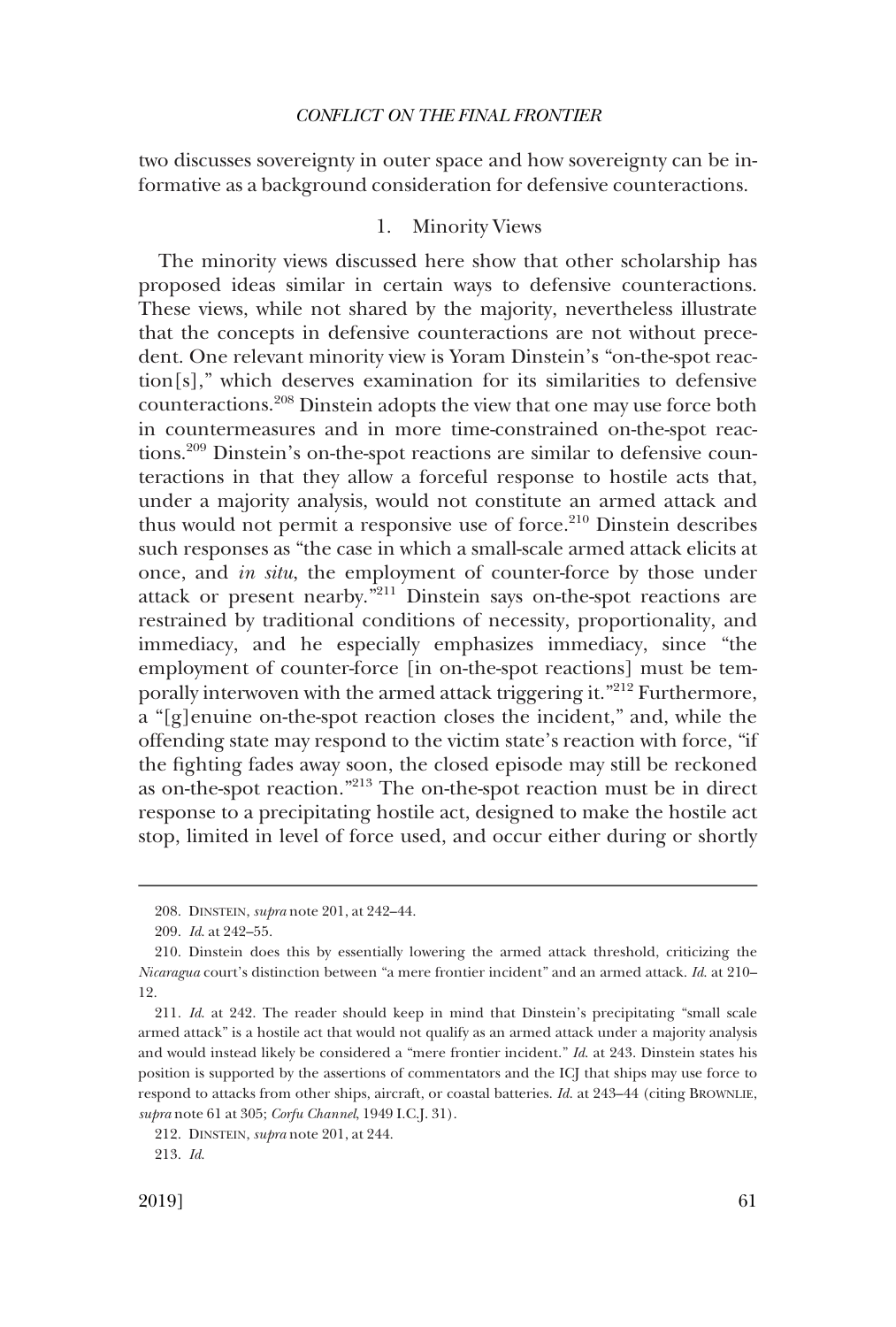after the attack. In these ways, on-the-spot reactions are like defensive counteractions and provide a helpful comparison.

Another minority position is that the U.N. Security Council's relative ineffectiveness makes it such that force short of armed attack may be used when the U.N. regime can't or won't adequately address a persistent problem. One of the clearer descriptions of this view comes in the Fourth Report on State Responsibility from Gaetano Arangio-Ruiz, who ends up rejecting the view.214 As Arangio-Ruiz describes it, the argument is that the U.N. Security Council has failed to implement Articles 42-47 of the Charter, which provide for the Security Council to assemble an armed force and take forceful action "by air, sea, or land forces as may be necessary to maintain or restore international peace and security."215 Since the Security Council has failed to implement those Articles, states are therefore entitled to use force in some situations other than self-defense.<sup>216</sup> The opinions on when force could be used outside self-defense vary, though Arangio-Ruiz asserts the only potentially viable option would be as an expansion of self-defense employing force in certain "grave emergency situations."<sup>217</sup>

Thomas Franck has noted a similar argument, saying that state practice and ideas of justness make it such that forceful action may be used to respond to hostile acts less than armed attack "in circumstances not anticipated by drafters of the Charter."218 According to Franck, the unanticipated circumstances could explicitly include "the failure of the UN system to redress an egregious wrong recognized as such by international law."219 Franck goes on, saying, "[p]rotracted failure may give rise to a limited right of self-help on the part of a *bona fde* injured party, even when the injury does not rise to the threshold of an 'armed attack.'"<sup>220</sup> Similarly, Richard Lillich says some "sanctions that were built into the United Nations Charter,

<sup>214.</sup> *Fourth Report*, *supra* note 164, ¶¶ 62–69 (with special emphasis ¶ 62).

<sup>215.</sup> U.N. Charter, *supra* note 10, art. 42. Some commentators have questioned whether the specifcation of "air, sea, or land forces" and "operations by air, sea, or land," excludes U.N. Security Council action in outer space. Ricky J. Lee, *The Jus Ad Bellum In Spatialis: The Exact Content and Practical Implications of the Law on the Use of Force in Outer Space*, 29 J. SPACE L. 93, 109–10 (2003) (describing how some believe this excludes outer space action while others disagree, and concluding that "consistent and uniform practice by States on the Security Council" can alter any Article 42 restrictions and grant the Security Council the authority to initiate forceful actions in outer space).

<sup>216.</sup> *Fourth Report*, *supra* note 164, ¶ 62.

<sup>217.</sup> *Id*.

<sup>218.</sup> *See id*. ¶¶ 110–12; FRANCK, *supra* note 56, at 112.

<sup>219.</sup> FRANCK, *supra* note 56, at 112.

<sup>220.</sup> *Id*.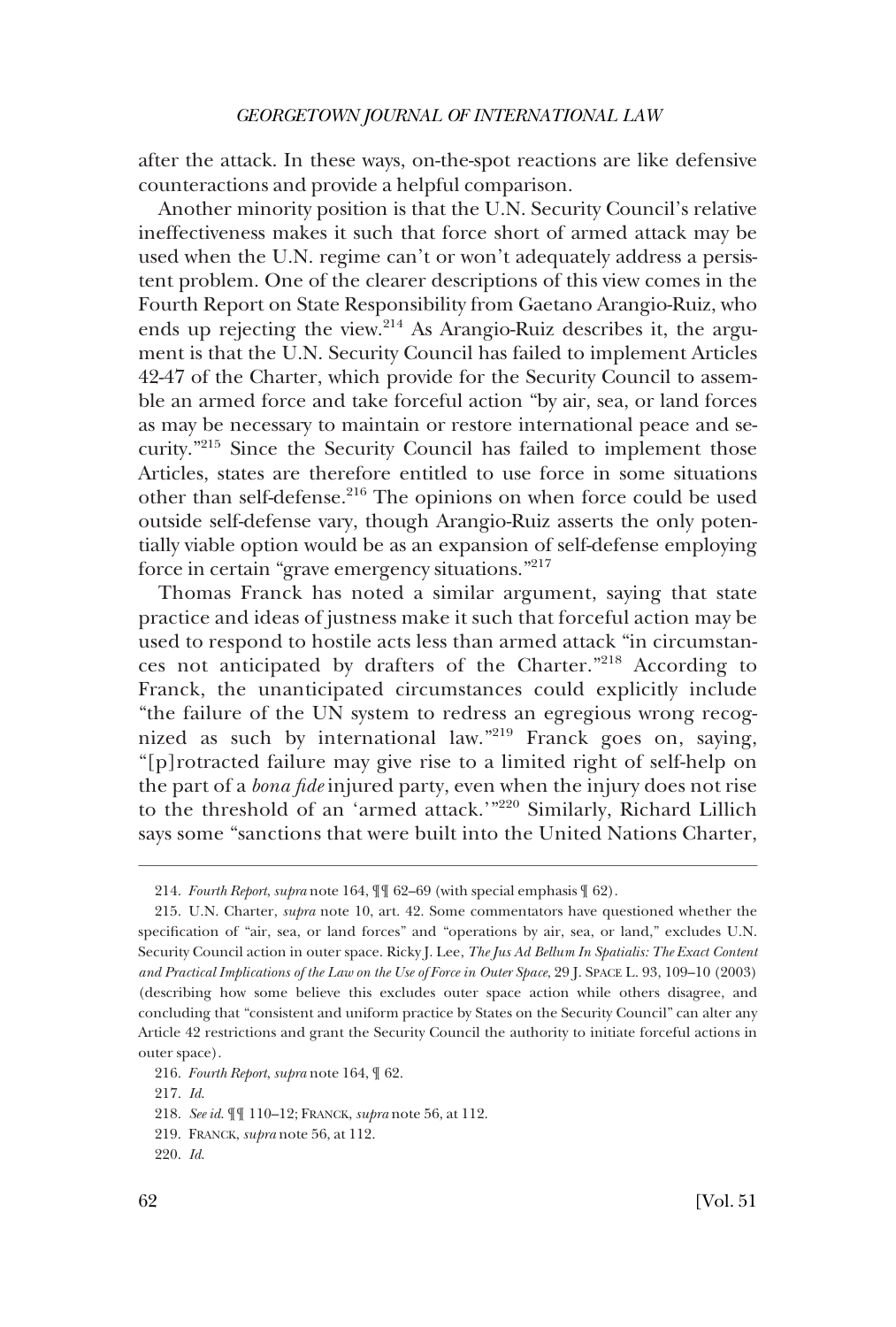<span id="page-52-0"></span>or were to be implemented through the United Nations Charter, have not actually been implemented. The charter is not wholly effective."221 Thus, he states, the international community should "consider whether, in effect, some of these previous precharter doctrines [such as forceful countermeasures] could not be revised."<sup>222</sup> Though he admits it is a minority position, Lillich appears to believe when the U.N. "either cannot act or refuses to act in a given situation,"223 there should be room for limited forcible reprisals beyond what is currently permitted in international law.<sup>224</sup> In the sense that this minority position asserts force below armed attack should be allowed when the existing legal regime is unable or unwilling to keep the peace, it too is similar to defensive counteractions and provides helpful context.

# 2. Sovereignty and National Security Satellites

When considering defensive counteractions, one should note that the entire interference and response discussion takes place against a backdrop of sovereignty and a state's right to protect its sovereignty. While sovereignty does not create rights that did not already exist in a satellite interference scenario, it highlights the importance of the matter. Sovereignty is a foundational concept of international law and, as noted in the *Island of Palmas* arbitration, "signifes independence. Independence in regard to a portion of the globe is the right to exercise therein, to the exclusion of any other State, the functions of a State."225 Assuming national security satellites launched into outer space retain the sovereignty of their launching state, $226$  and depending

<sup>221.</sup> Richard B. Lillich, *Forcible Self-Help under International Law*, 62 *in* U.S. NAVAL WAR COLLEGE INTERNATIONAL LAW STUDIES: READINGS IN INTERNATIONAL LAW FROM THE NAVAL WAR COLLEGE REVIEW 1947-1977 129, 130 (1980).

<sup>222.</sup> *Id*. at 130.

<sup>223.</sup> *Id*. at 132.

<sup>224.</sup> *Id*. at 133.

<sup>225.</sup> Island of Palmas (U.S. v. Neth.), 2 R. Int'l Arb. Awards 829, 838 (Perm. Ct. Arb.1928).

<sup>226.</sup> The sovereign status of satellites is not completely clear, though it makes sense for national security satellites in outer space, which remain under the jurisdiction and control of their launching states, to have sovereign status similar to a State's vessel on the high seas. Christopher Petras offers a good analysis of whether states exercise sovereignty over satellites registered in their name in his article, "The Use of Force in Response to Cyber-Attack on Commercial Space Systems—Reexamining 'Self-Defense' in Outer Space in Light of the Convergence of U.S. Military and Commercial Space Activities." Petras, *supra* note 12, at 1255–56. Robert Ramey, in a footnote, also discusses satellite sovereignty. He does not come to a frm conclusion, and says "the question may become acute as the prospect of military confrontation in space increases," but his analysis of the relevant law indicates states would most likely retain sovereignty over their satellites. Ramey, *supra* note 55, at 143–44 n. 611. *See also* Mountin, *supra*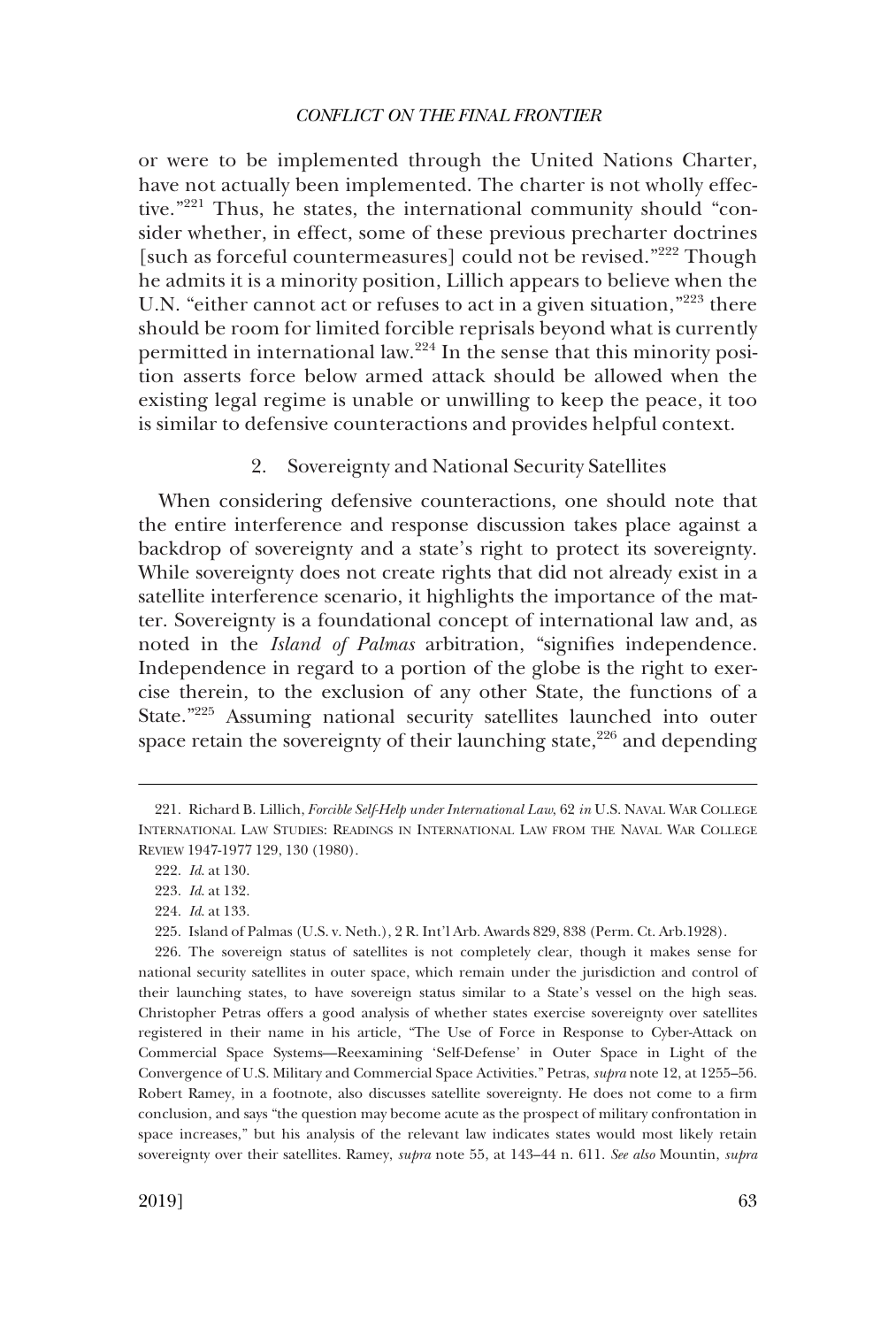on the kind of interference a satellite suffers, it is possible that satellite interference could constitute a violation of national sovereignty. For instance, laser interference that damages a reconnaissance satellite's optical instruments may be considered a violation of the victim state's sovereignty since physical damage was inficted upon a sovereign asset.<sup>227</sup> By way of cyber analogy, Michael Schmitt has written that "interference with cyber infrastructure aboard a sovereign platform is . . . a violation of the respective State's sovereignty no matter where the platform is located."228 Schmitt also notes "[s]ome international law experts take the position that sovereignty can at times be violated when no damage results, as in the case of emplacement of malware designed to monitor a system's activities."229

Depending on its nature, interference with a national security satellite may constitute a violation of the victim state's sovereignty. Such a violation magnifes the seriousness of the internationally wrongful act. Instead of simply violating a treaty obligation or failing to uphold some other international obligation, the offending state violates a bedrock principle of the international legal regime—that states must be allowed to conduct internationally lawful activity within their own territory or from their sovereign platforms without wrongful interference from other states. This is a principle that Antonio Cassese has described as "the linchpin of the whole body of international legal standards, the fundamental premise on which all international relations rest."230 With the linchpin signifcance of sovereignty vis-a`-vis international law and its satellite implications in mind, then, this Article turns to a more detailed description of defensive counteractions.

note 76, at 143 (stating without discussion that "States retain sovereignty and control over satellites and other objects they launch into space, including those launched by their nationals"). This author believes it is highly likely states exercise sovereignty over their satellites. For its part, the U.S. has asserted in the past that interference with its "space systems" would be considered an infringement of its sovereign rights, Department of Defense, DEPARTMENT OF DEFENSE DIRECTIVE 3100.10: SPACE POLICY, JULY 9, 1999 4.2.1, but has since altered the wording of its policy to simply say interference with U.S. space systems is considered an infringement of "U.S. rights," without specifc reference to sovereignty. Department of Defense, *supra* note 194, at 4.b.

<sup>227.</sup> However, mere jamming of a communications signal, with no resulting damage to the communications satellite, would seem less likely to implicate sovereignty. As Sarah Mountin notes, "international law does not specifcally address whether sovereignty exists in a satellite signal, and no State ever claimed satellite signal interference violated its sovereignty." Mountin, *supra* note 76, at 155.

<sup>228.</sup> Schmitt, *supra* note 68, at 704–05; *see also* Anders Henriksen, *Lawful State Responses to Low-Level Cyber-Attacks*, 84 NORDIC J. INT'L L. 323, 332 (2015).

<sup>229.</sup> Schmitt, *supra* note 68, at 705.

<sup>230.</sup> CASSESE, *supra* note 42, at 48.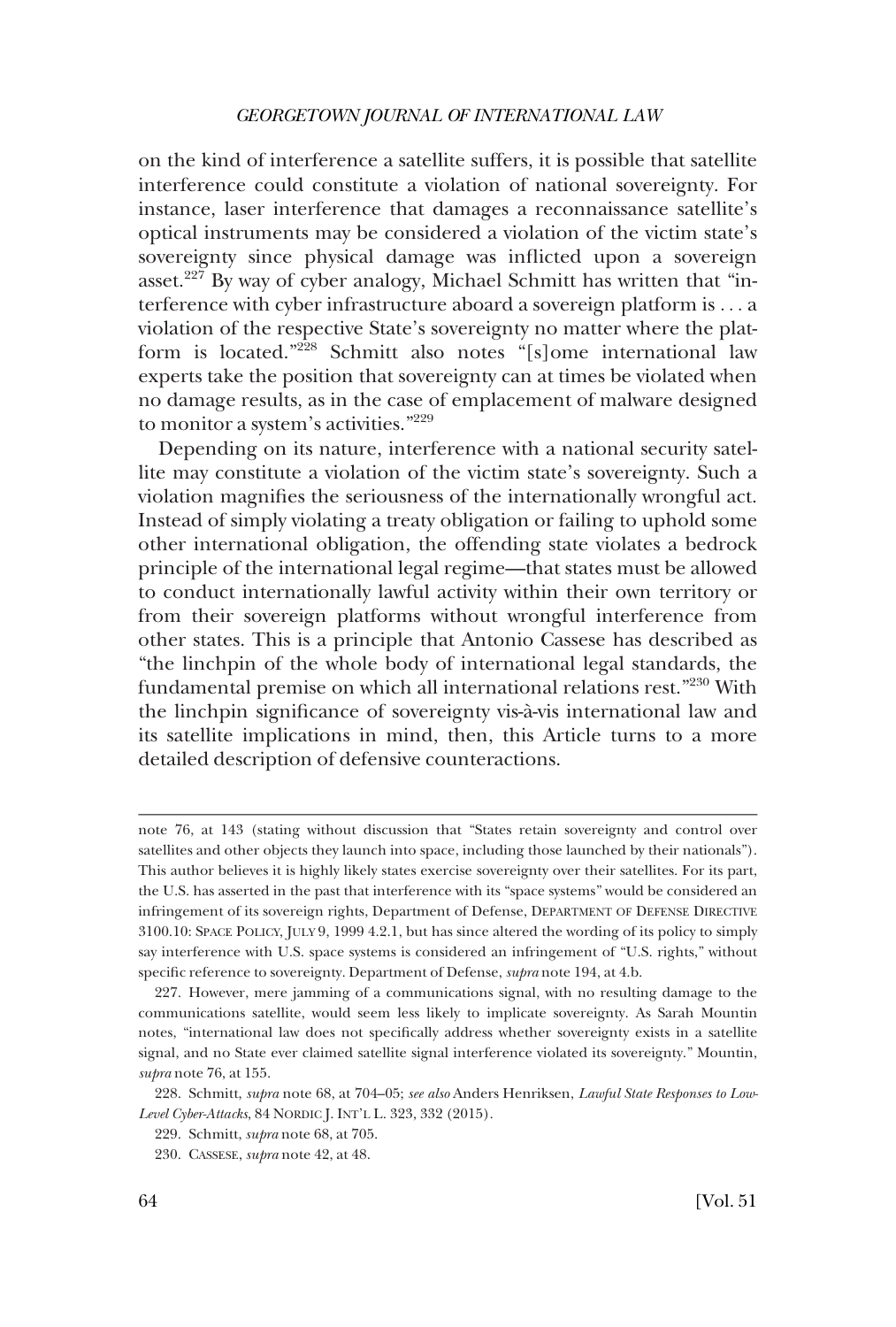### B. *Defensive Counteractions: A Description*

# 1. Required Conditions Precedent

<span id="page-54-0"></span>As previously discussed, defensive counteractions are designed as a response to internationally wrongful interference by one state $231$  with another state's national security satellites. The satellites are described as national security satellites, vice military satellites, because not all states will place their militaries in charge of reconnaissance and other intelligence-gathering space assets. Defensive counteractions therefore explicitly apply to defense of state intelligence satellites operated by state entities other than the military, in addition to military satellites. Furthermore, "national security satellites" is only meant to encompass those satellites responsible for communications, navigation, and reconnaissance. Even if a military has its own weather satellites, for instance, defensive counteractions could not be used to protect them. The three satellite categories were selected because, as it concerns satellite capabilities, this author has assessed them to be the most critical to a state's national security and the literature generally agrees.<sup>232</sup>

Additionally, defensive counteractions are meant to apply only to interference that falls below the threshold of armed attack, wherever the international community decides that may be.<sup>233</sup> This is more of a practical matter than a restriction, though, since responses to armed attack would permit more robust self-defense and there would be little reason for a state to consider itself restricted only to defensive counteractions when full self-defense was also a lawful option. Also, this Article focuses on single use satellites primarily for clarity of legal analysis. Though it is possible that defensive counteractions could also apply to dual use satellites, the dual civilian-military nature of those satellites implicates

<sup>231.</sup> Attribution to a state is required to invoke defensive counteractions, and is assumed here in order to clarify and focus the legal analysis. This is not to say attribution will always be an easy task, as discussed *supra* note 81.

<sup>232.</sup> *See, e.g*., Lee & Steele, *supra* note 18, at 84–85 (analyzing dual civilian-military use of satellites with a special focus on communications, remote sensing, and navigations satellites); Lee, *supra* note 215, at 93 (listing communications, global positioning and navigation, and remote sensing as three satellite functions that are important to militaries and the civilian sector); MAOGOTO, *supra* note 180, at 25 (stating military powers are devoting signifcant resources to space capabilities dedicated to navigation, remote sensing, and "multi-dimensional reconnaissance and surveillance," though not specifcally listing communications).

<sup>233.</sup> See *supra* Section III.A.2.d for discussion of the ambiguities surrounding armed attack in outer space.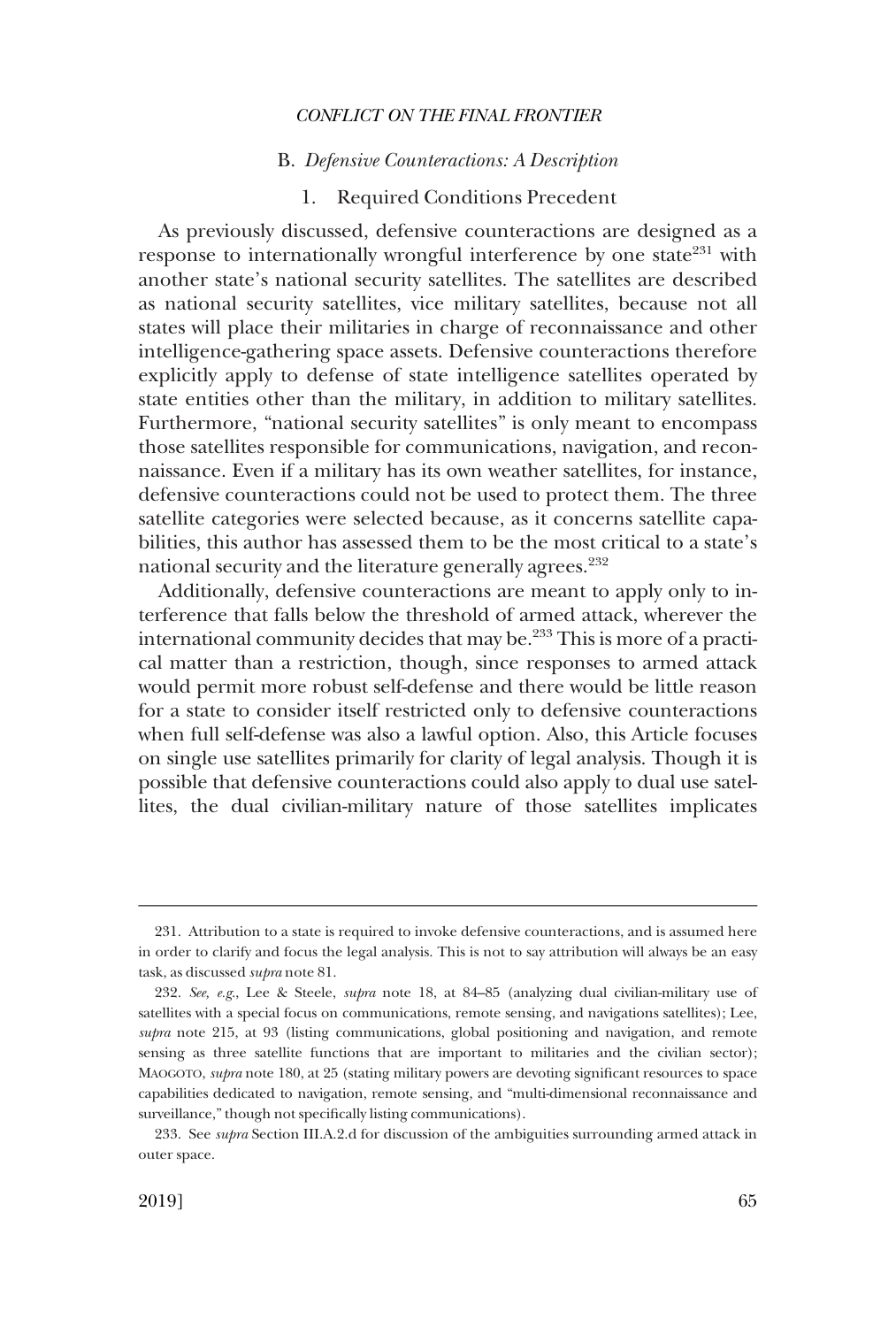<span id="page-55-0"></span>additional legal considerations that are beyond the scope of this Article.<sup>234</sup>

Beyond the initial factors discussed above, there are two additional factors that have not been addressed and that stem from the necessity requirement to be discussed below. The frst is that the victim state must be able to show that countermeasures either have been ineffective in stopping the interference or are reasonably expected to be ineffective. The second is that the interference must either be ongoing at the time a defensive counteraction is initiated, or has subsided but the victim state has a reasonable belief the break is only a temporary lull, tactical or otherwise, and will resume in the near future.

Also, the focus with regard to both of these factors is on the actual interference, not corollary issues such as reparations. Thus, the question of whether the countermeasures are effective in compelling the offending state to make reparations or whether the offending state is expected to fulfll its obligation to make reparations will be inconsequential to the question of whether defensive counteractions may be initiated. The focus when initiating defensive counteractions is solely on making the actual satellite interference stop. Once the interference has ceased and is not reasonably expected to resume in the near future, victim states may of course pursue reparations, but they must do so in connection to countermeasures or other lawful mechanisms.

# 2. Primary Characteristics

Defensive counteractions are in many ways an adaptation of countermeasures. This is in part because defensive counteractions are meant to remedy the defciencies between countermeasures and selfdefense but only apply as responses to hostile acts less than armed attack. If there is a question of what defensive counteractions restrictions or characteristics apply, and that question is not answered here, then one should apply the law as it would normally apply in the absence of defensive counteractions. The defensive counteractions characteristics that will be discussed here are permissible use of force in certain circumstances, objective-centric proportionality, and permissible long-term disabling of interfering instruments in certain circumstances.

<sup>234.</sup> For a good discussion of the legal implications of dual use satellites, see Lee & Steele, *supra* note 18, at 85–86.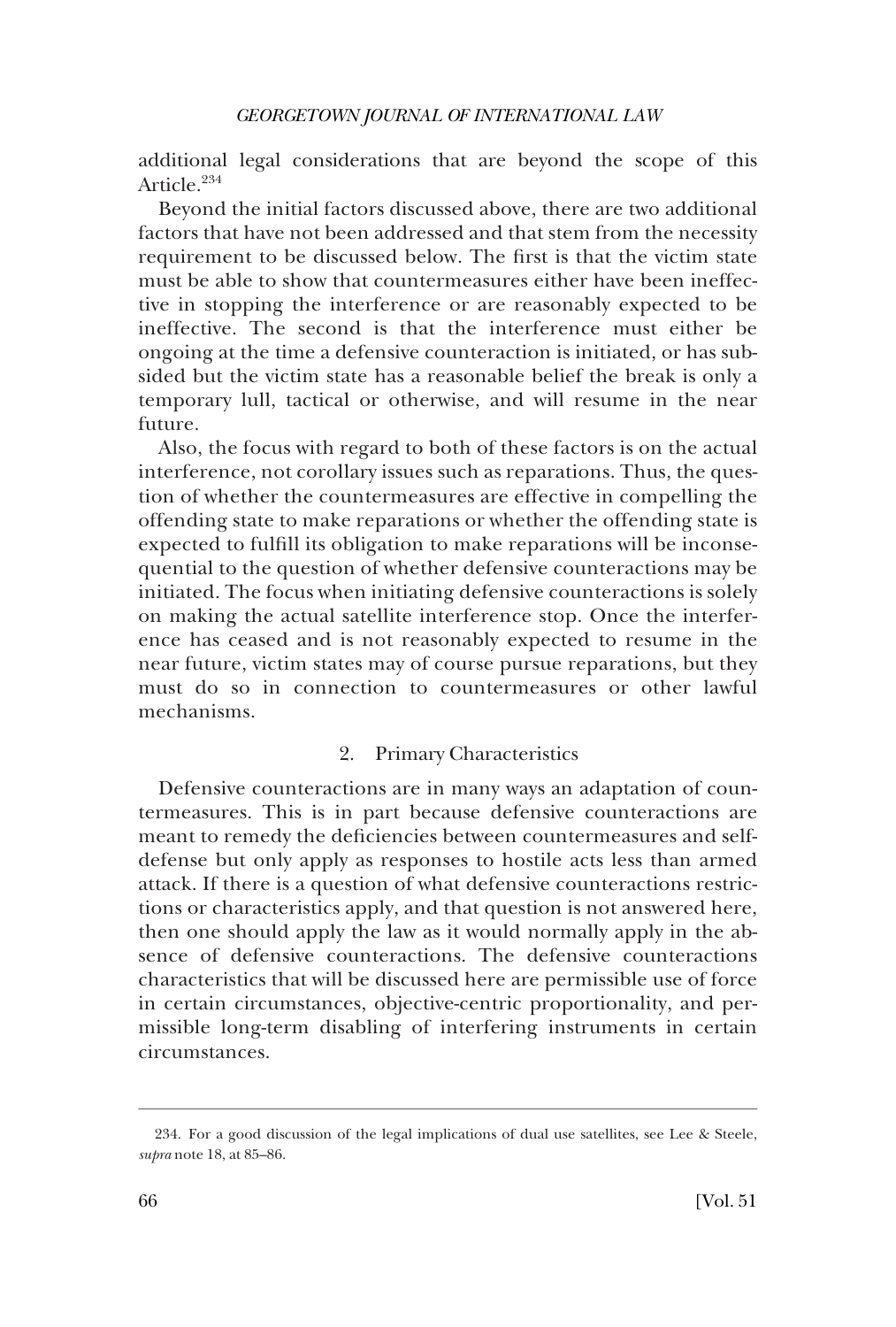### *a. Permissible Use of Force*

<span id="page-56-0"></span>In a defensive counteractions response, victim states would be permitted to use force in response to force, $235$  so long as the responsive force did not amount to an armed attack. This eliminates the use of force response gap discussed in Section III.236

A defensive counteractions response also alleviates, but does not eliminate, the diffculty presented by the ambiguity surrounding the threshold for use of force. Because defensive counteractions allow force in response to force, a victim state that was able to closely match the scale and intensity of the precipitating attack would not have to worry about whether it was crossing the force threshold because it would simply be matching a precipitating attack that was itself either above or below the threshold. If the precipitating attack crosses the armed attack threshold, then the victim state would be entitled to self-defense and any ambiguity related to the armed attack threshold would similarly have little import.

A problem remains in the fact that, perhaps unless the precipitating interference is coming from an offending state satellite, victim states will not be able to simply mirror and replicate the unlawful interference that is being taken against them. Therefore, they cannot know for sure that their response will be considered ex post facto to have matched or fell below the scale and effects of the precipitating act. This would be problematic, for instance, where a precipitating act approached but fell below the use of force threshold and the victim state's defensive counteraction crossed the threshold. Therefore, the threshold ambiguity problem, though mitigated by allowing force in response to force, will not be entirely eliminated. At the same time, defensive counteractions' requirement that victim state responses target only the offending state's interfering instrument will help the victim state match or stay below the scale and effects of the precipitating act.

<sup>235.</sup> It should be noted that not all "force" is force as that term is understood in the Article 2 (4) prohibition against force and threats of force. Below a certain level of "force," as that word is used colloquially, the act in question is instead considered a police action or some other subforceful act but not a use of force in Article 2(4) terms. Some have proposed, or argued for the current existence of, a higher threshold whereby more small scale clashes and territorial incursions could fall below the use of force threshold. *See generally* Tom Ruys, *The Meaning of "Force" and the Boundaries of the Jus Ad Bellum: Are "Minimal" Uses of Force Excluded from UN Charter Article 2 (4)?*, 108 AM. J. INT'L L. 159 (2014) (analyzing and ultimately rejecting a higher threshold in most circumstances, but accepting the existence of some police actions as below the existing threshold).

<sup>236.</sup> *Supra* Section III.A.2.d.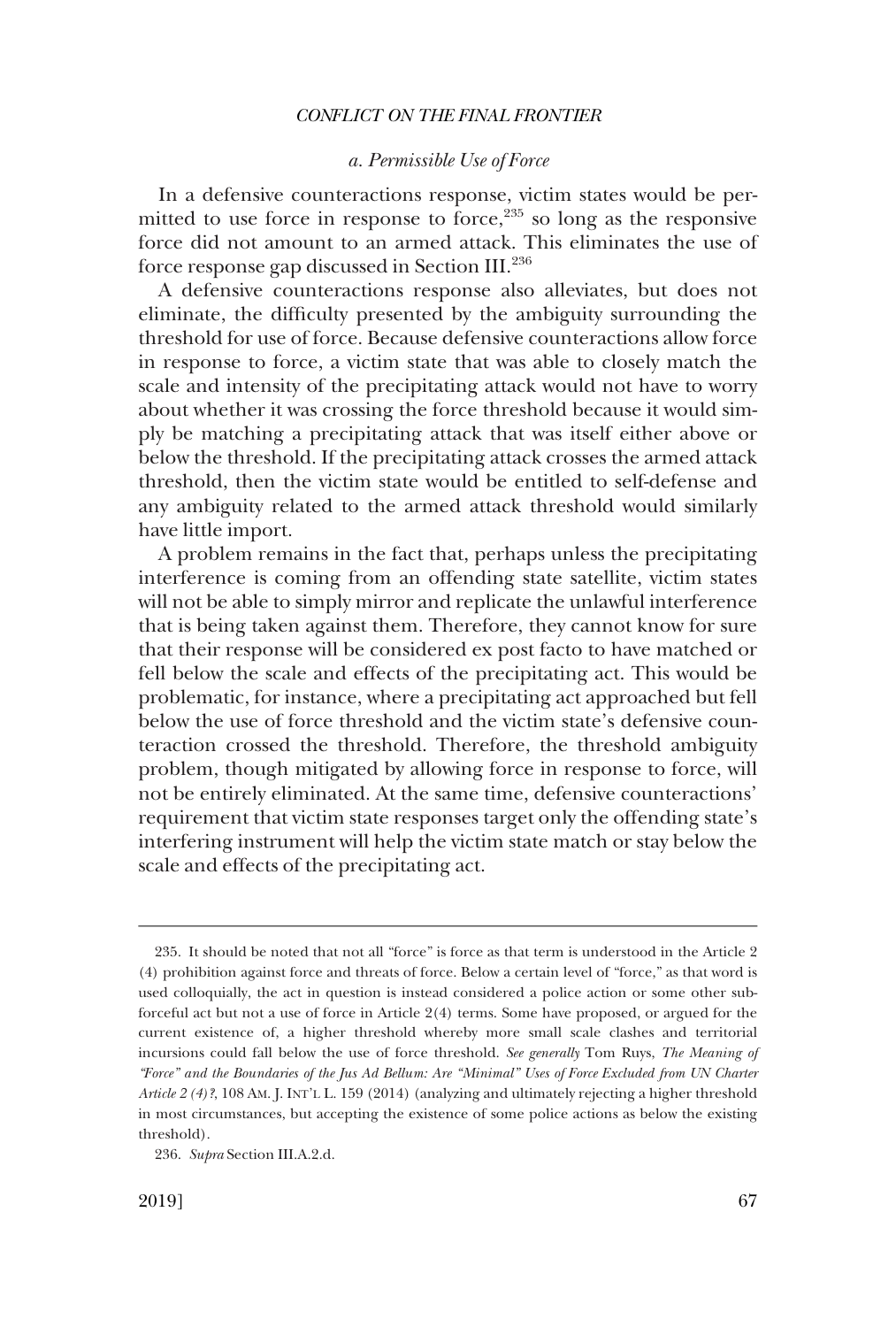As discussed briefy in Sections II and III, it is not a new idea to use force in response to force that falls below an armed attack.<sup>237</sup> Though the majority opinion is that force may not be used in those situations,  $2^{38}$ Judge Simma and others have asserted otherwise.<sup>239</sup> Judge Simma stated in his *Oil Platforms* separate opinion that he believed force could be used in countermeasures responding to hostile acts that use force but fall below an armed attack.<sup>240</sup> According to Judge Simma, this is permitted so long as the countermeasure is "bound to necessity, proportionality, and immediacy in time in a particularly strict way."241 Similarly, the Tallinn Manual 2.0 notes that a minority of its International Group of Experts were of the opinion that "forcible countermeasures are appropriate in response to a wrongful use of force that itself does not qualify as an armed attack (whether by cyber means or not)."<sup>242</sup> The minority group based their position on Judge Simma's separate opinion in the *Oil Platforms* case and on the negative policy implications created by the existence of a response gap where states are not permitted to use force to respond to force.<sup>243</sup>

Yoram Dinstein also believes forceful countermeasures are permissible,244 and he asserts the *Nicaragua* court did not rule out forceful countermeasures by victim states and that the ICJ in fact "strongly suggested" that forceful countermeasures may be permitted.<sup>245</sup> In contrast with

238. ARTICLES ON STATE RESPONSIBILITY, *supra* note 42, art. 50(1)(a); *Corfu Channel*, 1949 I.C.J. at 35*; see also* discussion *supra* Section III.A.2.d.

239. Oil Platforms (Iran v. U.S.), 2003 I.C.J. at 161, 333 (Nov. 6, 2003) (separate opinion by Simma, J.) (Simma, J., separate opinion); *see also* DINSTEIN, *supra* note 201, at 244–55.

240. Iran v. U.S., 2003 I.C.J. at 332–33 (separate opinion by Simma, J.).

<sup>237.</sup> *Supra* Section II.C.3.e; Section III.A.2.d. In fact, if forceful countermeasures or the use of force in defensive counteractions becomes accepted, that evolution will be similar to the development of anticipatory self-defense taken under the expectation of imminent armed attack, which in the view of some scholars has evolved away from strictly textual application of Articles 2(4) and 51 and is now accepted by those who take a counter-restrictionist view of Article 51. *See*  Christopher C Joyner & Catherine Lotrionte, *Information Warfare as International Coercion: Elements of a Legal Framework*, 12 EUR. J. INT'L L. 825, 857 (2001); MAOGOTO, *supra* note 180 at 11–13 (regarding the restrictionist and counter-restrictionist distinction).

<sup>241.</sup> *Id. at* 333.

<sup>242.</sup> TALLINN MANUAL 2.0, *supra* note 137, at 125–26, ¶ 12.

<sup>243.</sup> *Id*. at 125–26, ¶ 12–15 (noting also that some states have asserted the position that any use of force automatically constitutes an armed attack). The Tallinn Manual 2.0 also notes a split within the IGE and the international law community in general as to whether forceful countermeasures may be executed based on a plea of necessity. *Id*. at 140, ¶ 18 (citing ARTICLES ON STATE RESPONSIBILITY, *supra* note 42, cmt. to art. 25, ¶ 21).

<sup>244.</sup> DINSTEIN, *supra* note 201, at 254.

<sup>245.</sup> *Id*. at 209 (citing Nicar. v. U.S., 1986 I.C.J. ¶ 110); John Lawrence Hargrove, *The Nicaragua Judgment and the Future of the Law of Force and Self-Defense*, 81 AM. J. INT'L L. 135, 138 (1987)).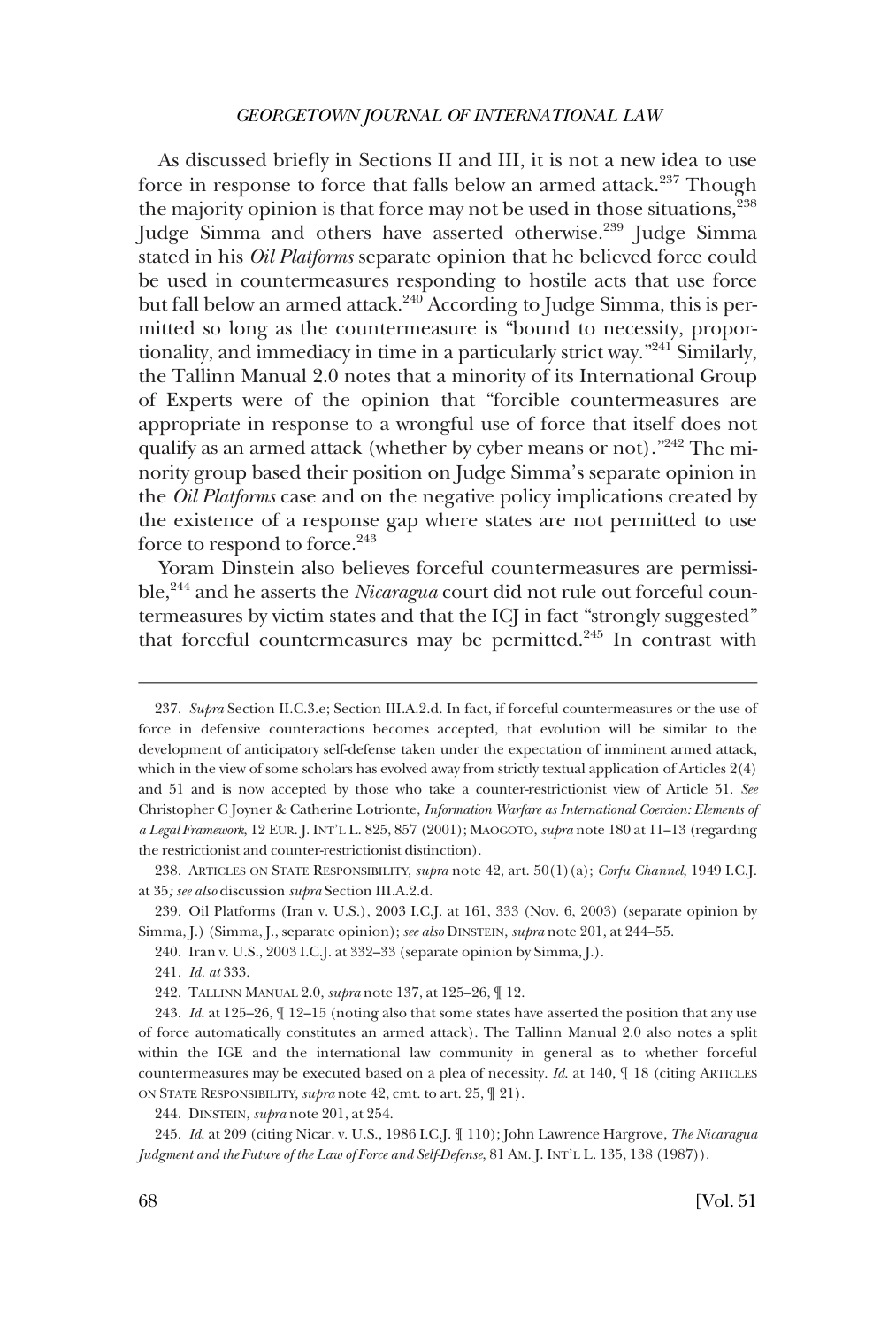<span id="page-58-0"></span>Judge Simma, however, Dinstein believes forceful countermeasures are permissible "not because they are 'below the level of Article 51,' but because (and to the extent that) they conform to the requirements of self-defence in response to an armed attack."246 Antonio Cassese, for his part, asserted in 1999 that the North Atlantic Treaty Organization's use of force during the Kosovo crisis on humanitarian grounds was an illegal violation of the U.N. Charter's prohibition on the use of force, but also asserted forceful countermeasures in the service of humanitarian intervention may gradually become permitted as a general rule of international law despite the fact that they are not allowed for in the U.N. Charter.247 Other scholars have observed that a humanitarian intervention exception to the Article 2(4) prohibition on the use of force may be developing or may have already developed.<sup>248</sup> While defensive counteractions' permitted use of force in response to force is outside the mainstream approach to force, it is not wholly outside the bounds of what the international legal community has deemed appropriate.

### *b. Objective-Centric Proportionality*

A second characteristic of defensive counteractions is that they allow for objective-centric proportionality, rather than injury-centric proportionality. In other words, the level of force used, if at all, may surpass the injury suffered by the victim state, but it must remain proportional to the goal of halting the interference. In this sense, defensive counteractions proportionality mirrors the *jus ad bellum* proportionality requirement applicable to self-defense.<sup>249</sup>

Michael Newton and Larry May describe *jus ad bellum* proportionality well in their discussion of cyber conflict.<sup>250</sup> As Newton and May state,

<sup>246.</sup> DINSTEIN, *supra* note 201, at 254 (quoting Iran v. U.S., 2003 I.C.J. at 332 (separate opinion by Simma, I.).

<sup>247.</sup> Cassese, *supra* note 202, at 23, 27–29; *see also* Cassese's follow up article, Antonio Cassese, *A Follow Up: Forcible Humanitarian Countermeasures and Opinio Necessitatis*, 10 EUR. J. INT'L L. 791, 796–98 (1999).

<sup>248.</sup> For a lengthy analysis of humanitarian intervention, its history, and its current status, *see*  Jean-Pierre L. Fonteyne, *The Customary International Law Doctrine of Humanitarian Intervention: Its Current Validity under the U.N. Charter*, 4 CAL. INT'L L.J. 203 (1974).

<sup>249.</sup> Strictly speaking, defensive counteractions proportionality is not *jus ad bellum*  proportionality because there is no "*ad bellum*"—all defensive counteractions must stay below force equal to armed attack.

<sup>250.</sup> *Jus ad bellum* proportionality helps govern whether one can resort to armed confict, and *jus in bello* proportionality helps determine what actions one may take while in an armed confict. As Yoram Dinstein has observed, *jus ad bellum* proportionality "has little in common with proportionality as applied and understood by the *jus in bello*. Consequently, any attempt to transplant rules or caveats from one domain to the other is likely to cause confusion." DINSTEIN,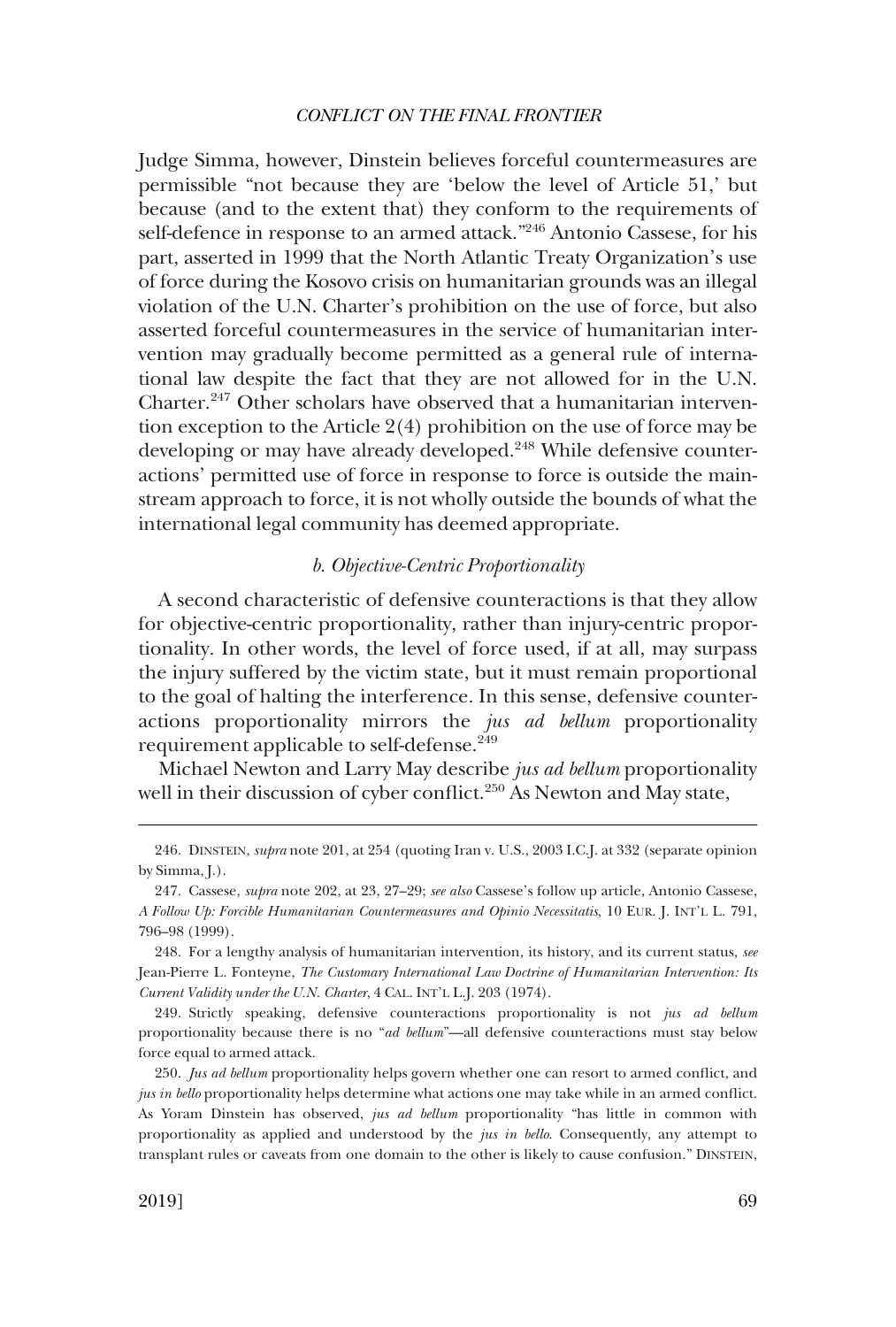The *jus ad bellum* framing of proportionality requires that a lawful resort to force be proportional to the asserted *casus belli*. This is proportionality in the narrowest sense, i.e., that which is necessary and limited to the means directly related to eliminating the threat presented. A provocation suffcient to trigger a right to use military force in self-defense in turn warrants a cyber attack that is designed to eliminate the threat presented. In the words we have often quoted by Daniel Webster, the act 'justifed by the necessity of self-defense, must be limited by that necessity, and kept clearly within it.' Lawful self-defense is delimited by the desired diplomatic objective.<sup>251</sup>

In defensive counteractions, the *casus belli* is not armed attack implicating self-defense, but internationally wrongful national security satellite interference. The threat presented is continued interference, and the diplomatic objective is the cessation of that wrongful interference.

That objective means defensive counteractions proportionality allows a counter response proportionate to the goal of stopping the interference so long as that interference continues to take place or is reasonably expected to resume in the near future. Once that precondition no longer exists, however, the basis for defensive counteractions no longer exists and the victim state must revert to traditional countermeasures, including the injury-centric proportionality that countermeasures are typically said to be bound by.

Objective-centric proportionality is needed in satellite interference scenarios because, as discussed in Section III,<sup>252</sup> the only other option is the injury-centric proportionality of countermeasures that undermines a primary goal of countermeasures by not permitting victim states to take action sufficient to make the unlawful activity stop. Additionally, though victim states may consider the "gravity of the internationally wrongful act and the rights in question<sup> $\bar{r}$ 253</sup> when assessing their injury, that qualitative question feeds much more ambiguity into the overall analysis than does a simpler question of whether the wrongful interference has been brought to a halt.

Beyond the pragmatic advantages to objective-centric proportionality, it is important to keep in mind the approximating and principle-specifc fexibility even of injury-centric countermeasures proportionality, as was

*supra* note 201, at 233. For a discussion of the different focuses of the two types of proportionality, *see* NEWTON & MAY, *supra* note 156, at 63–74.

<sup>251.</sup> NEWTON & MAY, *supra* note 156, at 270.

<sup>252.</sup> *Supra* Section III.A.2.c.

<sup>253.</sup> ARTICLES ON STATE RESPONSIBILITY, *supra* note 42, art. 51.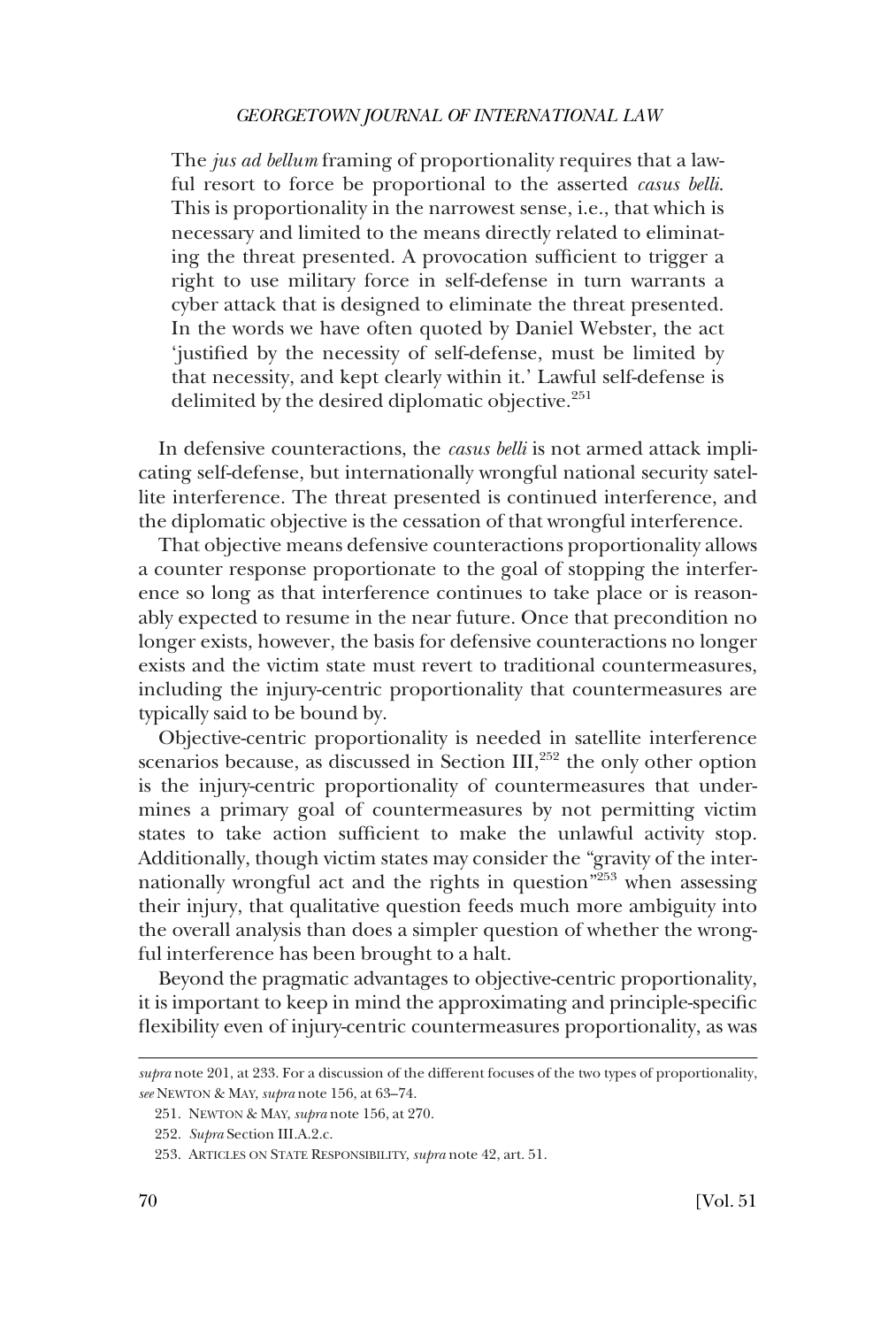<span id="page-60-0"></span>discussed in Section III.<sup>254</sup> Though the majority rule is that proportionality for countermeasures must be injury-centric, $255$  commentators and even the ICJ have also emphasized proportionality's malleability.256 These qualitative considerations mean victim states might attempt to stretch the bounds of their response to satellite interference, but they do so with the uncertainty of not knowing whether their expansive readings will withstand ex post facto review. The qualitative considerations of injury-centric proportionality also mean permitting objective-centric proportionality for defensive counteractions in outer space would not be a complete aberration from international law. One of the benefts to explicitly recognizing objective-centric proportionality is that it allows for an honest assessment of proportionality and does so within the structure of defensive counteractions instead of implicitly encouraging victim states to disingenuously characterize their injury in an overly expansive way and frame their response as pressing against but not exceeding the outer limits of injury-centric proportionality.

# *c. Permissible Long-Term Disabling of Interfering Instruments*

The last permissive characteristic left to highlight is that, in some instances, defensive counteractions allow for the long-term disabling of the offending state's interfering instruments. Long-term disabling is only permitted, however, if the offending state refuses to provide assurances or guarantees of non-repetition.<sup>257</sup> Additionally, the disabling must abide by principles of necessity and proportionality, as discussed briefy above. Thus, with long-term disabling permitted, a victim state will have the option of using measures that render the interfering instrument inoperable by proportional and necessary destruction, by physical damage or cyber activity that requires time-consuming efforts to remedy, or by other similar means. Whether kinetic effects are permitted to effectuate the disabling will depend on a fact-based analysis of

<sup>254.</sup> *Supra* Section III.A.2.c.

<sup>255.</sup> Hung. v. Slovk., Judgment, 1997 I.C.J. 7, ¶ 85 (Sept. 25); *see also* discussion *supra* Section III.A.2.c.

<sup>256.</sup> *Air Service Agreement*, *supra* note 100, at 443–44. Furthermore, Newton and May assert even countermeasures proportionality inevitably takes into account deterrence and that the real focus of countermeasures proportionality is "a prohibition against excesses." NEWTON AND MAY, *supra*  note 158 at 185–86.

<sup>257.</sup> Assurances and guarantees are discussed *supra* Section III.A.2.a. They are tied to the cessation of countermeasures, and when applicable they require offending states to either promise the offending conduct will not be repeated or take actual concrete steps to ensure it will not be repeated.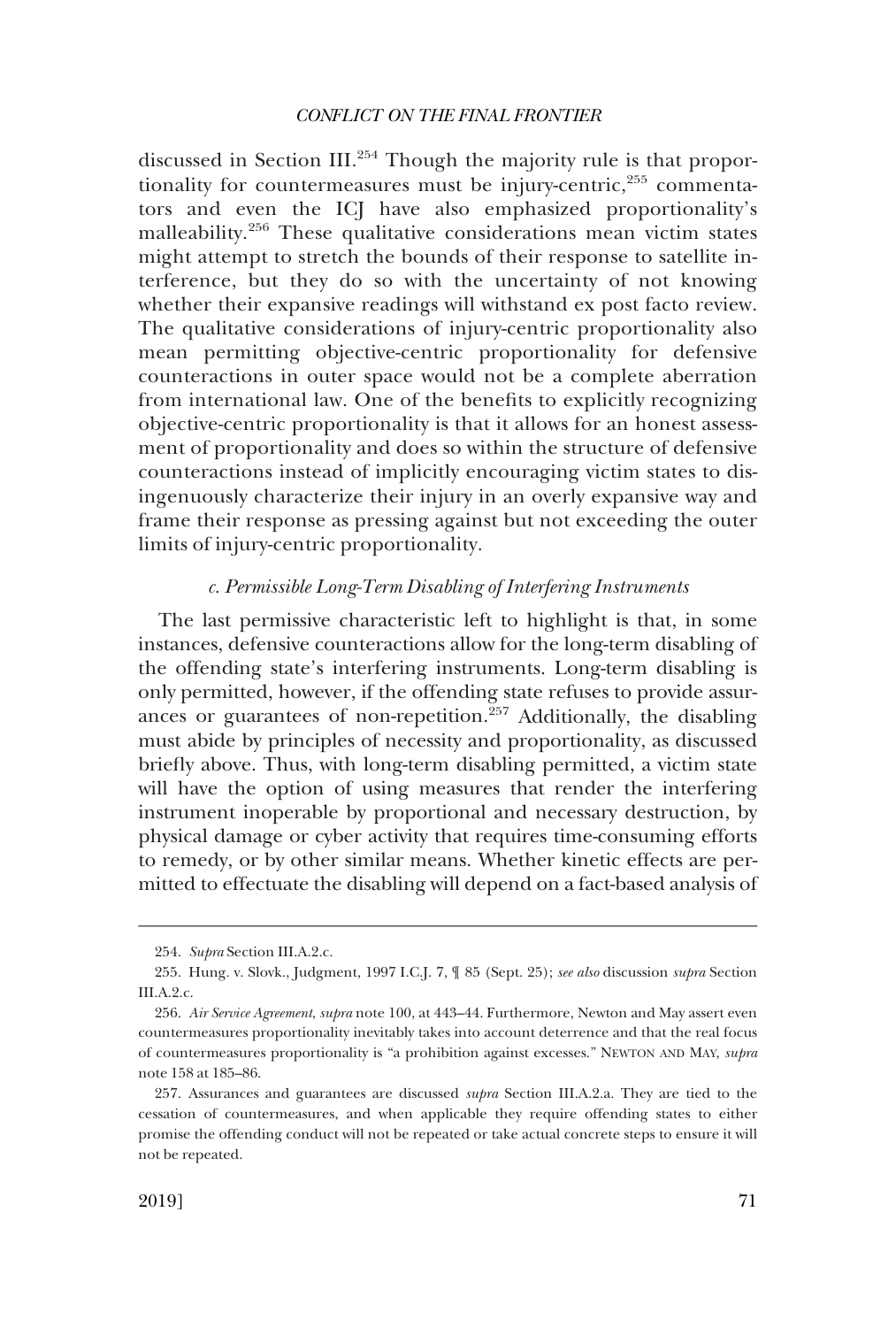<span id="page-61-0"></span>proportionality and necessity. However, space debris-creating effects or other effects that produce signifcant harmful interference with thirdparty space activities should never be permitted under defensive counteractions.

The availability of long-term disabling in the absence of assurances or guarantees is important because the swiftly repeatable nature of satellite interference makes it such that long-term disabling may be necessary to ensure the interference is not repeated in the foreseeable future. Though this may be seen as a deviation from the reversibility requirements applicable to countermeasures, it is important to remember the fexibility of the reversibility requirement even in countermeasures means long-term disabling does not represent as signifcant of a deviation from *lex lata* requirements as one might initially think.<sup>258</sup> As mentioned previously, though the general rule is that countermeasures must be reversible,<sup>259</sup> commentators have emphasized the requirement only applies "as far as possible" and should focus more on whether the legal relationship between the conficting states can be preserved or otherwise rebuilt after the countermeasures have ceased rather than whether physical effects can be reversed.<sup>260</sup>

# 3. Restrictions

In addition to basic restrictions that one would expect to accompany any use of force, $261$  defensive counteractions also contain some restrictions that are tailored to factors more particular to satellite interference. Restrictions specifc to defensive counteractions are designed to mitigate the diffculties that stem from the permissive characteristics of defensive counteractions, and in the case of debris mitigation, are designed to alleviate risks specifc to outer space.

### *a. Necessity and Proportionality*

As with self-defense, defensive counteractions must be necessary and proportional. Proportionality has already been discussed above in section II.B.2—as envisioned in this Article, defensive counteractions proportionality mirrors *jus ad bellum* proportionality and therefore requires the response to be proportional to the goal of halting the wrongful interference. Likewise, necessity in defensive counteractions mirrors *jus ad bellum* necessity and requires that the level of response mounted to

<sup>258.</sup> Reversibility fexibility is discussed *supra* Section III.A.2.b.

<sup>259.</sup> Hung. v. Slovk., 1997 I.C.J. ¶ 87*; see also* discussion *supra* Section III.A.2.b.b.

<sup>260.</sup> *See* discussion *supra* Section III.A.2.b.

<sup>261.</sup> This is not to say all defensive counteractions will involve the use of force.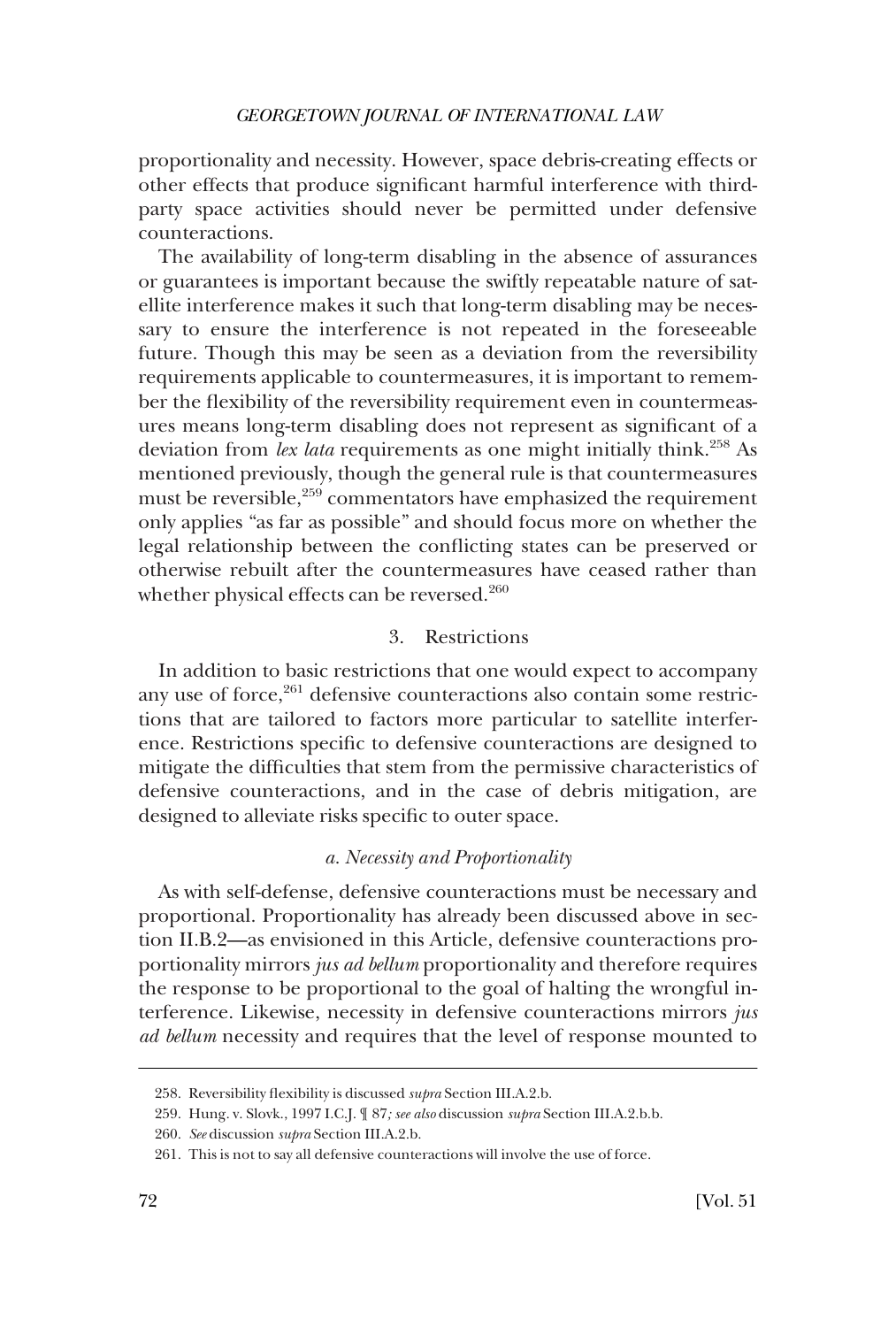<span id="page-62-0"></span>stop the interference be necessary to make the interference cease.<sup>262</sup> The measures taken need not be the only measures available, but lesser measures must be inadequate to halt the interference. The ICJ has said there is a "specifc rule whereby self-defence would warrant only measures which are proportional to the armed attack and necessary to respond to it, a rule well established in customary international law"; so too with defensive counteractions.<sup>263</sup> In defensive counteractions, however, the proportionality and necessity requirements are applied to responses below traditional self-defense and are implicated not because of armed attack, but because of satellite interference below armed attack. Proportionality and necessity are widely accepted as requirements under international law and it should be expected that those executing defensive counteractions would be bound by them as well.

# *b. Immediacy*

Defensive counteractions also carry an immediacy requirement, tied to their purpose of halting ongoing wrongful interference. To meet the immediacy requirement, a victim state's response must "be temporally

<sup>262.</sup> Legality of the Threat or Use of Nuclear Weapons, *supra* note 52, 1996 I.C.J. ¶ 41; Iran v. U.S., 2003 I.C.J. ¶ 76; *see* Nicar. v. U.S., Merits, 1986 I.C.J. 14, ¶ 176, 194*; see also* Sklerov, *supra* note 176, at 32. A survey of relevant literature reveals necessity is mostly, if not solely, discussed as a requirement in use of force situations. This contrasts with proportionality, which is discussed as a requirement in both non-forceful countermeasures and uses of force. This may be because, according to most scholars, countermeasures proportionality must focus on the injury suffered, not the objective sought. Thus there is only a question of whether the response equates to the injury, not whether the response is "necessary" to match the injury suffered, since necessity is a question of what is required to achieve an ends, not an analysis of whether two actions (injury and response) are equal. This author has considered the question of whether necessity should restrict defensive counteractions only when force is used or also in defensive counteractions that do not constitute a use of force. This author has ultimately decided the necessity requirement should apply even to non-forceful defensive counteractions because, in contrast to countermeasures, defensive counteractions proportionality is objective-centric, not injury-centric. Therefore it is appropriate to ask whether the defensive counteractions means are necessary to the ends, regardless of whether the means involve force. Just as the purpose of defensive counteractions is to either persuade the offending state to stop interfering or to disable its ability to do so, the background behind force, and a main underlying objection to force in international jurisprudence, is that another State is being unduly coerced against its will. *See generally* Myres S. McDougal & Florentino P. Feliciano, *International Coercion and World Public Order: The General Principles of the Law of War*, 67 YALE L.J. 771 (1958) (examining the interrelation of coercion and armed confict). Since necessity restricts coercive force, and defensive counteractions have coercive elements even when not technically forceful, necessity should restrict all defensive counteractions because of defensive counteractions' goal of imposing an action or result upon another state regardless of whether the methods employ force.

<sup>263.</sup> Nicar. v. U.S., 1986 I.C.J. ¶ 176.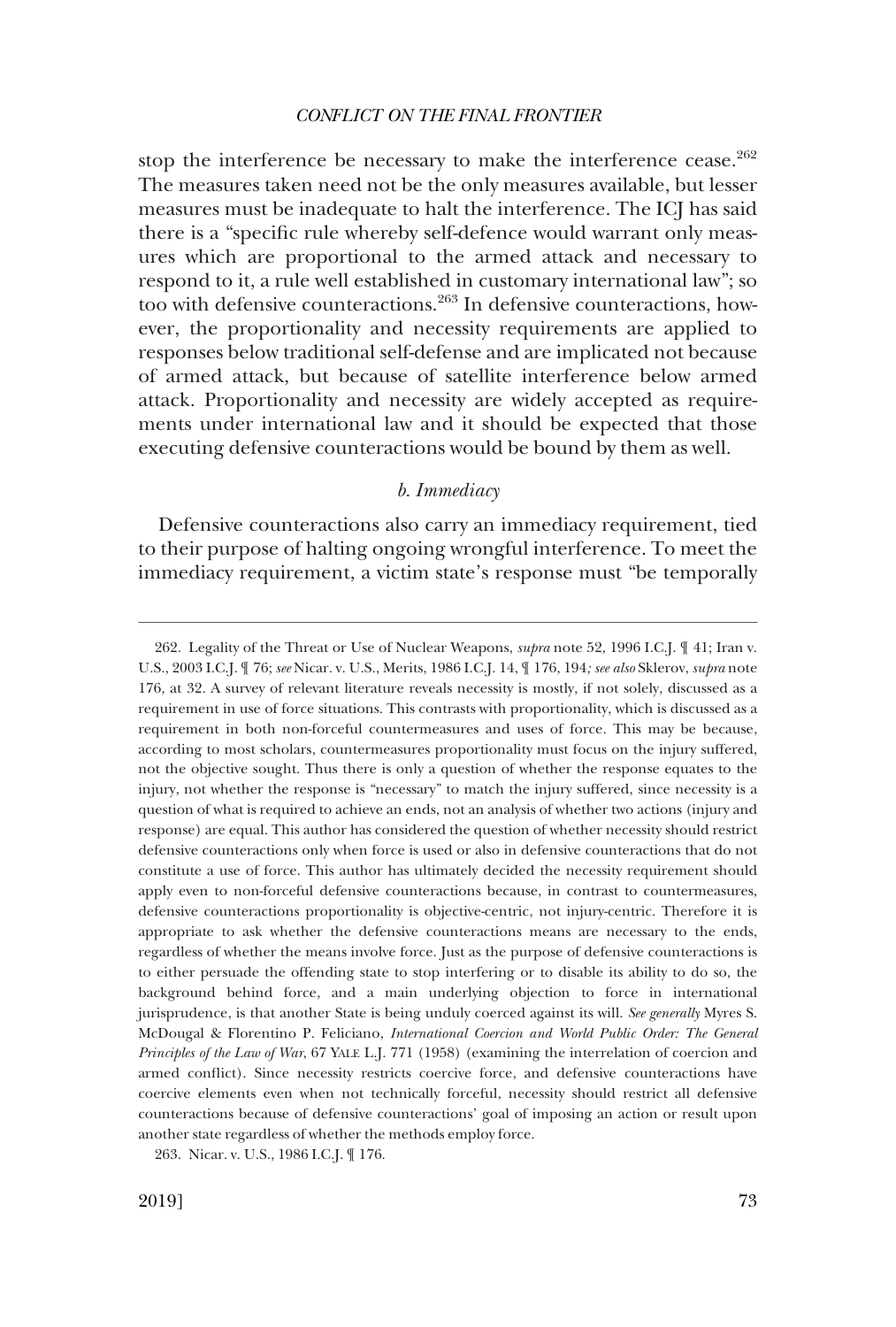interwoven with the [interference] triggering it."<sup>264</sup> Though immediacy is often not emphasized as much as proportionality and necessity, immediacy appears to receive increased attention when using force in situations outside of traditional self-defense. For instance, while the *Nicaragua* court did not explicitly mention immediacy in its discussion of self-defense,265 Judge Simma wrote in his separate *Oil Platforms* opinion that any force used in response to force below armed attack must be "bound to necessity, proportionality, and immediacy in time in a particularly strict way."266 Similarly, Yoram Dinstein requires immediacy in his on-the-spot reactions,<sup>267</sup> and observes generally that "[i]mmediacy has not been expressly recognized by the Court, but customary international law fully confrms its existence."268 Though the *Nicaragua*  court only explicitly mentioned necessity and proportionality, it did implicitly recognize the importance of immediacy when it criticized the fact that the United States' alleged self-defense "continued long after the period in which any presumed armed attack by Nicaragua could reasonably be contemplated."<sup>269</sup>

The immediacy requirement should be easily met in defensive counteractions since one of the stated conditions precedent for defensive counteractions is that the interference must either be ongoing or reasonably expected to resume in the near future.<sup>270</sup> This also means immediacy as applied and analyzed in defensive counteractions may be stricter than immediacy as applied in other areas of international law. Even if the general international law immediacy requirement is interpreted in a looser manner that allows for a response after "a tedious process of information-gathering or diplomatic negotiations,"271 for instance, the requirement that defensive counteractions only be used

<sup>264.</sup> DINSTEIN, *supra* note 201, at 244. Dinstein's full quotation cites an armed attack, rather than interference. The requirement of immediacy is the same in either situation, however, and Dinstein's expansive defnition of armed attack would quite possibly include the kind of national security satellite interference addressed in this Article.

<sup>265.</sup> *See, e.g*., Nicar. v. U.S., 1986 I.C.J. ¶ 237. Paragraph 237 is a helpful illustration in that it explicitly mentions and discusses necessity and proportionality but only obliquely references immediacy in one sentence at the end of the paragraph and does so without specifcally naming it.

<sup>266.</sup> Iran v. U.S., 2003 I.C.J. at 333 (separate opinion by Simma, J.).

<sup>267.</sup> DINSTEIN, *supra* note 201, at 244; *see also supra* Section IV.A.1.

<sup>268.</sup> DINSTEIN, *supra* note 201, at 230–31.

<sup>269.</sup> Nicar. v. U.S., 1986 I.C.J. ¶ 237; *see also* DINSTEIN, *supra* note 201, at 233 (reaching the same conclusion regarding the *Nicaragua* opinion and immediacy).

<sup>270.</sup> *See supra* Section IV.B.1.

<sup>271.</sup> DINSTEIN, *supra* note 201, at 233. In the quoted text, Dinstein appears to be analyzing immediacy as applied to self-defense generally, keeping in mind that Dinstein has a broader defnition of self-defense than do most international law scholars.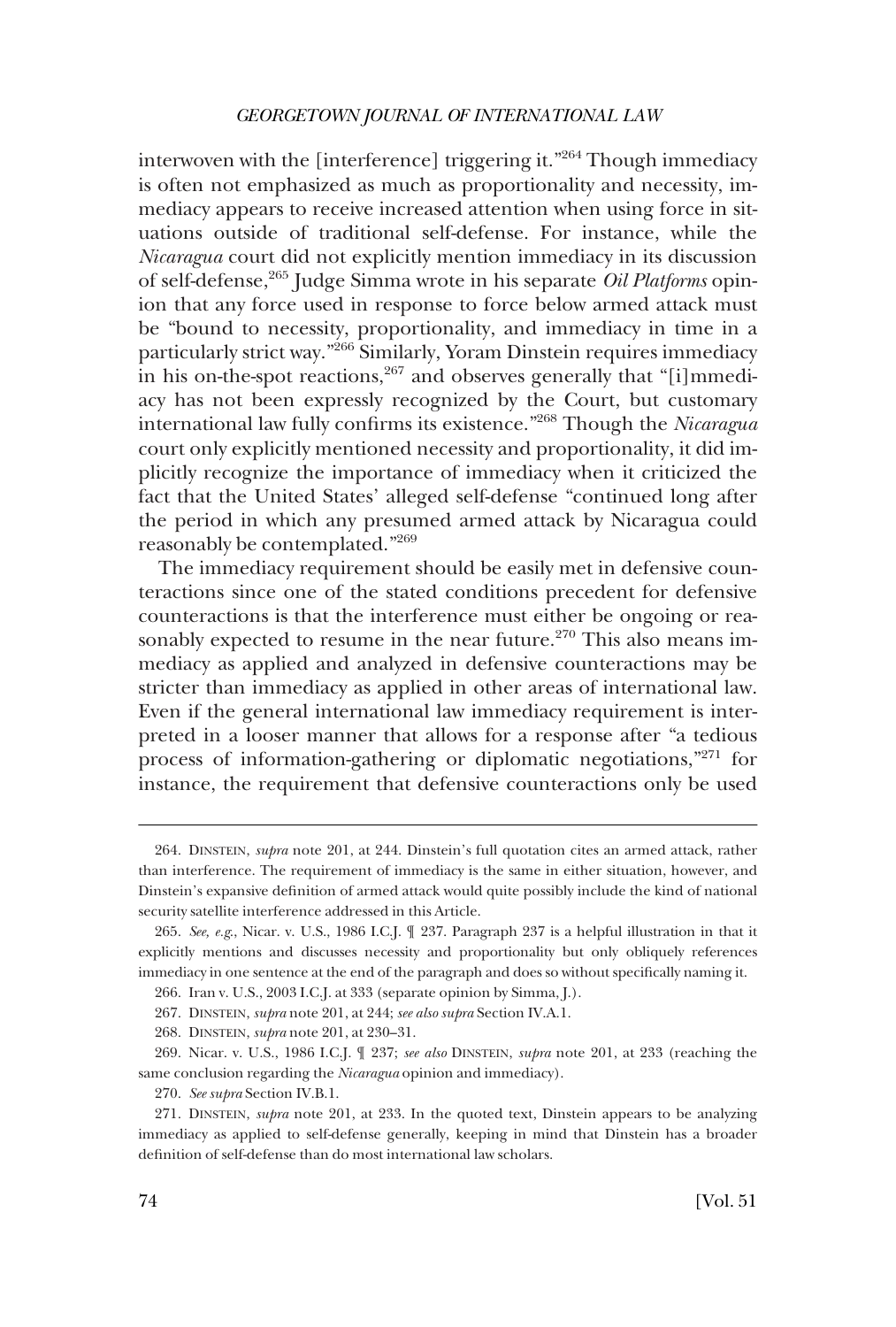<span id="page-64-0"></span>against interference that is ongoing or expected to resume in the near future will provide a stricter restraint.

# *c. Sole Targeting of Interfering Instrument*

As referenced earlier in this Article, any defensive counteractions must target only the interfering instrument. As opposed to countermeasures, which need not be directed at an object or obligation connected to the actual wrong suffered,<sup>272</sup> defensive counteractions must as closely as possible target and limit their effects to the interfering instrument.

This is similar to reciprocal countermeasures, which are countermeasures that "involve suspension of performance and obligations towards the responsible state 'if such obligations correspond to, or are directly connected with, the obligation breached.'"273 Defensive counteractions are even more narrowly focused than reciprocal countermeasures, and more closely aligned in terms of targeting with what Kesan and Hayes have described in the cyber realm as mitigative counterstriking.274 As Kesan and Hayes state, mitigative counterstrikes are "active efforts to mitigate harm to a targeted system, in a timely manner strictly limited to the amount of force necessary to protect the victim from further damage."<sup>275</sup> Kesan and Hayes further explain the goal of mitigative counterstrikes is "to *mitigate* damage from a *current and immediate* threat," stating further that "whatever measures are deployed must be justifable under a mitigation framework."<sup>276</sup> Thus, as a cyber analog to defensive counteractions, mitigative counterstrikes "involve some method of sending data back at the attacker to disrupt the attack."<sup>277</sup> Similarly, defensive counteractions must directly target the source of interference with the goal of making the interference stop.

Though targeting only the source of interference places a restriction on states that they would not have under countermeasures, it will make it easier for states to meet their necessity and proportionality

<sup>272.</sup> ARTICLES ON STATE RESPONSIBILITY, *supra* note 42, pt. 3 ch. II cmt. ¶ 5.

<sup>273.</sup> *Id*. (quoting Willem Riphagen (Special Rapporteur), *Int'l Law Comm'n, Sixth Rep. on (1) The Content, Forms and Degrees of State Responsibility, and (2) The "Implementation" (Mise en Oeuvre) of International Responsibility and the Settlement of Disputes*, at 1, U.N. Doc. A/CN 4/389 (Apr. 2, 1985)).

<sup>274.</sup> *See generally* Kesan & Hayes, *supra* note 66.

<sup>275.</sup> *Id*. at 435.

<sup>276.</sup> *Id*. at 435 (emphasis in original).

<sup>277.</sup> *Id*. at 475. A notable difference with mitigative counterstrikes is that Kesan and Hayes' proposal calls for a private civilian role in executing counterstrikes overseen by State governments as part of a private-public partnership, whereas defensive counteractions are managed and executed solely by State entities. *Id*. at 535–38.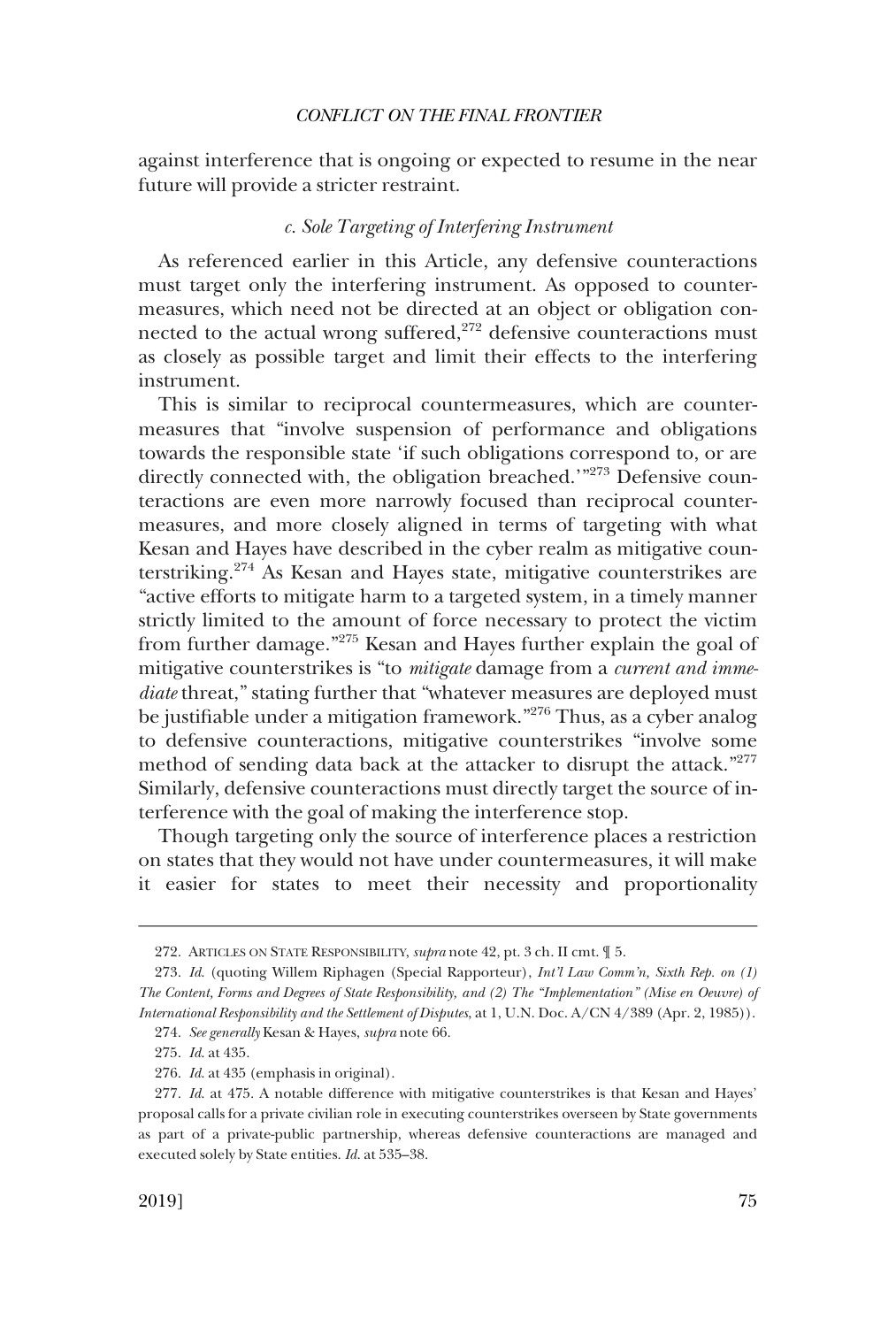<span id="page-65-0"></span>requirements.278 Wider targeting options exist for those victim states that choose to execute countermeasures instead of defensive counteractions, but those states will need to decide whether the benefts they receive from the wider targeting options outweigh the benefts they receive from objective-centric proportionality, permissible use of force, and other characteristics of defensive counteractions.

#### *d. No Space Debris or Signifcant Harmful Third-Party Interference*

Finally, no defensive counteractions may be taken that the victim state expects, or through due diligence reasonably should expect, to have a more than likely chance of creating space debris or otherwise creating signifcant harmful interference with a third party's space activities.279 Space debris have the potential to create signifcant trouble for space assets,<sup>280</sup> and are recognized as a quickly growing problem.<sup>281</sup> Defensive counteractions' emphasis on mitigating space debris refects the potentially signifcant problem of space debris and the fact that it can impact the ability of all spacefaring nations to use their national security satellites or other assets and disrupt a range of civilian capabilities that rely on outer space. The international community's interest in a debris-mitigated environment therefore outweighs the victim state's

<sup>278.</sup> ARTICLES ON STATE RESPONSIBILITY, *supra* note 42, pt. 3 ch. II cmt. ¶ 5 (regarding countermeasures necessity and proportionality).

<sup>279.</sup> Space debris have been defned by the United Nations Committee on the Peaceful Uses of Outer Space's Scientifc and Technical Subcommittee as "all manmade objects, including their fragments and parts, whether their owners can be identifed or not, in Earth orbit or re-entering the dense layers of the atmosphere that are non-functional with no reasonable expectation of their being able to assume or resume their intended functions or any other functions for which they are or can be authorized." Comm. on the Peaceful Uses of Outer Space, Rep. of the Sci. and Tech. Subcommittee on the work of its Thirty-Fourth Session, para 112, U.N. Doc A/AC.105/672 (1997). The space debris prohibition should be of little to no concern in responses to earth-based interference. Instead, the situation would most likely arise when an offending State uses spacebased assets to interfere with a victim state's satellites.

<sup>280.</sup> Nandasiri Jasentuliyana, *Space Debris and International Law*, 26 J. SPACE L. 139, 139–40 (1998) ("[D]ue to large velocities of orbiting objects, the kinetic energy of a 0.1 mm diameter particle is sufficient to cause damage or surface degradation of a typical spacecraft and a collision with larger particles can signifcantly disturb or even disrupt a satellite's operation. The chance of collision increases with the size of the satellite and its orbital lifetime. This is why space debris are very dangerous for complex scientifc satellites like the Hubble Space Telescope and particularly for the manned International Space Station, the largest spacecraft ever built."); *see also* HURWITZ, *supra* note 20, at 147–48 (including space debris as part of a proportionality analysis).

<sup>281.</sup> Ram Jakhu, *Legal Issues Relating to the Global Public Interest in Outer Space*, 32 J. SPACE L. 31, 95 (2006) ("Due to rapidly increasing space debris, the use of outer space is steadily becoming even more dangerous and expensive").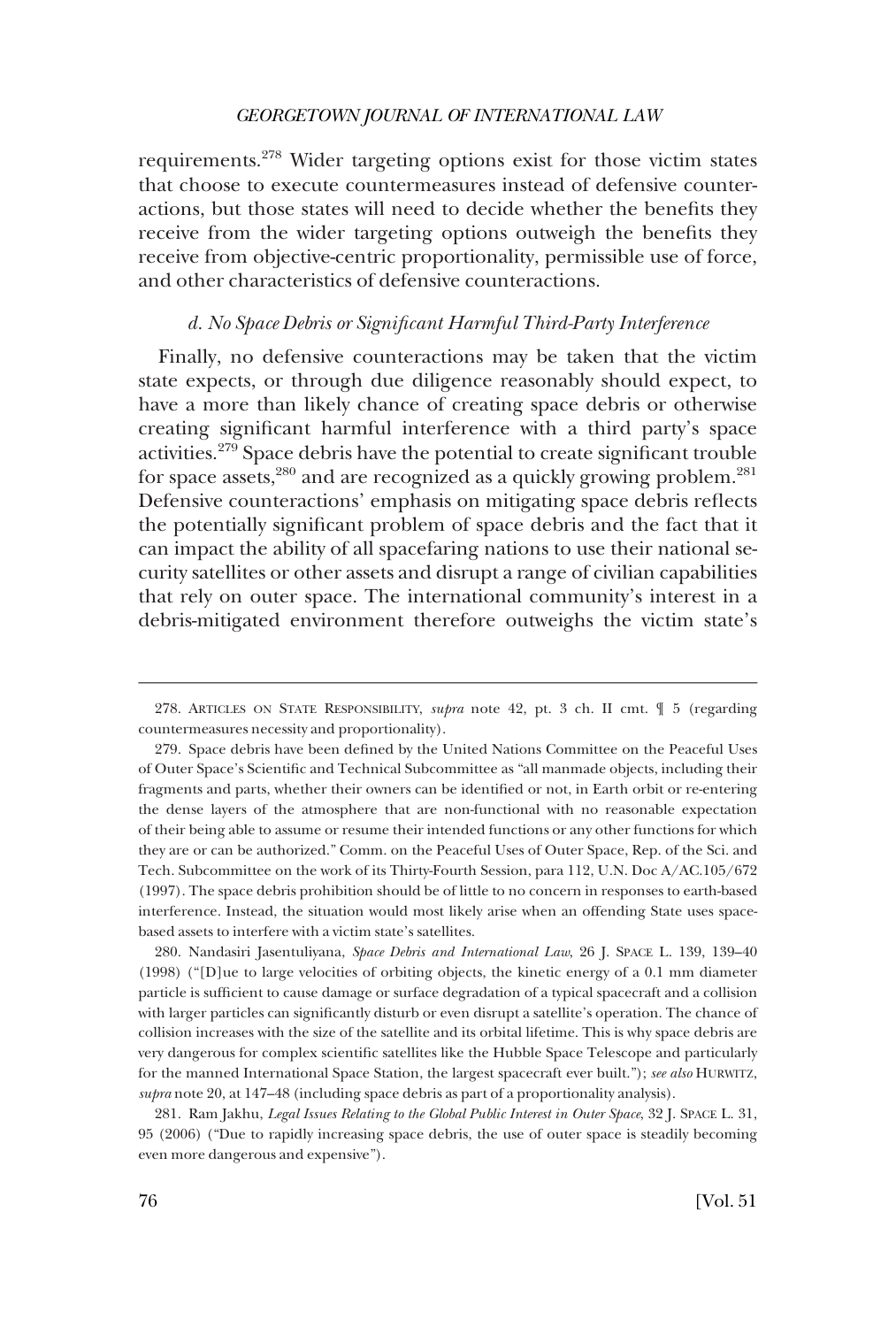<span id="page-66-0"></span>interest in protecting its satellite from interference below an armed attack.282

Similarly, signifcant harmful impact on third-party states through means other than space debris must be avoided. Thus, for example, a victim state's use of an EMP to disable an interfering satellite would run afoul of the prohibition against signifcant harmful interference if the EMP was expected to also disable third-party satellites. The requirement to avoid signifcant harmful interference with third-party space activities refects, but is not required by, the Outer Space Treaty's requirement that states undertaking outer space activities consult with other states that might suffer harmful interference from the frst state's activities.283 Since victim states executing a defensive counteraction are protecting their national security assets, versus simply exploring or using outer space as contemplated in the Outer Space Treaty's consultation requirement, it is reasonable for victim states to have to refrain only from "signifcant" harmful interference, versus simple harmful interference.<sup>284</sup> This admittedly still leaves the question of what constitutes "signifcant" harmful interference, which must be evaluated on a case-by-case basis much as the difference between interference and harmful interference is already evaluated case-by-case.

# V. CONCLUSION

Philip Jessup observed that "[t]he obstacles in the way of obtaining [peace] are many."<sup>285</sup> He believed, therefore, that we must not "increase the number of obstacles by a rigid adherence to traditional concepts which may have been the product of historical situations which do not have their counterpart today."286 Though Jessup was speaking of traditional categories of war and peace, he could have also spoken of modern confict in outer space. The current self-help regime is defcient when applied to national security satellites, and states, if they perceive a signifcant enough threat, will jettison the regime in

<sup>282.</sup> This reasoning is similar to one of the restrictions applicable to a plea of necessity, wherein a state may not invoke necessity to justify acting in noncompliance with an international obligation if its noncompliance "seriously impair[s] an essential interest of . . . the international community as a whole." ARTICLES ON STATE RESPONSIBILITY, *supra* note 42, art. 25(1)(b).

<sup>283.</sup> Outer Space Treaty, *supra* note 78, art. IX.

<sup>284.</sup> The requirement to frst consult with states that face even "simple" harmful interference would still exist under Article IX of the Outer Space Treaty, though that requirement only requires "appropriate" international consultations, which presumably provides a degree of fexibility in quickly-evolving situations involving defense of national security satellites. *Id*.

<sup>285.</sup> Jessup, *supra* note 1, at 102–03.

<sup>286.</sup> *Id*. at 103.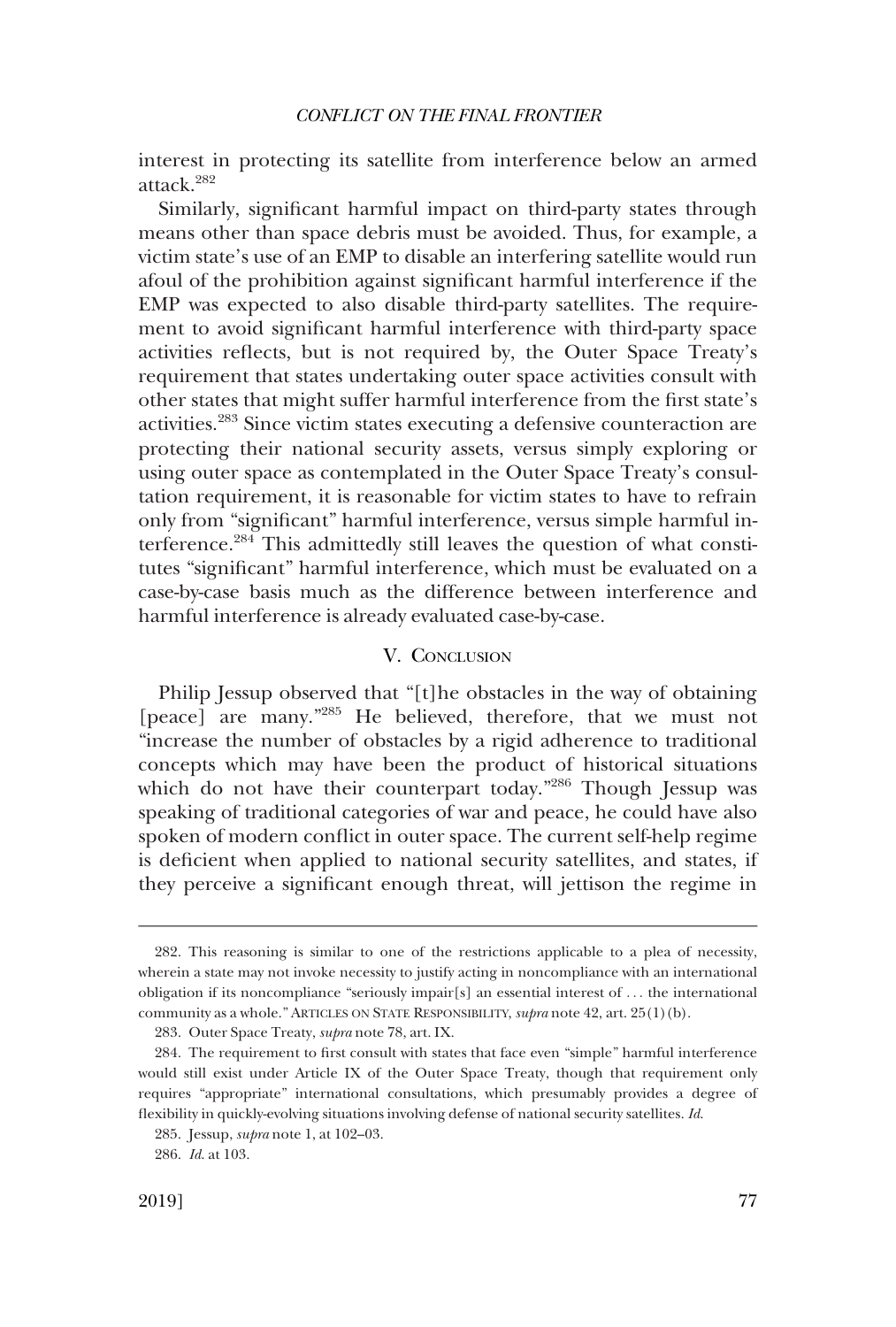times of distress to protect their interests. Rather than cross its collective fngers and hope for state restraint, the international community must meet state actors in their time of crisis and provide a legal structure that allows for state defense while also respecting rule of law and holding off full conflict as steadfastly as possible.<sup>287</sup>

Defensive counteractions can serve as that structure, bridging the gap and patching the cracks between countermeasures and self-defense by fusing principled rule of law with the pragmatic recognition that states have signifcant interests in protecting their space assets. As this Article has shown, the current legal regime hinders state responses to wrongful interference with their national security satellites by insisting that states use responses that are ill-suited for the situations they face in outer space. Countermeasures are the most likely lawful *lex lata*  response to internationally wrongful interference with a state's national security satellites, but countermeasures are limited in ways that render them a poor choice for states seeking to defend their satellites from interference below armed attack. The two most onerous limitations on countermeasures when used to defend satellites is that the countermeasures must be proportionate only to the injury suffered by the victim state instead of to the objective of halting the interference, and that the countermeasures must not use force even if necessary to defend against force. This can place victim states at a signifcant disadvantage. The risks imposed by that disadvantage are amplifed by the reliance states have come to place on their national security satellites, the potential vulnerability of space assets, and the fact that offending states can in many instances turn wrongful interference up, down, on, or off with relative ease and no warning. The interference problem, if unmet, also runs contrary to concepts of state sovereignty and the peaceful nature of outer space.

If pressed into a corner, most states will defend themselves regardless of whether the law seems to allow it. It is important for the international community to create a channel for that response. Instead of letting victim state responses proceed in whichever way the state chooses, perhaps with lip service to existing law or perhaps not, a framework must be set up within which victim states may act. The law must be waiting to greet

<sup>287.</sup> It is outside the scope of this Article to discuss the process of establishing defensive counteractions as an accepted principle, but that process could happen through such mechanisms as U.N. Security Council action, Outer Space Treaty amendment, or the slow persistent practice of states. Rule of law would be best served by adopting defensive counteractions through positivist means if the concept gains a level of acceptance within, and is further shaped by, the international legal community.